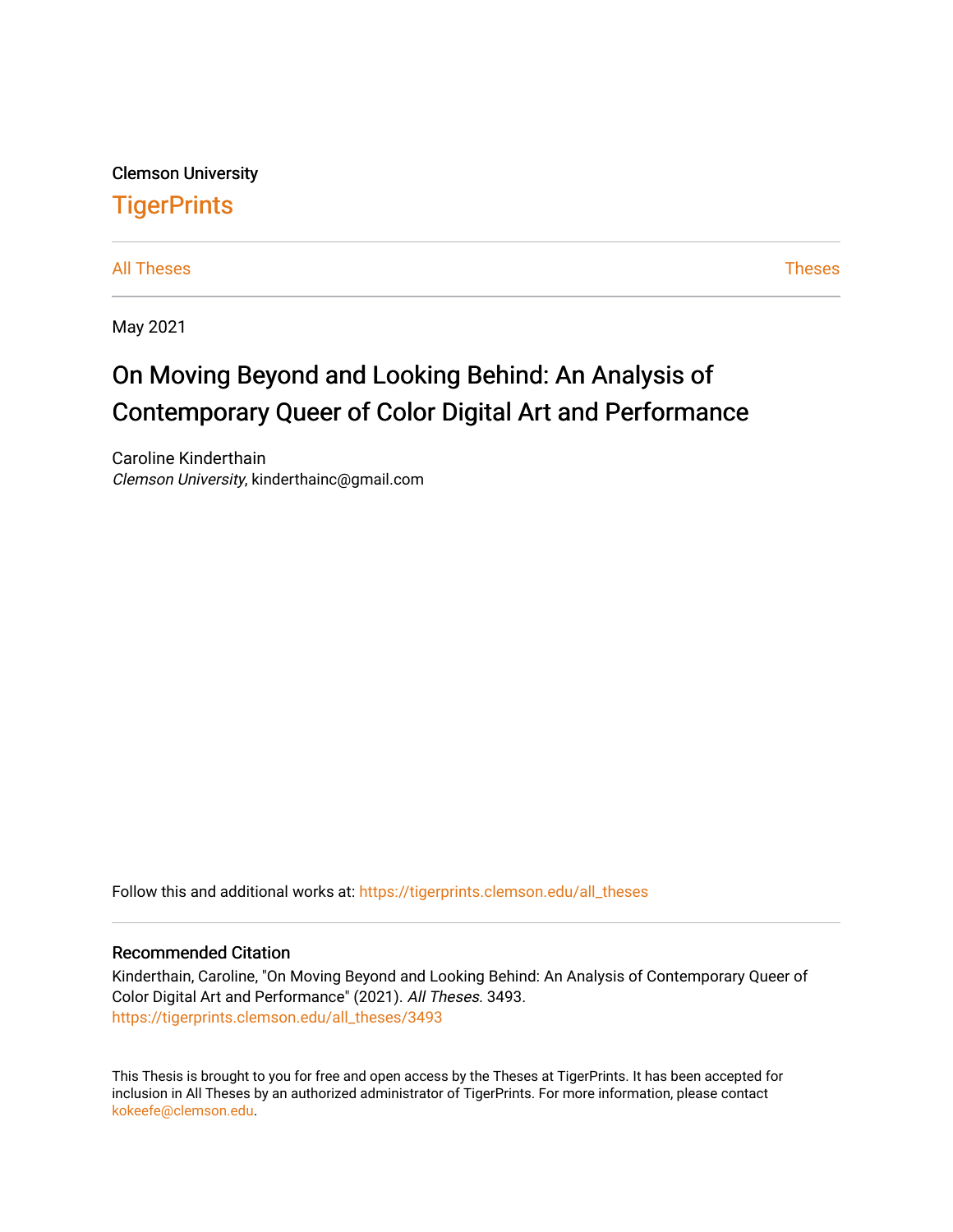# ON MOVING BEYOND AND LOOKING BEHIND: AN ANALYSIS OF CONTEMPORARY QUEER OF COLOR DIGITAL ART AND PERFORMANCE

A Thesis Presented to the Graduate School of Clemson University

In Partial Fulfillment of the Requirements for the Degree Master of Arts English

> by Caroline Ann Kinderthain May 2021

Accepted by: Dr. Walt Hunter, Committee Chair Dr. Matthew Hooley Dr. Maziyar Faridi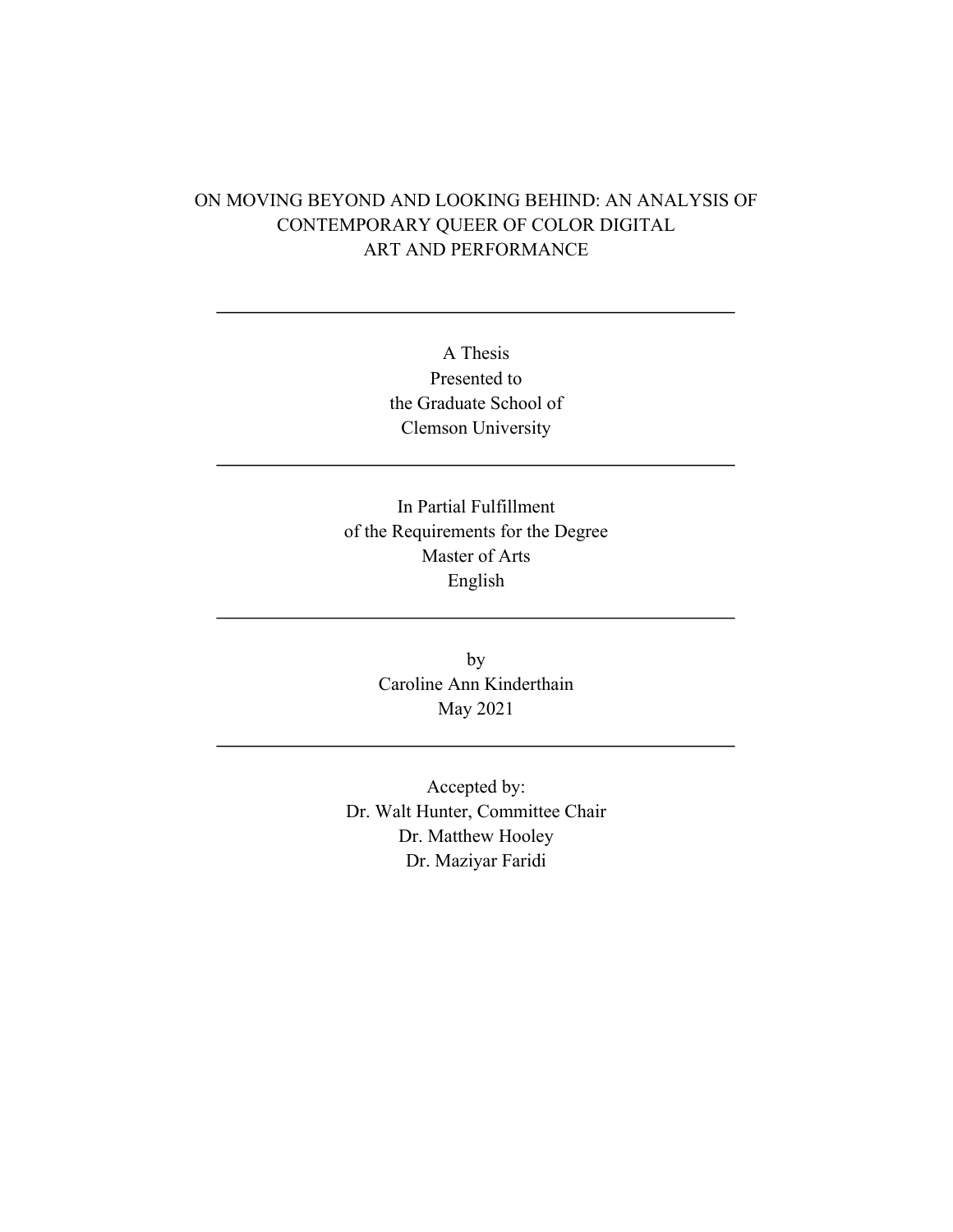#### ABSTRACT

Queer theory has long limited its revolutionary potential by prioritizing white gay cis men in the fight for political and social change. Theorists like Roderick Ferguson, José Esteban Muñoz, Gloria Anzaldua, Audre Lorde, and Jasbir Puar, to name a few, have expanded the foundations of queer theory to account for queer people of color and the potential for queer futurity. The innovative work on queer utopia that is set up in Muñoz's *Cruising Utopia* is the foundation for the performance and art analyses that shape this project. To contextualize the queer utopian looking that I find crucial to these objects, I will conduct a close reading, or close viewing, of each to reveal how they challenge a definition of queer utopia that throws hope on a future of queerness that we cannot access yet. This thesis will argue that visual art and digital performance produced by queer, BIPOC artists has taken over the critical work of queer theory by revisiting its emphasis on futurity. By enacting a kind of queer utopian desire that is rooted in looking back at both the trauma and joy of the past and practicing quotidian ritual and affirmation, *Random Acts of Flyness*, *Heavenly Brown Body*, and Alok Menon's Instagram profile have begun to do the work of theorizing better futures.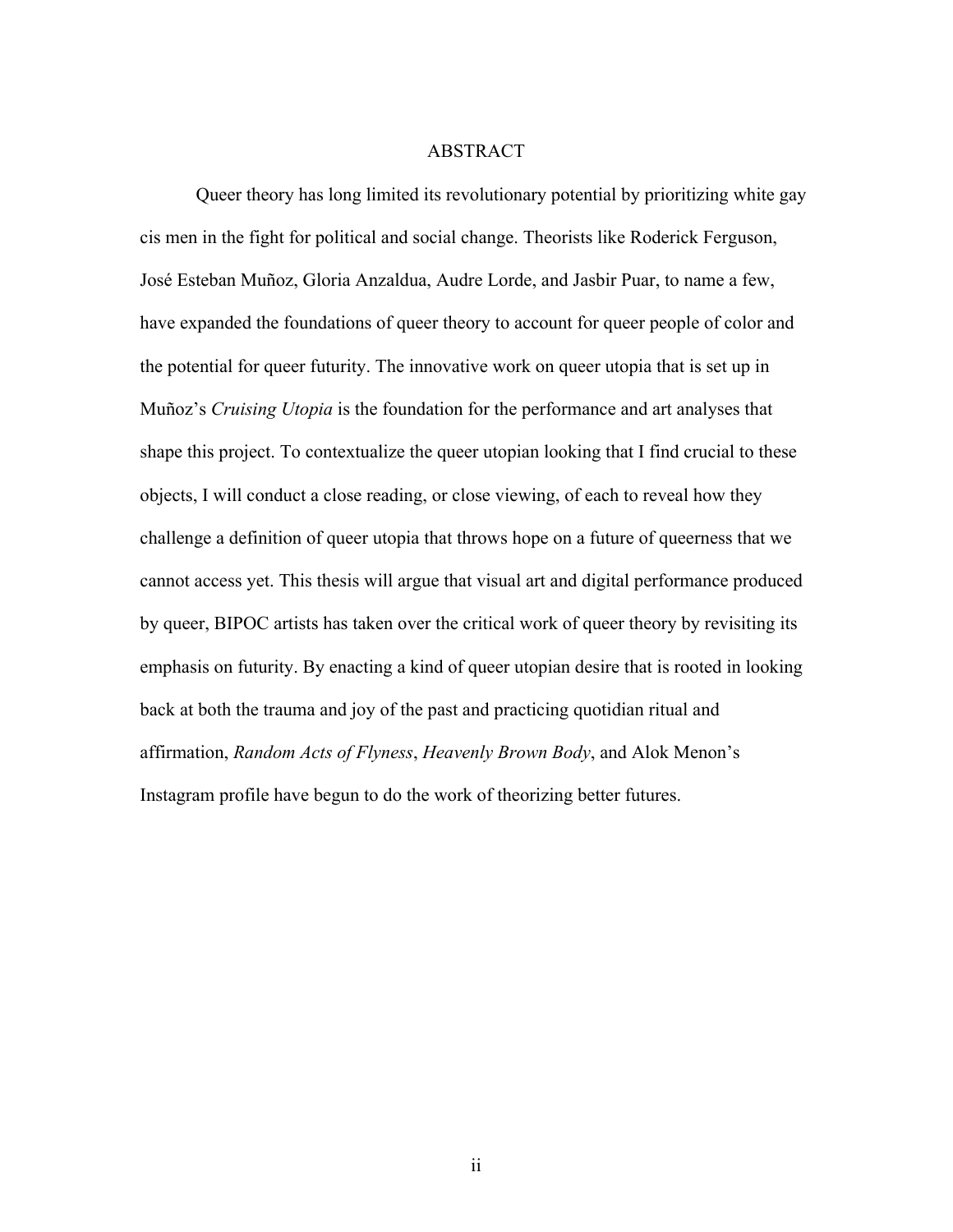# DEDICATION

To Wyatt, my closest friend and confidant, who has been my strongest support throughout the many iterations of this project. I could not have completed this manuscript without his encouragement, insight, and inspiration.

To my parents Heather and John, my eternal sources of comfort and motivation. They taught me how to know myself and how to love and be loved.

And finally, to my late grandfather Tom Kinder. I learned how to dream of better worlds from you.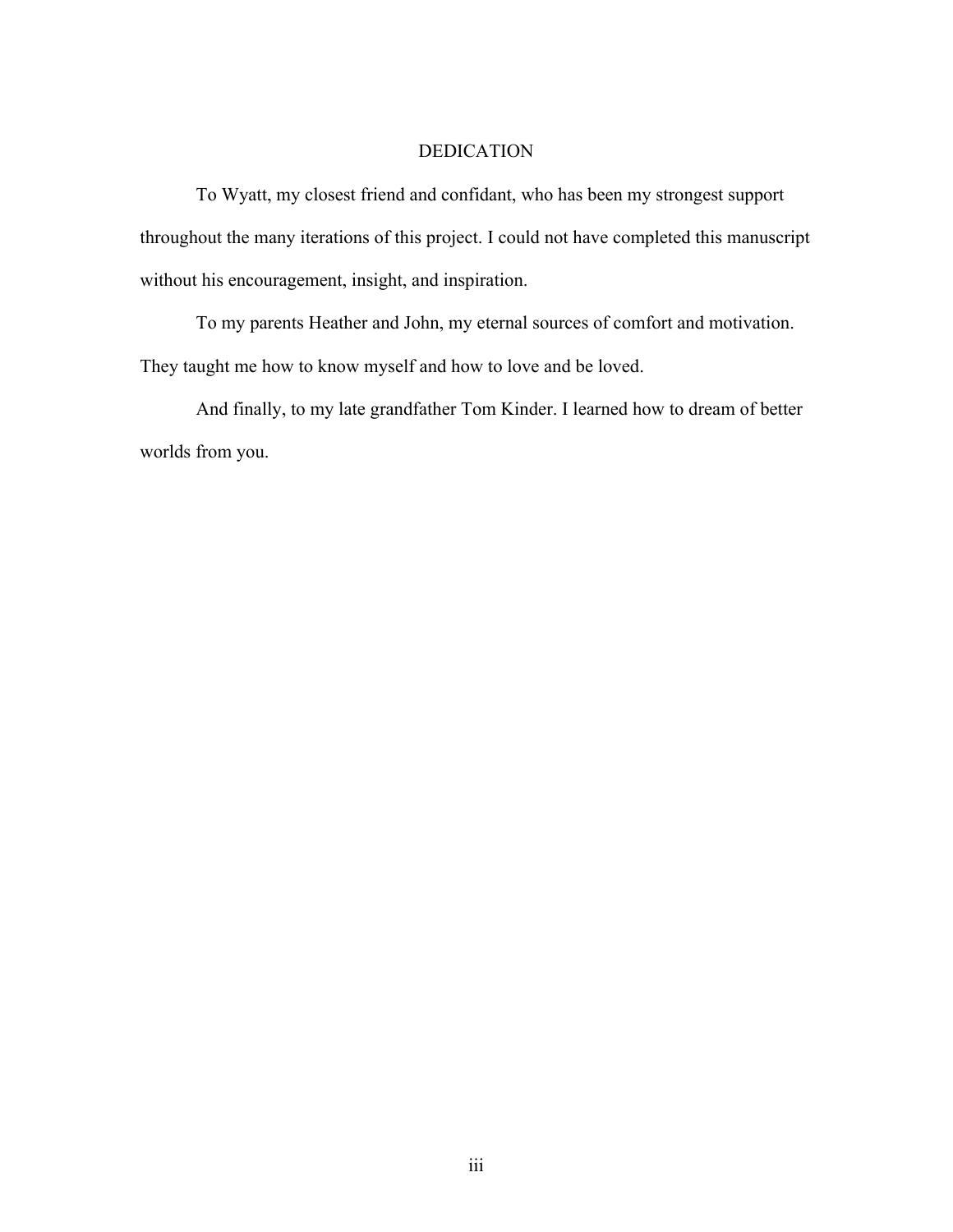#### ACKNOWLEDGEMENTS

Dr. Walt Hunter intricately reviewed multiple drafts of this project and helped me form an argument that truly challenged and delighted me. His support throughout this process and my entire graduate school career has been a true gift. Dr. Matt Hooley's impact on my graduate career can barely be summed into words, but I will try. He has taught me that my ideas are worth pursuing, and I am eternally grateful for his care in my life and work. Dr. Maziyar Faridi helped me formulate this spark of an idea from the very beginning, and I am forever indebted to him for agreeing to board the ride that this project became. I thank each of them for their dedication and investment in this manuscript.

I would also like to thank everyone in the Clemson English department for the invitation to join this innovative master's program. Special thanks to Keith Morris, Elizabeth Stansell, Megan Eatman, Will Stockton, Maria Bose, Maya Hislop, Gabriel Hankins, and John Morgenstern.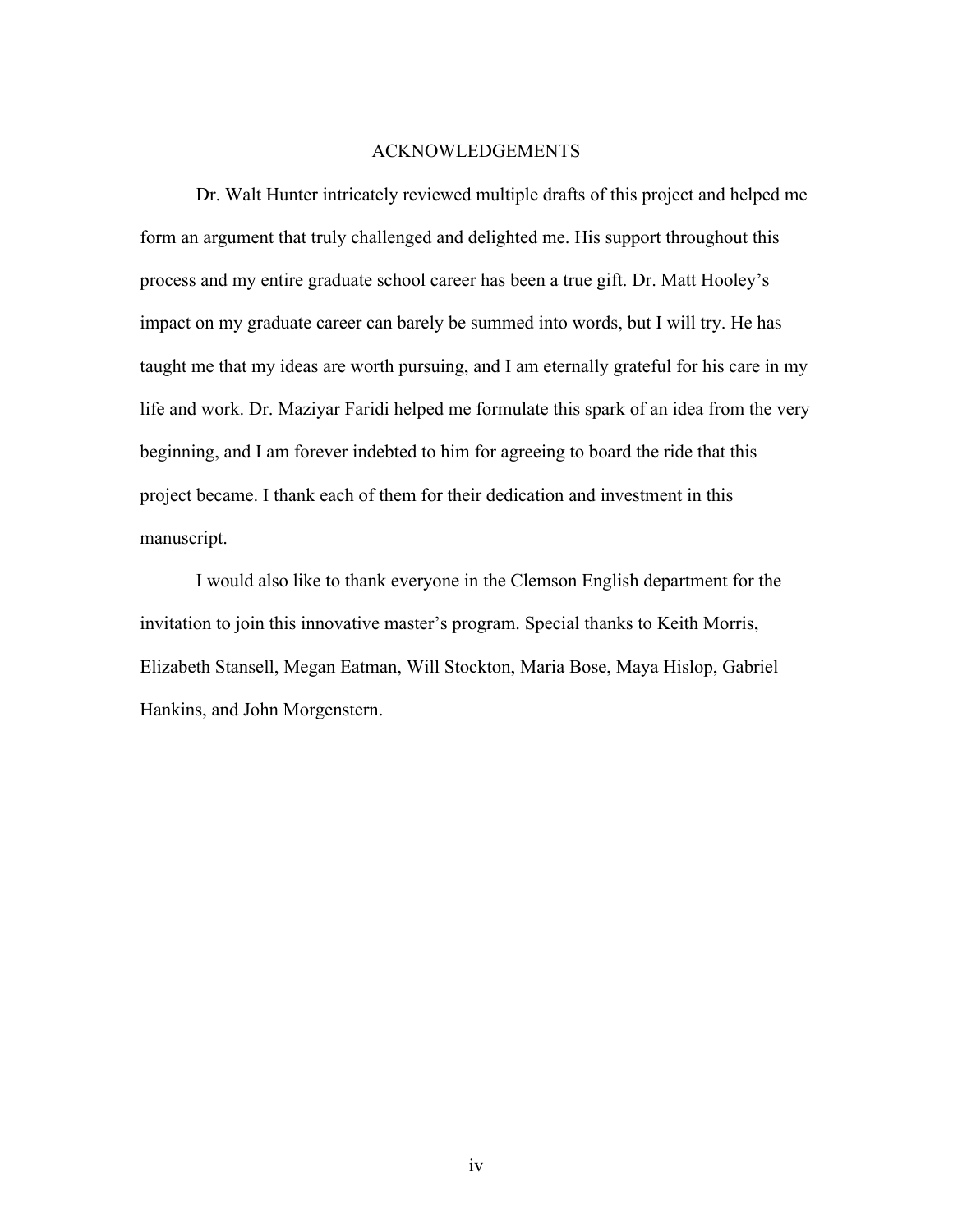# TABLE OF CONTENTS

|--|

| DREAMING BEYOND SPECTACLE IN RANDOM ACTS OF FLYNESS  9 |
|--------------------------------------------------------|
|                                                        |
| QUEER UTOPIAN POTENTIAL IN ALOK MENON'S INSTAGRAM  24  |
|                                                        |
|                                                        |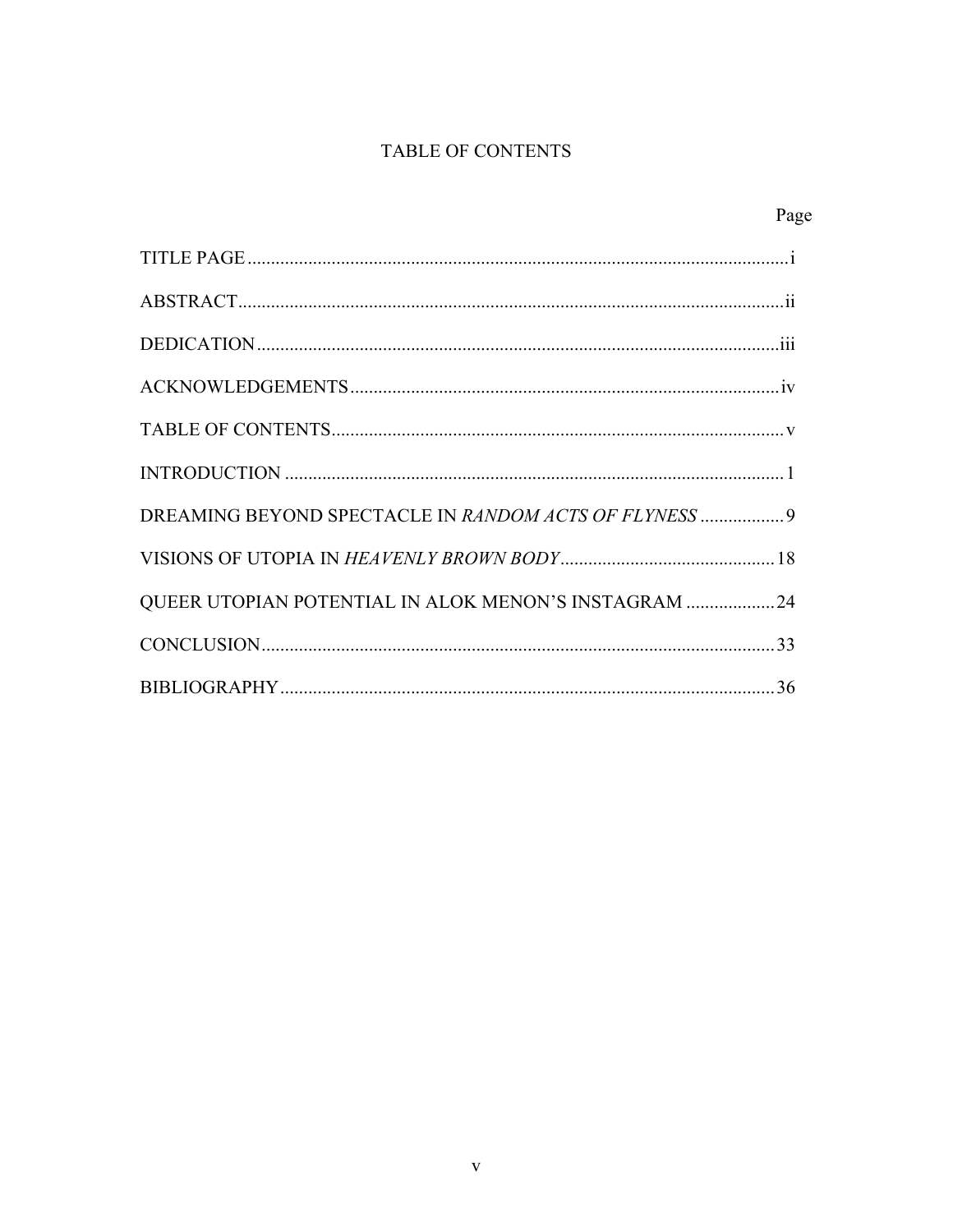#### INTRODUCTION

Digital modes of queer performance can open up new possibilities for identity, queerness, and futurity, what José Esteban Muñoz refers to as "queer utopian desire." HBO's *Random Acts of Flyness*, the digital short *Heavenly Brown Body*, and the social media profile of Alok Menon are pieces of media and visual art that provide daily moments of joy and escape that can act as methods of survival for queer people. Consuming these objects is like "doing" this theoretical practice, imaging a utopian future in which naming one's joy and one's pain is an act of self-preservation. To contextualize the queer utopian looking that I find crucial to these digital performances, I will conduct a close reading, or close viewing, of each object to reveal how they challenge a definition of queer utopia that throws hope on a future of queerness that we cannot access yet. These pieces represent a combination of longing for a queer utopia with a compulsion for remaining in the present and relying on a harmful past, which I will formulate as a methodology of "moving beyond" and "looking behind."

Through my analyses, I hope to also investigate the way that theoretical concepts are played out and formulated in queer of color performances that allow for collective queer world-making. Queer of color critique is grounded in focusing queerness in relation to race. Roderick Ferguson describes the practice in *Aberrations in Black* as an account of culture and queerness that contradicts a "liberal capitalist ideology" that would "conceal the intersections of race, class, gender, and sexuality" (3-4). For Brittney Cooper, queer of color critique does not fully account for the potential futurity of Black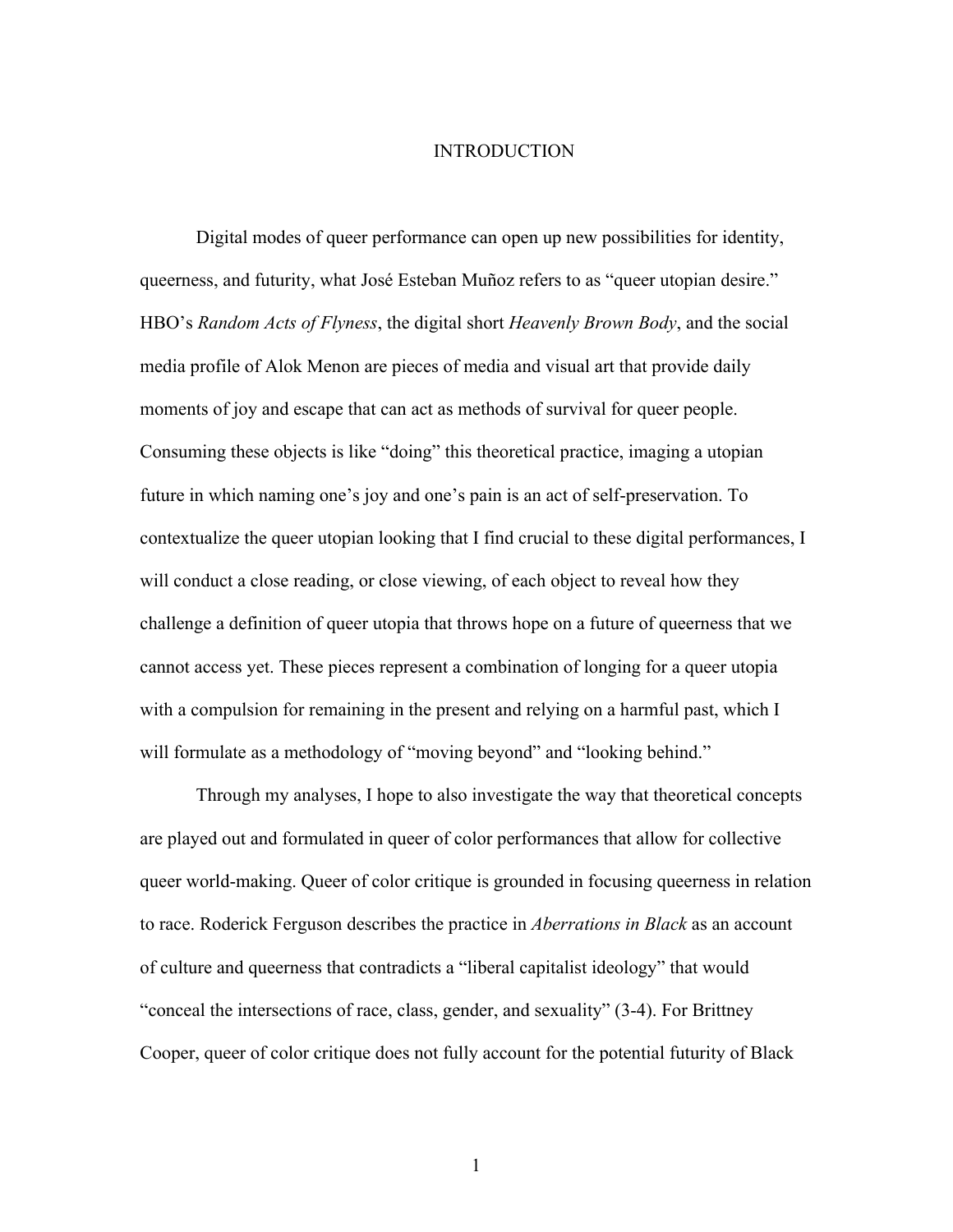feminism. She claims that José Muñoz and Roderick Ferguson, among other queer of color theorists, limit Black feminism's future by dismissing its ability to hold race, queerness, ethics, and futurity at the same time (Cooper 13-14). In response, Cooper points to the queer possibilities that are inherent in a Black feminism that "makes space for a range of desires and gender performances, but refuses the power-laden, normativizing imperatives of heteropatriarchy" (17). This conflict seems to stem from Black feminism's attachment to intersectionality.

Queer of color critique is wrought with the same kinds of terminological debates that disrupt most fields of literary studies. The debate surrounding intersectionality as a framework, as it was originally defined in Kimberle Crenshaw's "Mapping the Margins," has affected queer studies, Black feminism studies, and queer of color critique and continues to be a point of controversy. Some queer of color critics claim intersectionality reinforces an attachment to identity naming that already threatens to dismantle queer studies. In her article, "Queer Times, Queer Assemblages," Jasbir Puar makes the convincing claim that queer theory needs "a move from intersectionality to assemblage" (127). This move is dependent on queerness's inability to be temporally fixed, which Puar explains as a "temporality of being and the temporality of always becoming" which demands a methodology that is "more attuned to interwoven forces that merge and dissipate time, space, and body/against linearity, coherency, and permanency" (128). She further establishes the framework as "a tool of diversity management" that "privileges naming and knowing," while assemblage "underscores feeling, tactility, ontology, affect,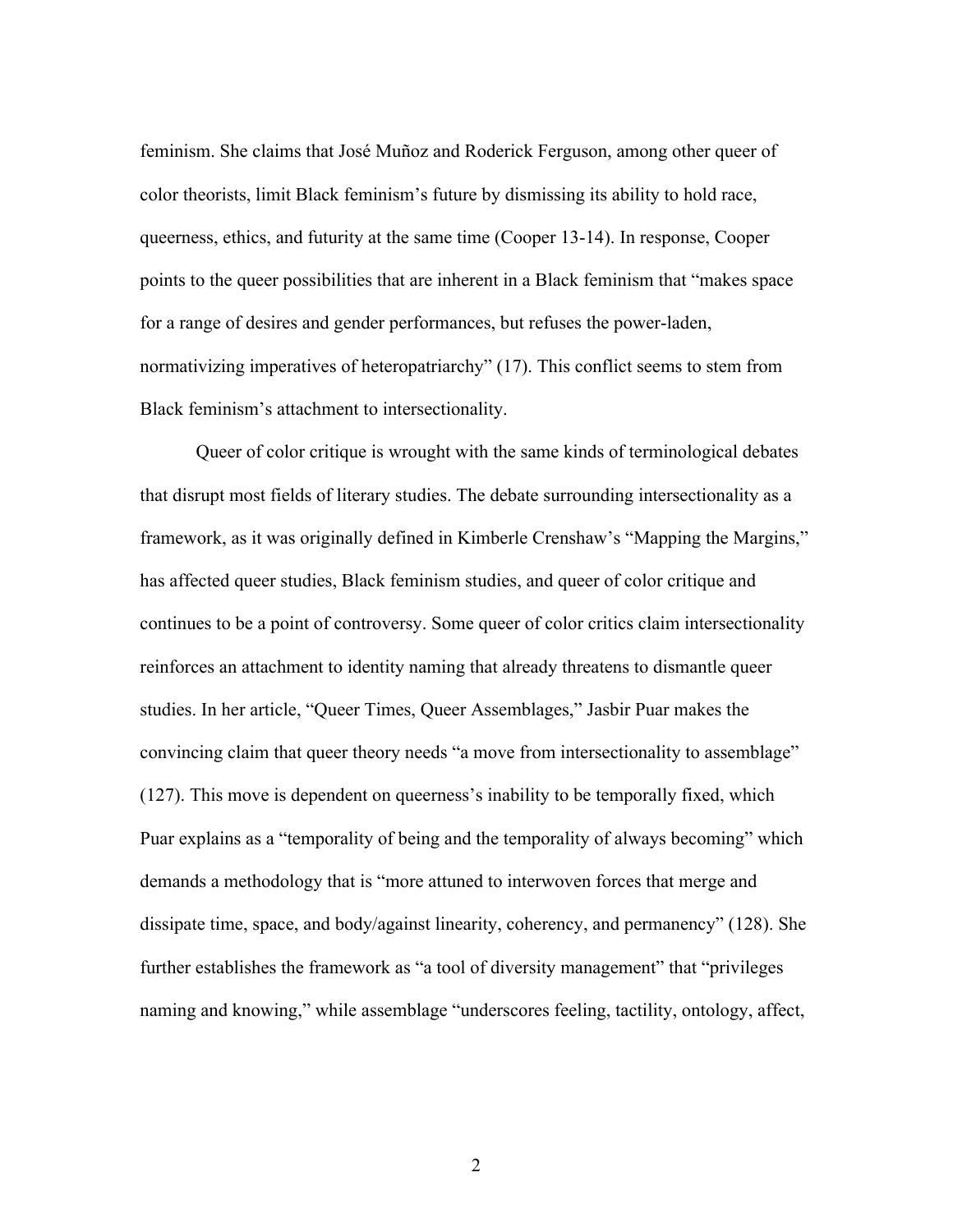and information" (Puar 128). The present act of naming one's multiple identities seems to be Puar's major focus in critiquing intersectionality.

In digesting Puar's critique of intersectionality, I want to investigate this move from intersectionality to assemblage as an example of "moving beyond." Jennifer Nash claims that the move towards assemblage in Puar's analysis of intersectionality stems from a definition of intersectionality that "has been institutionalized in troubling ways…where the invocation of intersectionality is performed instead of actual intersectional labor or where intersectionality is called on to do precisely the kind of diversity work it critiques" (Nash 118). Nash roots this concept of "intersectional labor" by relying on Crenshaw's initial definition as specific, not wide-ranging, one that can't be divorced from the power structures of race and gender and sexuality. By using Anna Carastathis's "Intersectionality: Origins, Contestations, Horizons," Nash reinforces intersectionality as having a potential "still-undiscovered utility" that would allow for the interwoven futurity that Puar sees in assemblage. Nash is asking queer studies to wait for intersectionality's potential instead of moving on towards new frameworks that do not keep the original definitions of Black feminism.

The examination of queer of color critique by authors like Cooper and Nash culminate, for me, in a suspicion of queer utopian thinking that "moves beyond." While I do not attempt in this project to repair the relationship between queer of color critique and Black feminism, if that relationship even needs repairing, I do share the same suspicion of moving beyond, as many queer of color critics do as well. What I mean by "moving beyond" is the desire for finding new modes of queer world-making,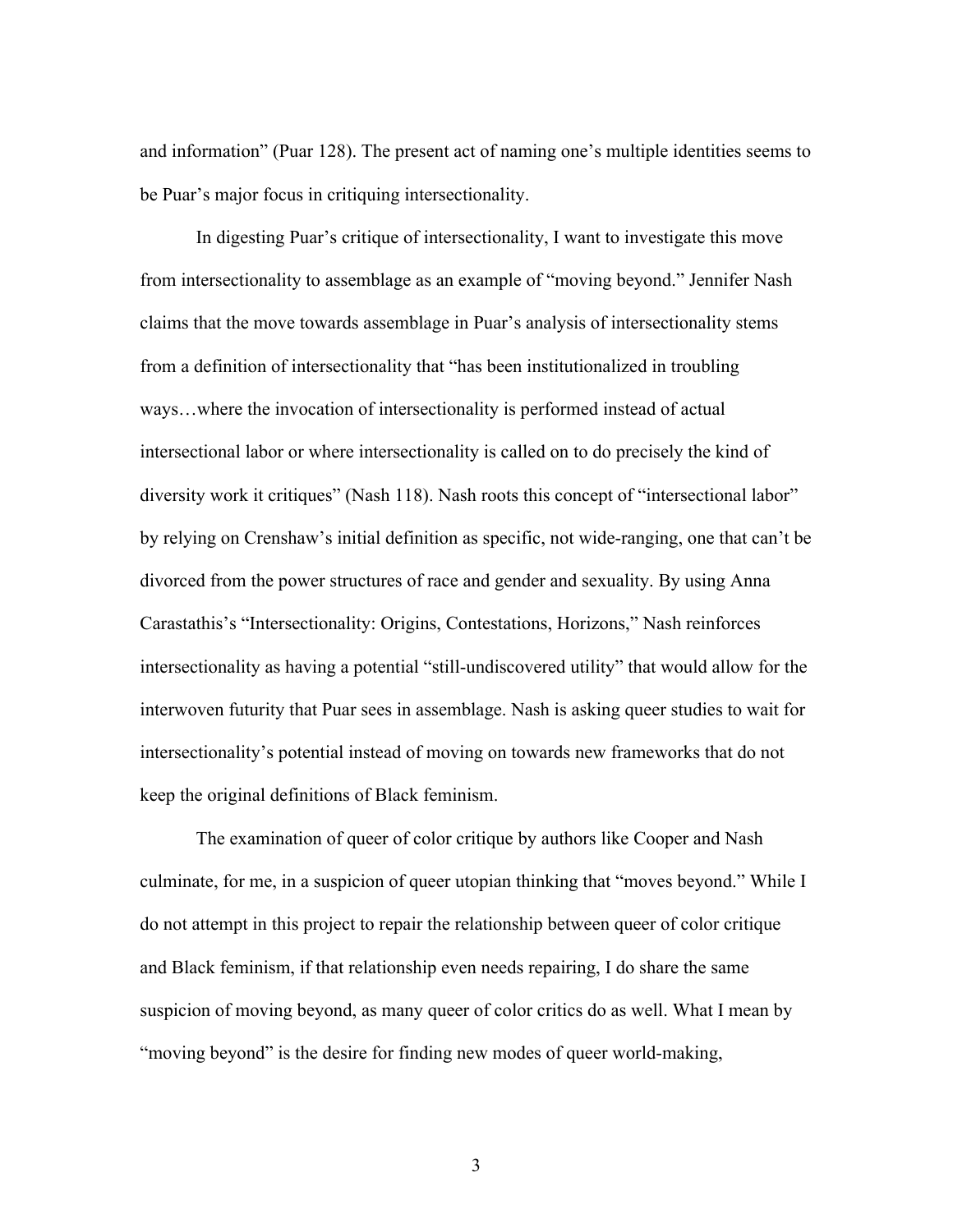specifically queer utopian desire. The move from Black feminism to queer of color critique, the move from intersectionality to assemblage, the move from gay pragmatism to queer utopian desire, all of these are important disruptions to the field of queer studies, yet they instill a sense of "correctness." Meeting new standards of praxis is what theory does, and I do not mean to stop this momentum. Instead, I want to investigate how the push forward from what we have known to be true of queerness can distract from the current potentials of living and surviving a queer life. Furthermore, I see a definition of queer utopia through Muñoz's *Cruising Utopia* that holds the same desire for queer futurity while being suspicious of moving beyond both past and present modes of queer world-making. "Moving beyond" acts as both a guiding concept for my analysis and a way for me to add to the field of queer and performance studies. As gerund phrases, both "moving beyond" and "looking behind" do not follow normative rules of subject versus object. Moving and looking become the subject of analysis as well as the way of analyzing.

The sections of my thesis will comprise a close analysis of the following works of visual art and digital performance. I've chosen each of them because they demonstrate different aspects of my thesis: that visual art produced by queer, BIPOC artists has taken over the critical work of queer theory by revisiting its emphasis on futurity. The look back at the past does not have to be a depressive one, just as the look forward does not necessarily entail a utopian horizon. The visual art and poetry I analyze in my thesis complicate both perspectives. It's not that queer of color critique needs justification, but rather that these objects convey for me moments of joy and escape and queer utopian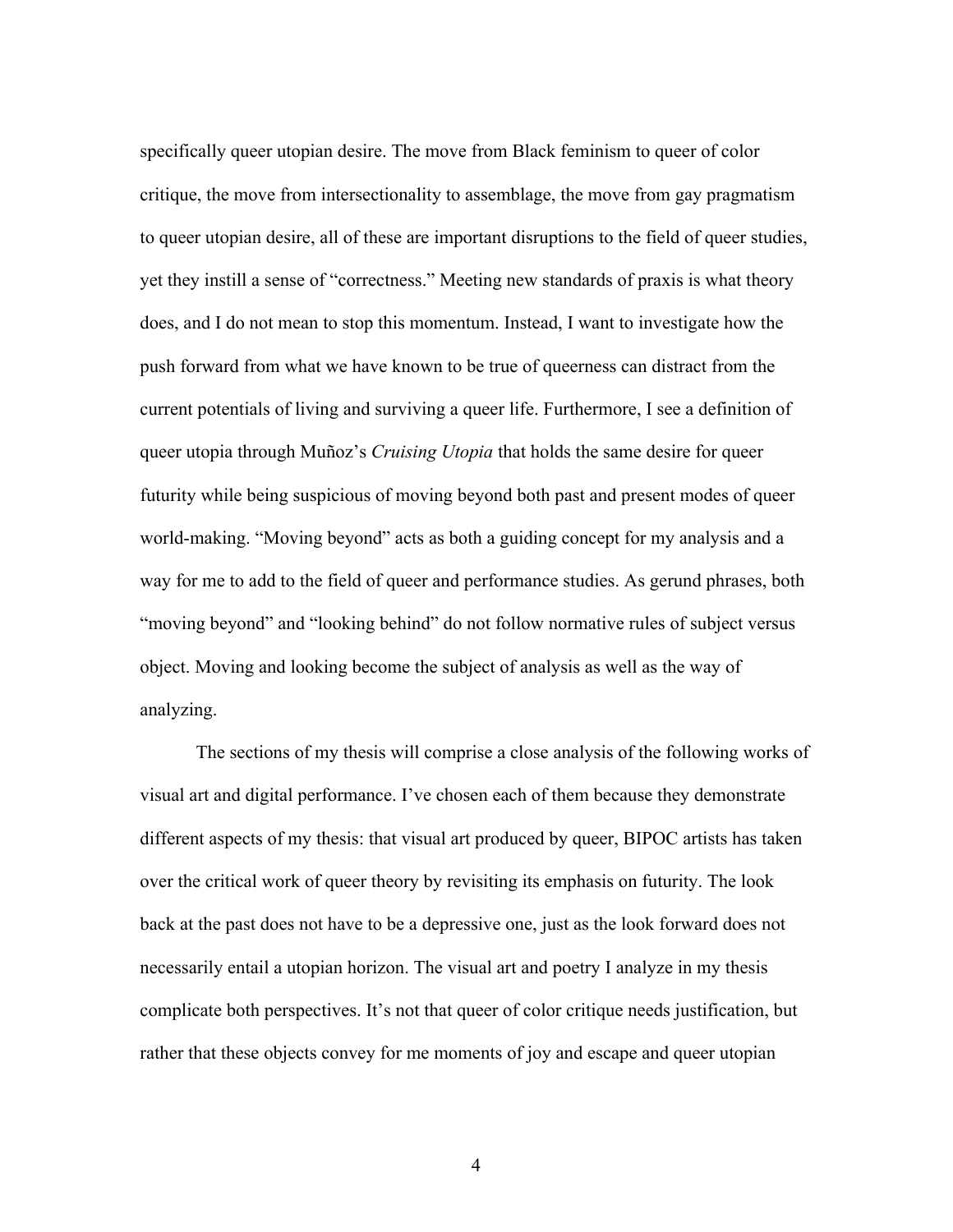thinking that hinges on not regulating social media and digital performance as only forward-looking. They look back as well. In a move similar to Cooper and Nash, I want to question the attachment to moving beyond, not because we have arrived, but because we have at our fingertips now more access to queer world-making possibilities through digital communities. Aspects of ritual and identifying root my project in this acknowledgment and processing of queer time as it relates to queer desire.

In José Muñoz's propelling work on defining queer utopia, *Cruising Utopia*, he establishes what looks like an unreachable goal of queerness, one that exists "then and there" while resisting the "prison house" that envelops the present (1). Instead of feeling discouraged, however, I, as a first-time reader of this text, was enticed by the jet-setting adventure on which Muñoz embarks with us: "The future is queerness's domain" (1). I begin to envision myself with a bunch of other queer astronauts as we climb collectively into a rocket ship labeled for "Queerness…that thing that lets us feel that this world is not enough" and plummet out of Earth's atmosphere (1). Muñoz's work gives me not only a way to briefly escape my present-- writing a thesis during a global pandemic while teaching first-year students that claiming the confederate flag is their most prized possession might "alienate your audience" -- but also a way to imagine my queerness as the thing that roots me in dreaming of better futures. The insistence of a queer utopia for Muñoz, however, is not simply a way to daydream about queer astronauts, which he clarifies in his comparison of Ernst Bloch's theory of utopia with Thomas Moore's: "Bloch considers an expanded idea of the utopian that surpasses Thomas Moore's formulation of utopias based in fantasy" (2). This distinction is important because it sets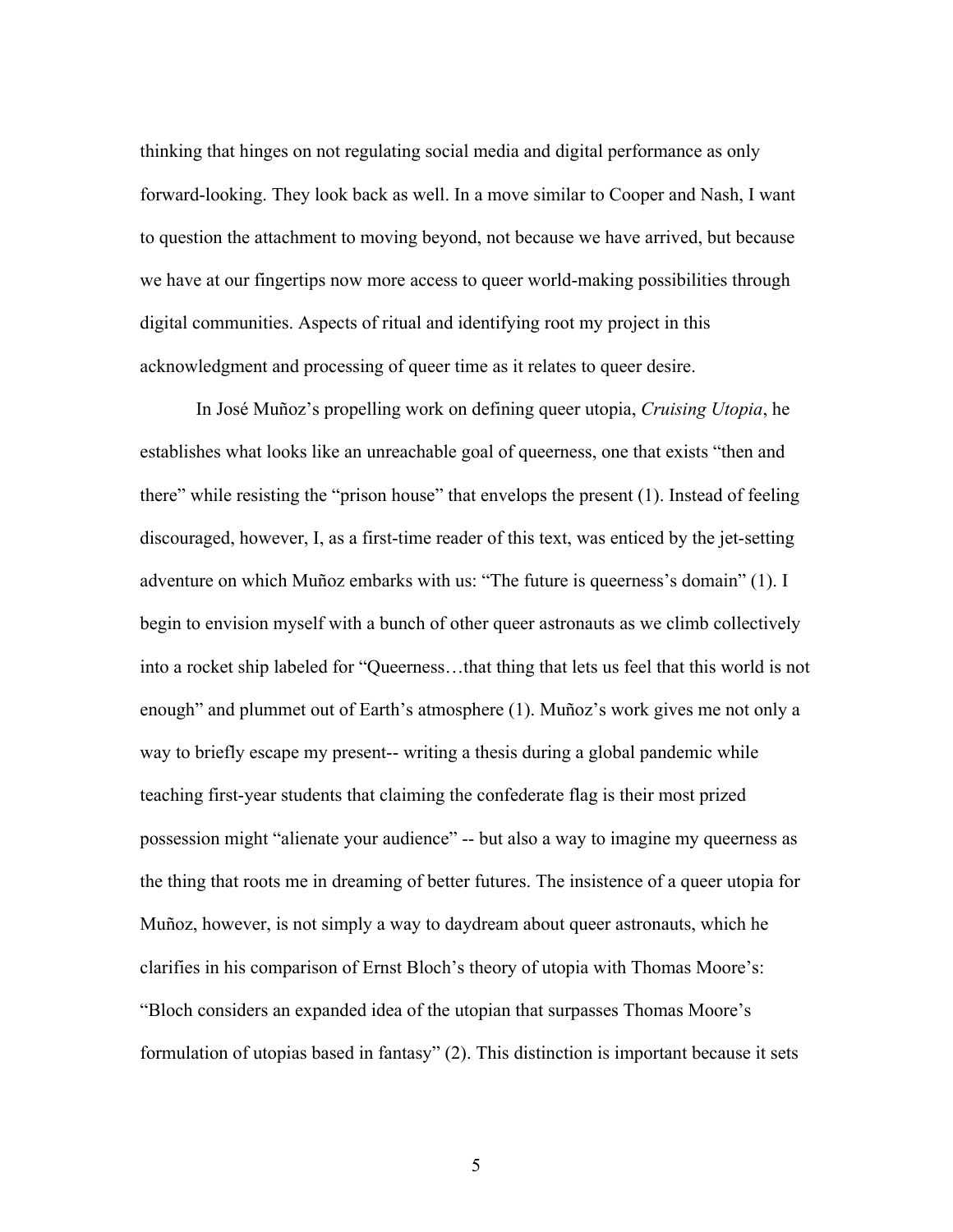up Muñoz's commitment to Bloch's concept of concrete utopias. Instead of an "unreachable goal," Muñoz's analysis places queer utopia in "the hopes of a collective, an emergent group, or even the solitary oddball who is the one who dreams for many."

An understanding of queer temporality or queer time is inherent in the work of queer utopia. A fellow theorist and collaborator with Muñoz, Jack Halberstam, defines queer time as "the potentiality of a life unscripted by the conventions of family, inheritance, and child rearing" (2). Queer time is a temporality that exists outside of a violent past, a violent present, and a non-existent future. It would be easy then to suggest that queer utopia would exist out of a past and present as well, yet Muñoz demands that we use both looking to the past and playing out present moments to "understand that utopia exists in the quotidian" (9).

The desire for queer utopias is not exclusive to Muñoz's work. However, as shown by the amount of current scholarship that relies on Muñoz's configurations of queer utopia, he is still regarded as laying a groundwork on queer utopic desire that remains relevant because of its detachment from a white gay pragmatic desire. In *Cruising Utopia*, Muñoz establishes a "utopian hermeneutic" that challenges the homonormative approach to queer theory that fights for narrow "freedoms" within oppressive systems like marriage and military or simply demands anti-reproductive futurity like Edelman's *No Future* (22-26). In an interview from 2015, Edelman notes, "If there were simply possibility [as opposed to impossibility] of attaining some utopian endpoint, then one would live in a world where fundamentally one were resistant to difference in politics" because a political system "will always exclude something…which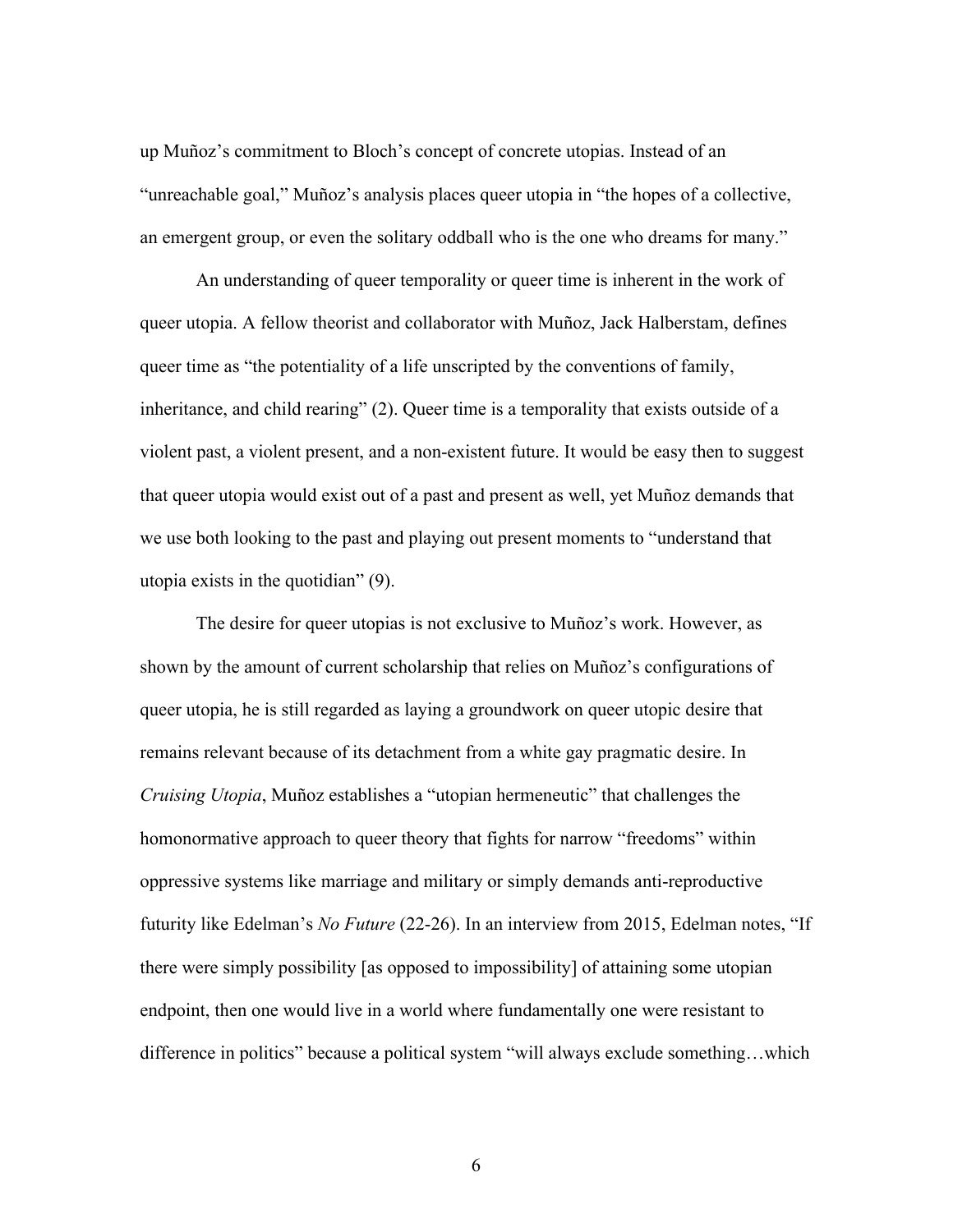is why there could be no queer utopia" (Edelman 02:45-03:18). The difference between Muñoz's utopianism and Edelman's futurity then relies on their definitions of queerness. For Edelman, in the context of reproductive futurity, queerness is the "exclusion" of living in a heteronormative world and time, while Muñoz sees queerness as something that we have yet to reach and exists in the longing, looking, and dreaming of a queer utopian future. Queer utopic desire then, as I understand it, is a way of inhabiting queer time and space while protecting oneself from critiques of "wishful thinking" and naïve optimism.

To show the scale of the impact Muñoz's work has had on theories of queer utopian desire, I want to focus on moments in which his work is positioned against other theorists. During Lauren Berlant's "Public Feelings Salon" held on April 12, 2011, Berlant along with Muñoz, Ann Pellegrini, and Tavia Nyong'o discussed "how and why feelings and emotion influence politics and notions of social belonging and intimacy" ("Public Feelings Salon with Lauren Berlant"). To the benefit of me and others who admire relics of Muñoz's life, the Barnard Center for Research on Women has an archived video from the conversations held during the salon. Muñoz presents on where his work varies from Berlant's as he reads from his paper, "Queer Utopianism and Cruel Optimism." He establishes Berlant's goal of "maintaining traction in our presentness" and how it defers from his turn to futurity that "thinks of something else that isn't the here and now" (Muñoz 00:56-01:04). While Muñoz goes on to joke that they are both essentially doing the same thing, he does recognize that what holds their positions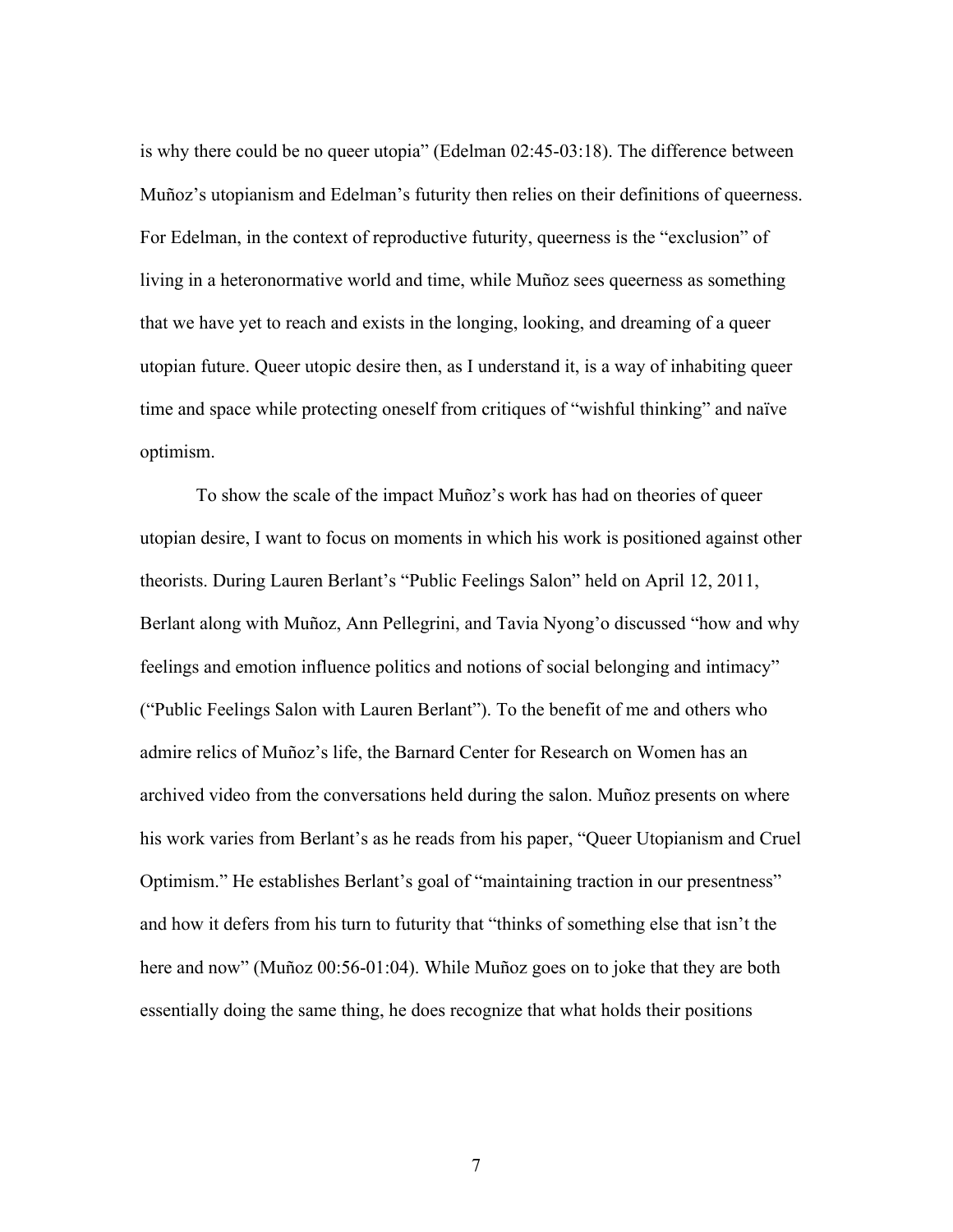together is a focus on queer temporality in performance that protects from "those things that are suffocating and damaging in life" (Muñoz 01:43).

What seems to delineate their positions is that Berlant sees a way for the present moment to be dealt with, by recognizing the object of optimistic attachment as measurable. As she notes, "Knowing how to assess what's unraveling there [scenes of cruel optimism] is one way to measure the impasse of living in the overwhelmingly present moment" (Berlant 49). Muñoz, on the other hand, subscribes to a present moment that is not-yet-here for queer people of color and therefore remains in a state of longing. As Muñoz clarifies during this talk, "Such brazen longing can definitely feel like an avoidance of the present. I find myself insisting, again and again, that I'm not against the present and the politics that constitute it, but maybe I protest too much" (Muñoz 03:30). In my understanding of Muñoz's work, his theory of queer utopia is driven by quotidian experience while simultaneously living outside of the present moment in a perpetual state of longing. It's not an avoidance of the present, as he mentions above, but a protective distance that I remain suspicious of as I work through the analyses of performance in this thesis.

The following objects portray visions of queer utopias that are supported by looking back and existing in present moments. The television series, *Random Acts of Flyness*, includes an episode that investigates how dreams and hopes can allow for futurity for queer people of color in the face of past violence and identity formations of spectacle. The digital short, *Heavenly Brown Body*, imagines a queer utopia in the face of the devastating suicide of poet Mark Aguhar. By reinterpreting Aguhar's poem as a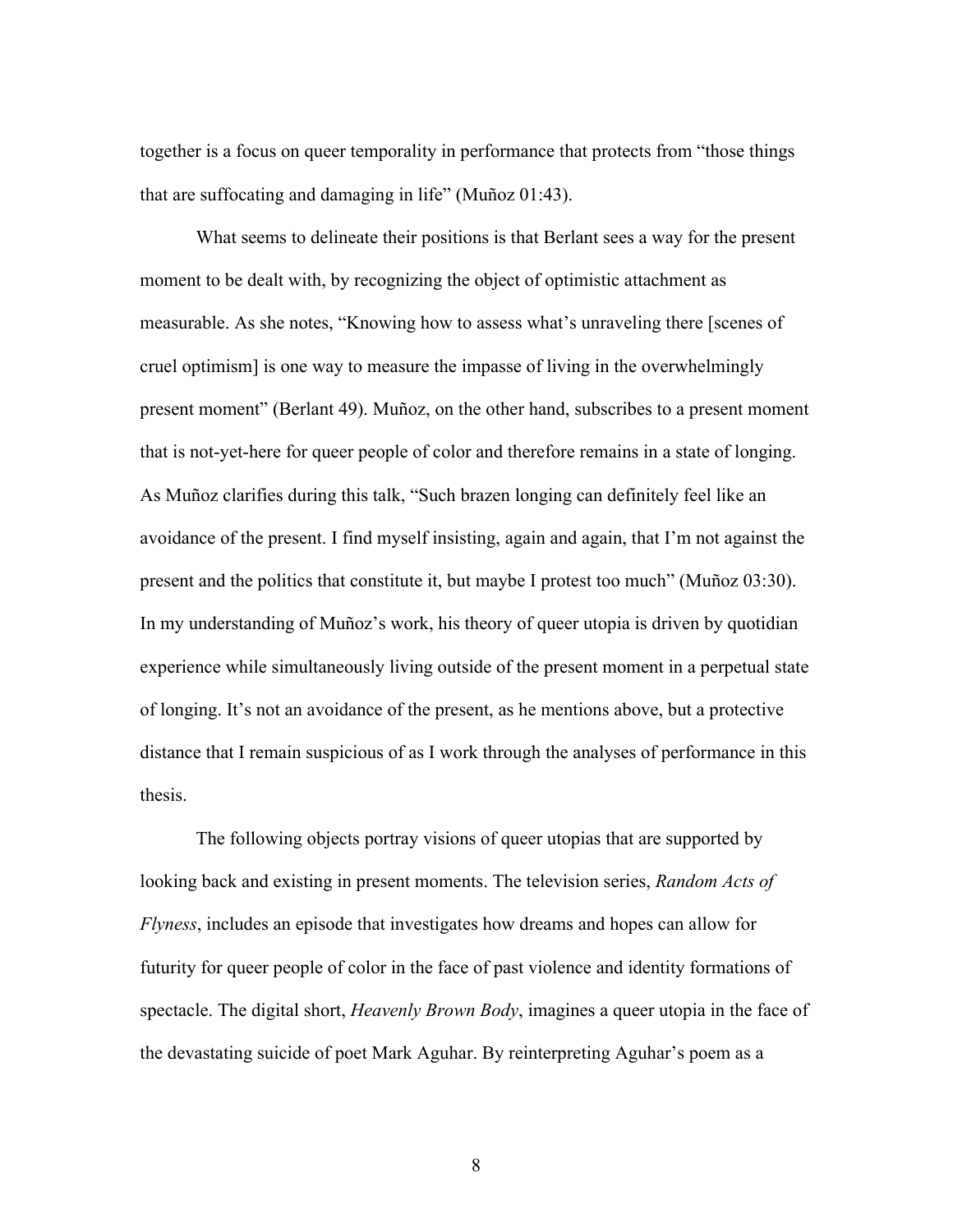collective queer of color blessing, *HBB* roots queer utopian longing in the quotidian act of ritual and affirmation. The final object, the Instagram profile of Alok Menon enacts queer utopian memory by bringing an education of queerness to the ever-present, public, accessibility of social media. These pieces move from dreaming of queerness, to imagining what that dream could look like, to providing a way to access that dream right now.

## DREAMING BEYOND SPECTACLE IN *RANDOM ACTS OF FLYNESS*

*Random Acts of Flyness* is a 2018 sketch series created by Terrance Nance that streams exclusively on HBO and HBOMax. According to *Deadline* magazine, the series "give(s) a new, thought-provoking perspective on cultural idioms such as patriarchy, white supremacy, and sensuality" (Ramos). While some have categorized *Random Acts of Flyness* as a late-night sketch comedy series, reviewer James Poniewozik clarifies, "It's not…It's part video-art installation, part talk show, part dream anthology. It switches nimbly between documentary, animation, music and short film to try to capture a reality for which fiction and nonfiction alone are insufficient." Calling the series humorous is not surprising; however, there are dangers that come with categorizing TV and films, especially those made by Black creators.<sup>1</sup>

<sup>1.</sup> <sup>1</sup> In 2018, Jordan Peele's *Get Out* was placed in the comedy category for the Golden Globes and Oscars awards, leaving many, including Peele to question what white people (and "The Academy") consider funny. *Get Out* largely focuses on a dramatized version of the true violence of white "well-meaning" liberals, which Peele notes in an interview with *IndieWire* when asked about the comedy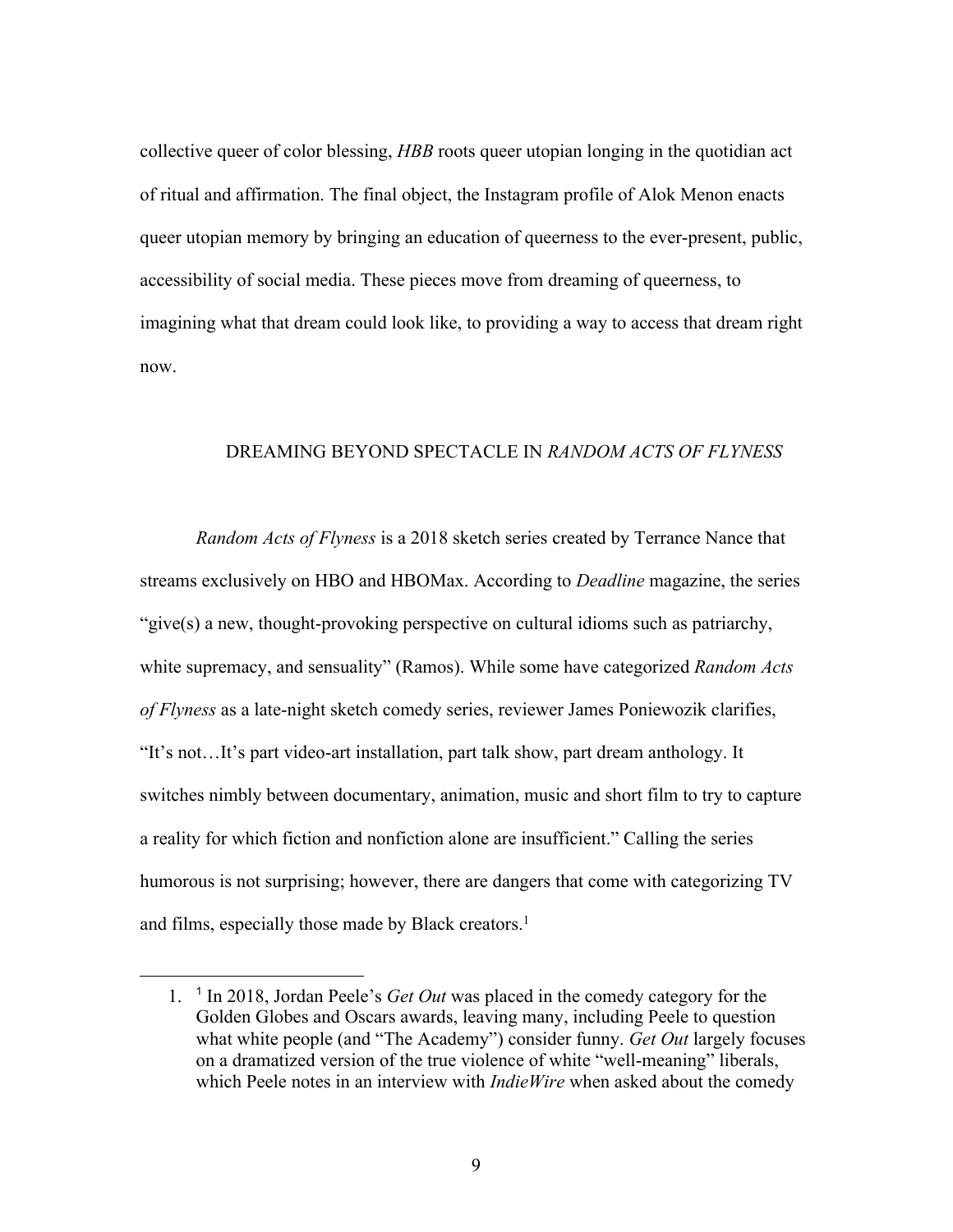While *Random Acts of Flyness* has yet to be recognized in the prestigious award circuit apart from a 2019 Peabody Award, Terrance Nance, the show's creator, has been actively producing, writing, and directing films and television series since the early 2000s. His most notable works include *Random Acts of Flyness*, *An Oversimplification of Her Beauty*, *Swimming in Your Skin Again*, and *They Charge for the Sun*, which have received recognition from Sundance, Gotham Awards, and Blackstar Film Festival ("Terrance Nance / Etc"). Nance's use of sketch breaks and multimedia form in *Random Acts of Flyness* creates what he describes as "hopefully the show is sentient, and it doesn't have a static meaning or read, moment to moment, cause the context always changes, the world the show exists in is really dynamic so, the meaning of the show is fluid; constantly changing." (Nance 01:10-22). The fluidity of the series is what drew me to this analysis initially, as each episode weaves past, present, and dream-like clips that remove the audience from the content at hand while simultaneously pulling us back into the reality of each moment of violence and each moment of hope.

For the purpose of this analysis, I will be focusing on the second episode of the series, "Two Piece and a Biscuit," which includes a series of interviews with queer

label, "What the movie is about is not funny…the experiences of a lot of Black people, and minorities. Anyone who feels like the other. Any conversation that limits what it can be is putting it in a box" (Peele, interview with Eric Kohn). In a more biting comparison, the Golden Globe winner for best drama in 2018, Three Billboards Outside Ebbings, Missouri, ends with a white mother uniting with a supposedly redeemed racist and homophobic police officer in pursuit of avenging her daughter's death. Meredith Clark comments on a similar move in 2019 when *Green Book* won the academy award for best picture, "If a movie makes white liberals feel good about how the world has gotten better, then give it an award appears to be the thinking."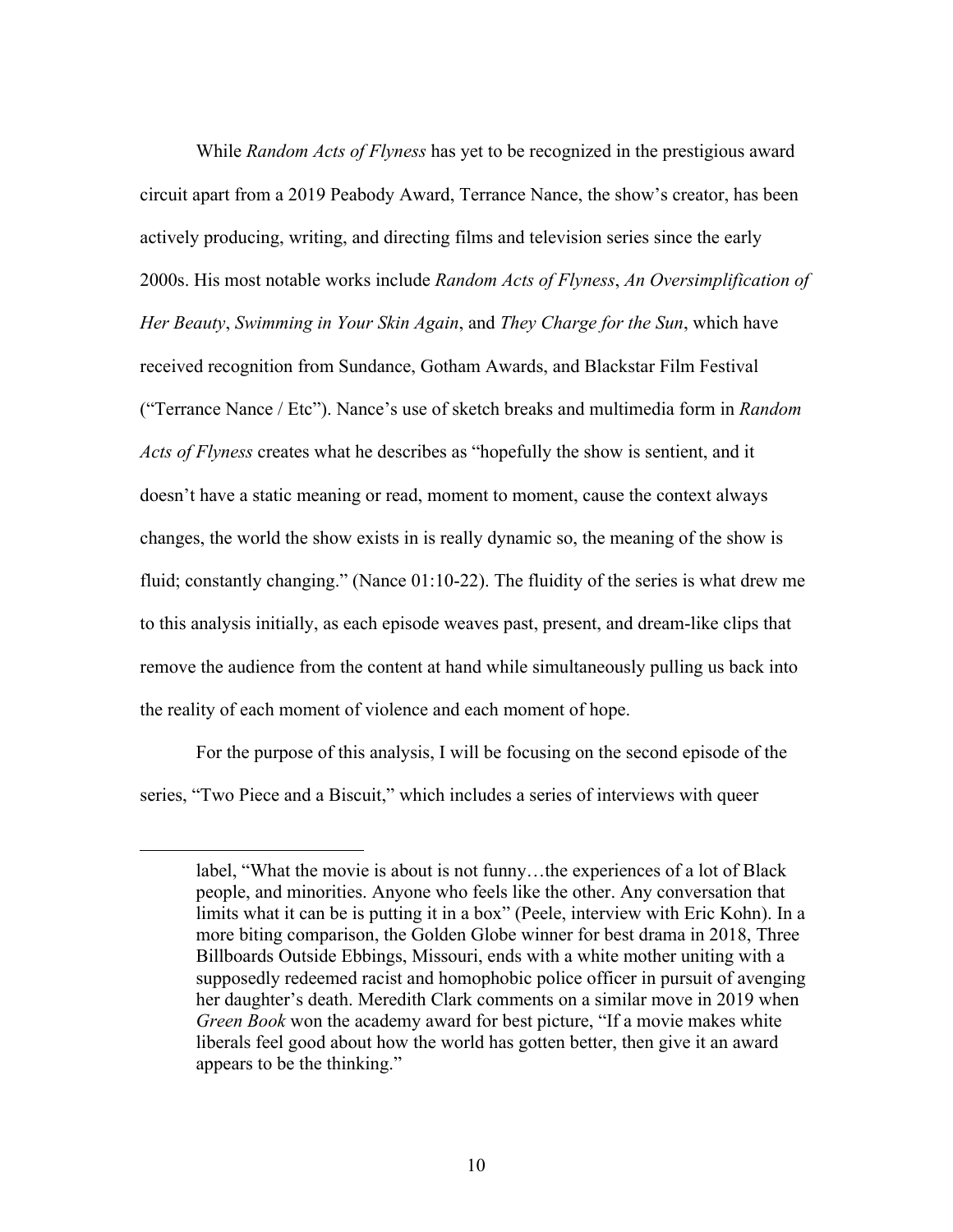people of color as they discuss identifying with their bodies, fitting into performances of gender, and navigating romantic relationships. The episode begins with a montage of queer of color interviewees setting up what appears to be an interrogation room of sorts (00:20-00:29). Three black walls and one mirrored wall encase the subjects in a square room filmed from the perspective of looking into the mirror. As these subjects move around this space, they are filmed moving smaller black boxes to sit on, lifting cameras and phones to their point of view, and checking the lighting of the space. We see them making a space for themselves in this room, making a queer space that invokes an act of disidentifying from the space itself. Muñoz defines disidentification as "decoding mass, high, or any other cultural field from the perspective of minority subject who is disempowered in such a representational hierarchy" (25). Enacting a version of disidentification, these subjects take down/spread out/move around this space to claim it from their perspective. The rearranging not only establishes the queer place that can now be inhabited but also the queer time that the episode will explore as the subjects set up this present moment. Keeping with the opening sequence of each episode in the series, the main character Najja, a Black cis woman, narrates over the scene, "I release the desire to feel like I am absolutely in control of the future" (00:22-31). On "future" one of the interviewees, Alok Menon, places a final black box in front of the camera, flooding the screen with nothing. As the audience, we are abruptly shut out of our watching, as if a door has been shut and a "future" has been stopped.

Najja continues to walk us through the episode staring directly into the camera as she fills us in, "it's about dreams, the game, you and me, and us" (02:38-2:43). The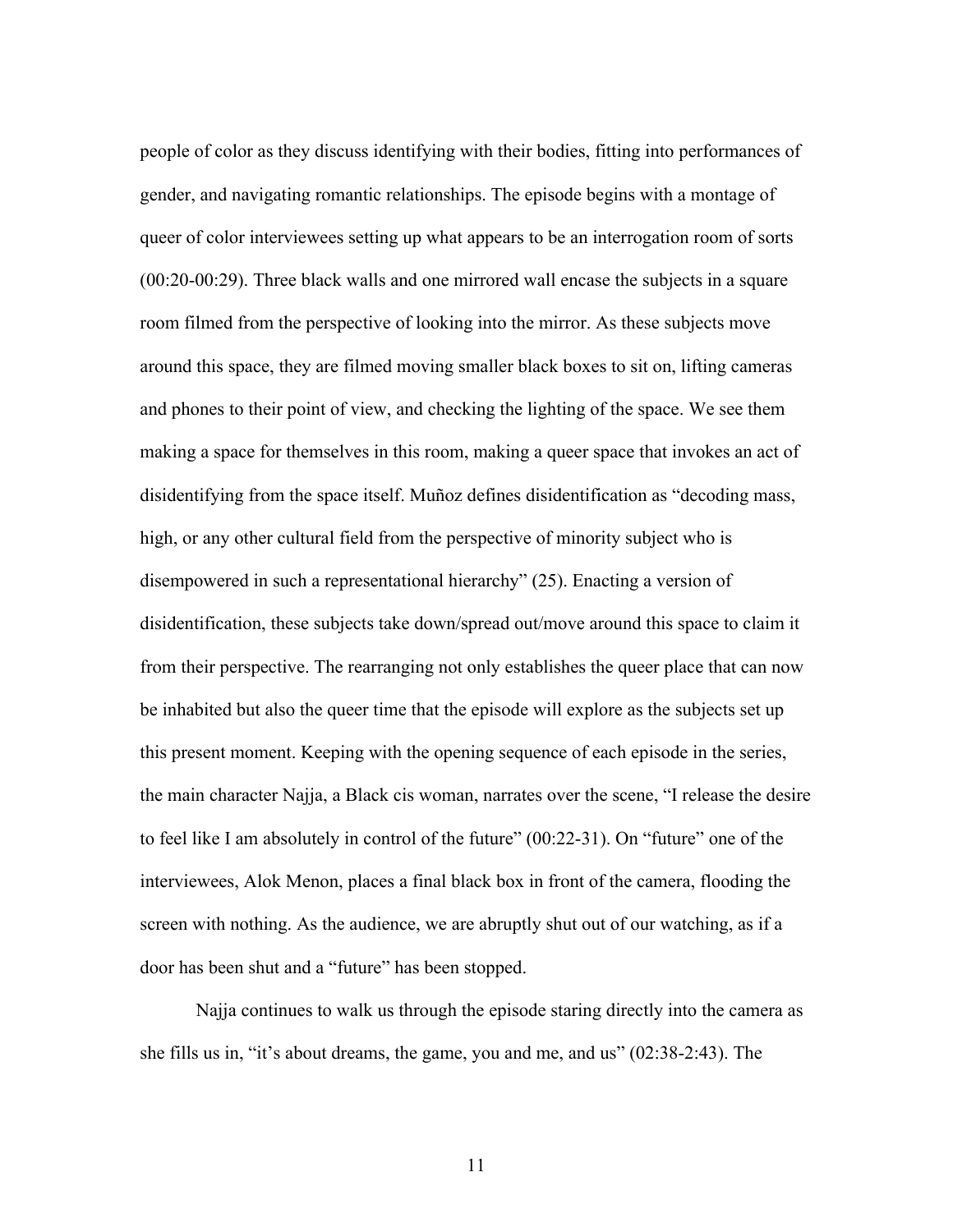question of who is allowed to dream sets up the themes of the episode and its place in the overall vision of Nance's series. As the show shifts through clips, we are brought back to the interviews picking up where we left off with Menon. They are wearing a pink calflength embroidered gown and chunky black heeled boots and sitting with their legs crossed in front of two black boxes. As the interview begins, Menon is talking not to the camera, but a white iPhone as they answer questions that we do not hear (08:37). Their first response concerns gender non-conformity to which they note, "I'm just as confused." The camera then shifts to our second interviewee, Black trans actress Kristen Lovell, who answers another unheard question, which we can assume was directed toward her use of hormones with, "When I started the intent was to soften my skin…I was already feminine enough" (08:56-59). As Lovell pans the camera down her body, she is wearing a black dress and pearls with long burgundy hair, and she remarks that the development of her aesthetically feminine features "changed everything" (09:08). There is a kind of utopic desire in this answer, as Lovell has control of the camera's view and can disclose what she wants to. The scene doesn't label her as trans and the audience isn't aware of a question of identity outside of Lovell's answer. In Jack Halberstam's book *Trans\**, he categorizes naming as "a powerful activity and one that has been embedded in modern productions of expertise and knowledge production" (4). This leads Halberstam to choose the term "trans\*" because it "holds off the certainty of diagnosis; it keeps at bay any sense of knowing…it makes trans\* people the authors of their own categorizations" (4). The interviews in *RAOF* hold a similar quality of author autonomy because the audience is only aware of the response of those who are being interviewed.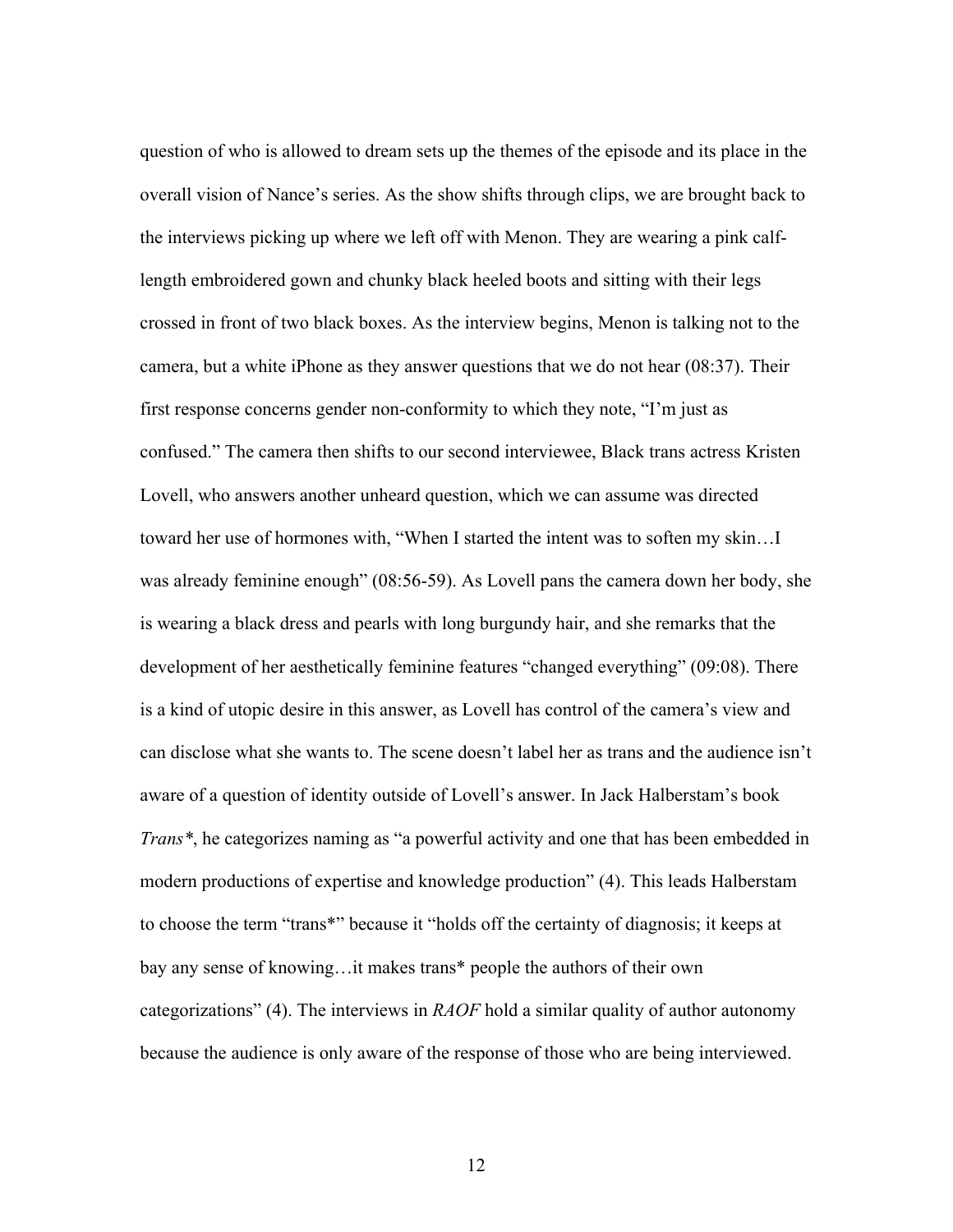Lovell as a real person, not a character, determines how to film and name herself. While this should be the reality of any person especially trans people of color, the present is a barrier to not being named.

After Lovell, we are introduced to our third interviewee, trans creative Sir Knight, wearing a floral shirt that is unbuttoned to expose his chest. He comments on "cis folks" who demand knowledge of what constitutes man and woman, both terms he provides air quotes around. He ends this section with "What does it mean to be a man? Please tell me" (09:12-18). We are brought back to Menon as they record themselves on a camera in one hand and the same iPhone in the other. They remark, "In order to be seen as someone who's not a man, I have to participate in forms of femininity that I might not be interested in" (09:20-28). As if answering the same question, Lovell comes back into the frame noting, "I opted not to have surgery, I love the skin I'm in" (09:46). In this shot, Lovell has changed clothes, now she wears a bra and underwear set which she adjusts while holding the camera above herself as she lies on the floor. While the camera is still on Lovell, Menon's narration continues as they further muse on how their body is perceived in terms of gender. Nance seems to be enmeshing all three interviewee's experiences with gender passing with a mutual disdain for performing these ideals of transness. Again, we are pulled out of this moment by Najja who grabs the camera's focus with an outside voice "can't dream." We only barely heard Menon's point towards an opening, "I think it's about coming to terms with the beauty of the unknowability" before the show rips that attention to futurity away with a reminder that dreaming is still an act that is not open to all bodies.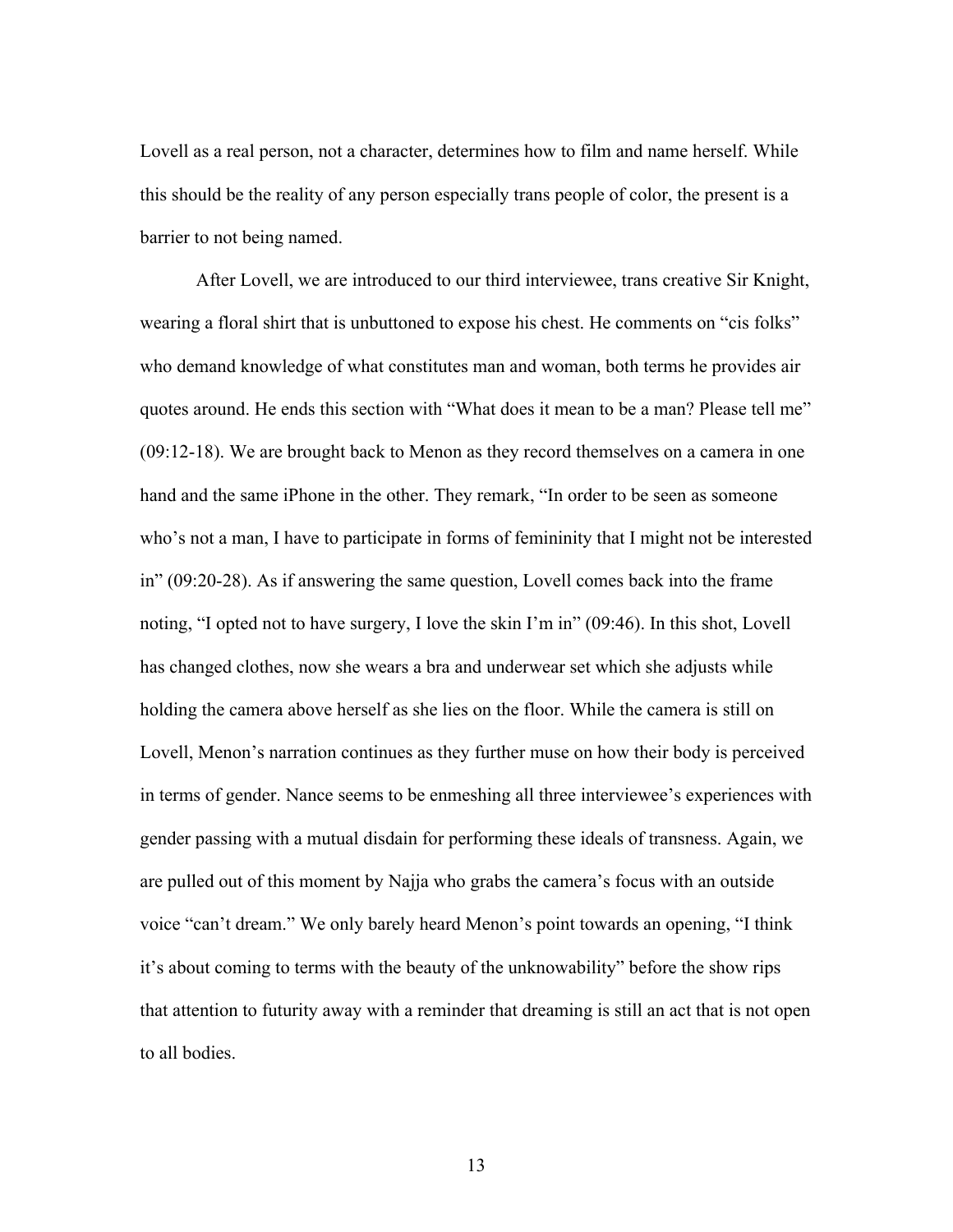In the third interview with Menon, we can assume that they are asked a question concerning violence and societal expectations. They joke to the camera that being asked to "just be yourself" is "bullshit" as they explain, "if I didn't care what other people thought…I would get beaten up too much" (16:10-20). Cutting off Menon's "too much" is a clip of a tall Black drag queen in a lime green beehive wig with two Black dancers behind her. As she and her dancers dance side to side she sings, "Don't you hear me calling you, Miss Honey? I know you hear me calling you Miss Honey" (16:27-29). The clip comes back in again at the end of Menon's third interview as they give an anecdote about being approached on the street by a woman shouting "Yes! You're the most fabulous thing I've ever seen in my life," to which they note "felt just as visceral as someone punching me in the face" (17:04). As the second clip fades out, thin white letters fill the screen, "The Legendary Moi Renee, Gone But Not Forgotten."

Moi Renee was a performer, dancer, and singer known best for her 1992 single "Miss Honey" ("Giving Them Their Roses"). This specific clip is a performance by Renee on Sybill Bruncheon's public access show and was uploaded to YouTube in 2008. What might appear as a simple juxtaposition of "spectacle" between the clip and Menon's interview is complicated by Renee's death. According to a 2015 Facebook post by NYC Center for Pride, "We remember the legendary drag performer, Moi Rene[e]! She was found dead in a residential hotel apartment in 1997. After a lengthy investigation into a potential murder, the death was ruled a suicide. Two years after her death, the man she was dating was arrested and convicted of her murder. She may be GONE BUT NEVER FORGOTTEN!" This past violence is barely recognizable as one watches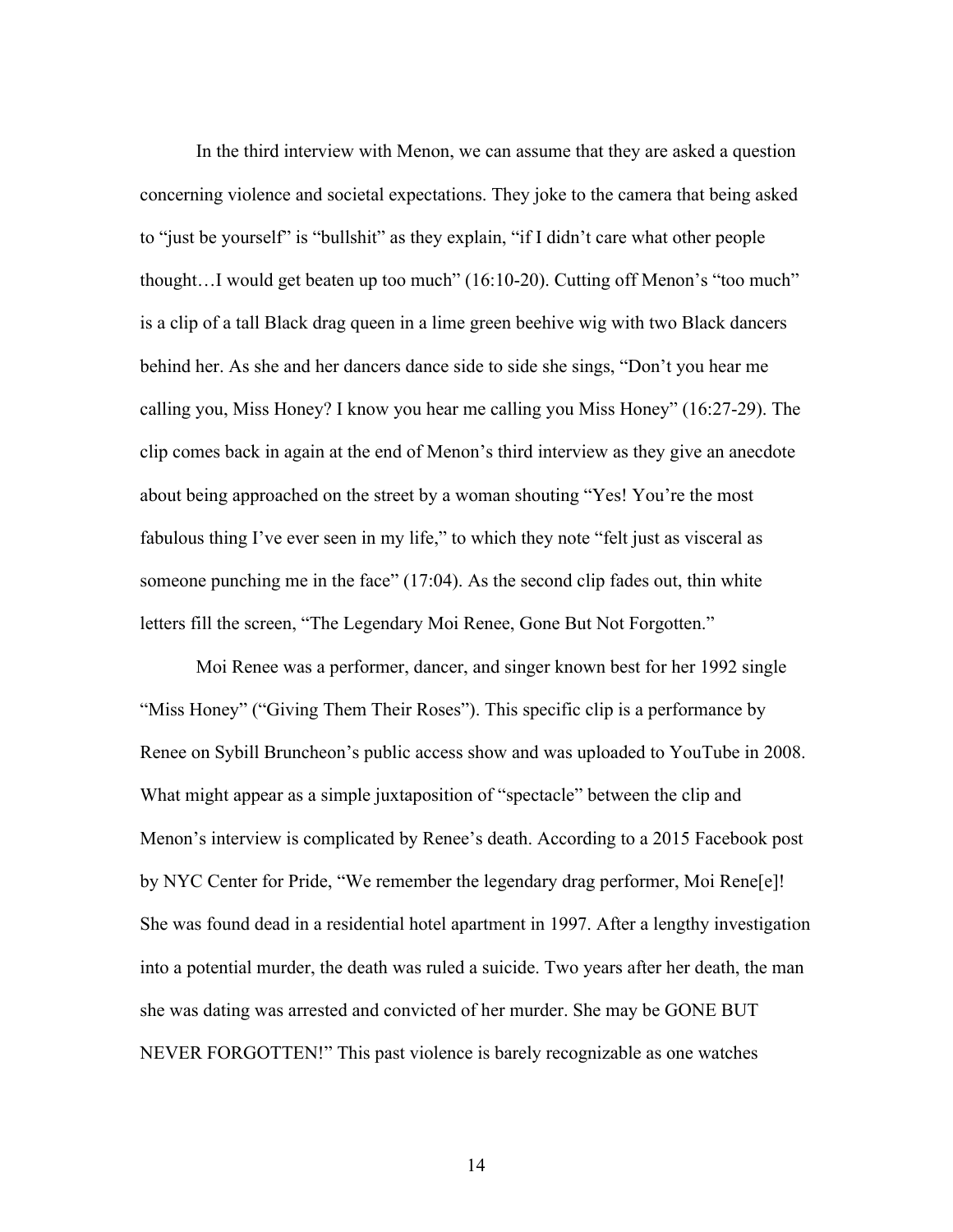Renee's joyful and captivating performance, yet her future was ended by the daily violence that still threatens Black trans and queer individuals.

In her article "Looking for M—," Kara Keeling unfolds the specificity of queer futurity on Black bodies as she notes, "From within the logics of reproductive futurity and colonial reality, a black future looks like no future at all" (578). A Black queer futurity then is something even harder to imagine than just a queer futurity that would require a kind of utopian imagining. Keeling uses the film *The Aggressives* to imagine a Black queer futurity in which young Black queer people are safe and saved from "an intolerable yet quotidian violence to which many of us have learned to numb ourselves" (579). The clip of Renee included in this episode is demanding that the audience recognize the futurity that was taken from her as a Black queer performer. Her song, however, lives on in the public conscious and was sampled last year (2020) by DJ Eats Everything in his single "Honey." Using Keeling's framing of Black queer futurity, I can see this clip of Renee enacting the looking back on a queer utopian desire. As it intertwines with Menon's present experiences of being made a spectacle, Renee's death and living legacy is a reminder that there is still much work to be done in dreaming of better futures.

We return to Menon again, who says "I'm much more interested in ending patriarchy than I am in loving myself" (18:42-45). In this moment, Menon has returned to sitting on the floor, yet their body language with the camera has shifted and we are now positioned at eye level with them like one would sit with a friend at a picnic. Sir Knight comes back for his second interview answering a question about surgery, "I actually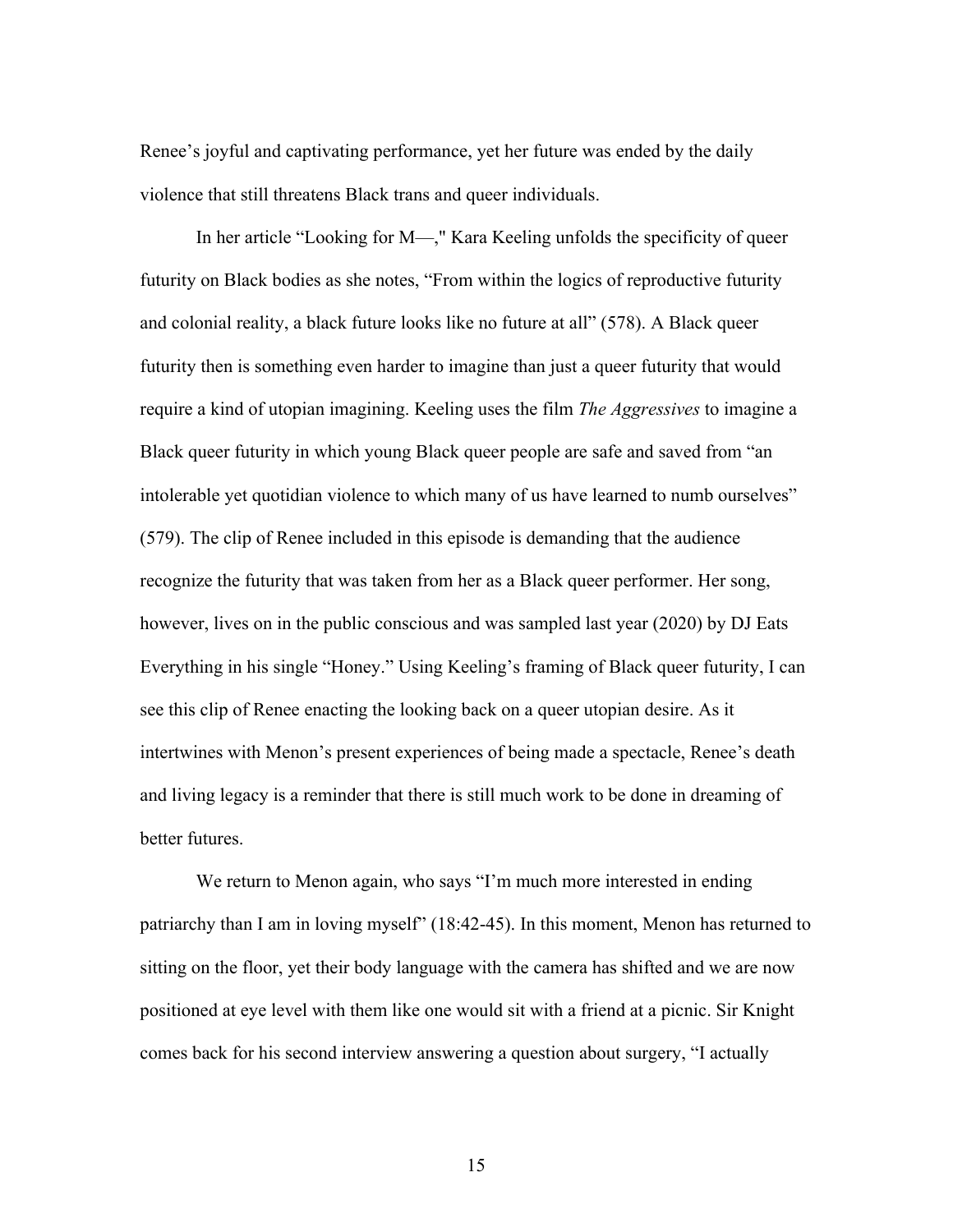didn't think I could do it. Like, go under the knife and alter my body…but you know, like, do I just live miserable in my body? Forever?" (19:55-20:07). Hinting towards the utopic possibilities in medical transition that is subject to experience. As he continues pointing to his bare chest, "[this] wouldn't be possible if I had to wear a motherfucking bra" (20:20-28).

In contrast, Lovell's third interview taps into the potential dangers of both surgery and body modifications noting that she has friends who have died and "become addicted to the silicon" (20:32-20:41). While we don't know which question Lovell and Sir Knight are answering exactly, there is potential that Lovell is speaking more to femme transition body modifications and not relaying the experience of masc transition surgery which Sir Knight is identifying from his top surgery. Gender alignment surgery has had a dangerous history of barriers to access as well as to medical care. On access, Halberstam notes that "the history of transsexuality has been hard to tell…many have not been able to access or afford medical assistance, and others may not have known where to turn even if they had the resources" (26). It is also important here to note that surgery is not the goal of every trans person or gender non-conforming individual and a definition of transgender that requires medical transition is not one that I am interested in exploring. Beyond the danger in naming based on "medical proof" there is also past violence in the history of trans representation for people of color. Halberstam quotes L.H. Stalling's response to the controversy around the term "tranny" that ignores or foreshadows Black trans experience, "Stallings makes clear that mainstream narratives of transgenderism mostly presume white bodies and white histories of sex and gender and she proposes that we pay careful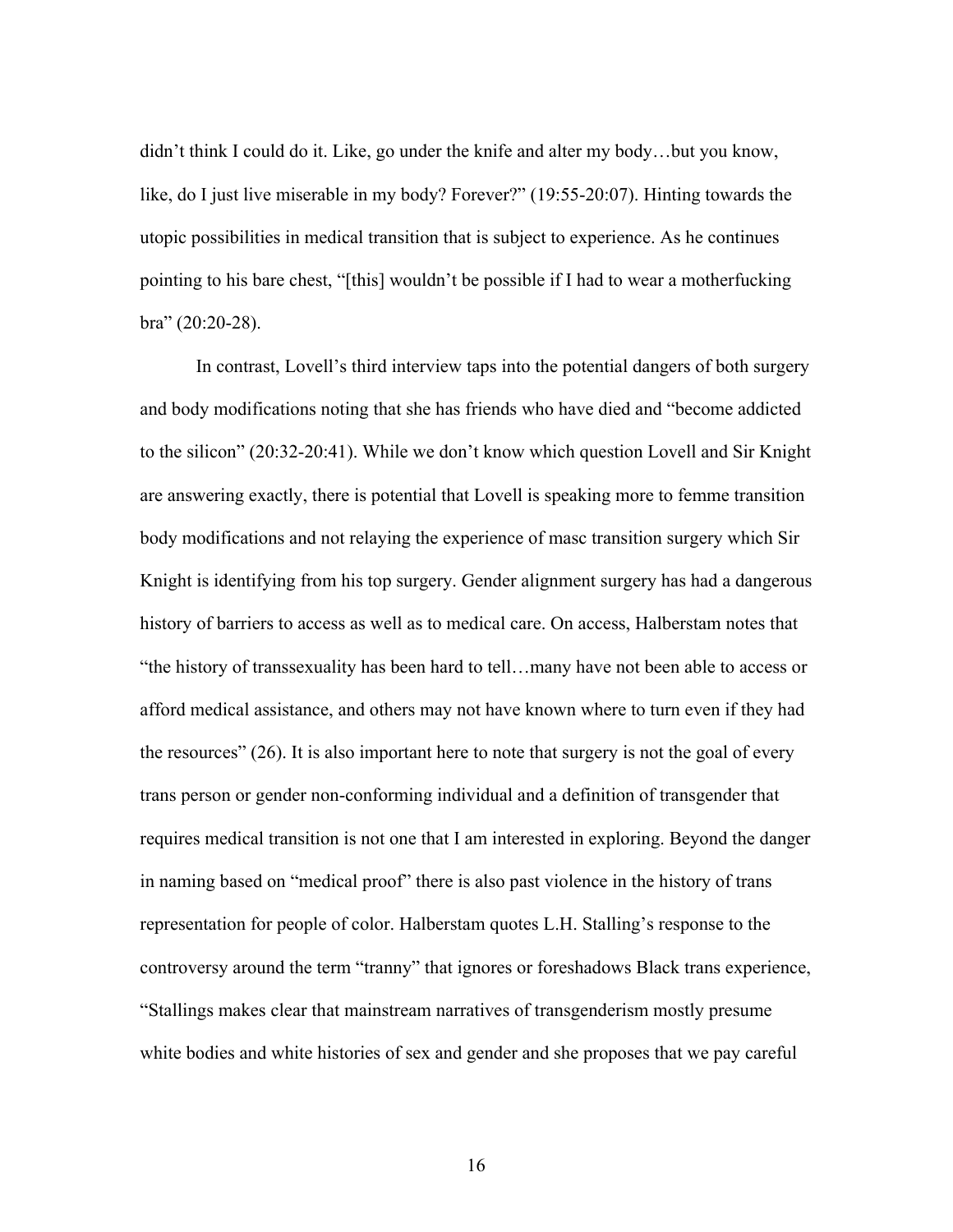attention to the very different ways that sex and gender signify for trans people of color" (14). Both naming and expectations of body modifications are examples of present habits that have the potential to deny utopian longing for queer people of color.

Menon is the last interviewee shown in the episode and their words on gender dysphoria and performance seem to "wrap up" the conversations that we have witnessed. In these final scenes, Menon's voice is distorted and the camera shot is doubled as if the audience can barely focus on their face and their words. Possibly still answering a question of gender expectations, Menon asserts, "They're still in our consciousness, so that our own self-image is already always performative" (21:38-21:43). Menon's interview closes the episode and their commentary fades into the credits as they note, "I operate from the premise that gender is one of those [roadblocks]. That gender dysphoria is not something that just trans people have, but that gender as a system is already dysphoric" (28:00-11).

As part of a larger narrative, "Two Piece and a Biscuit" calls into question who has the power and ability to dream. The queer of color subjects that fill most of the episode's content are exposing themselves to questions of identification, spectacle, and gender and body dysmorphia through a lens of unheard questions. As each interview clip cuts with another, the subjects hold a steady intimacy with the point of view by way of filming themselves and creating a disidentified space within the interview room. The compulsion to move beyond this present moment is evident in Menon's final interview concerning pushing beyond binary gender and into a futurity that does not enact the kind of gendered violence that all of the subjects testify to. While the episode imagines an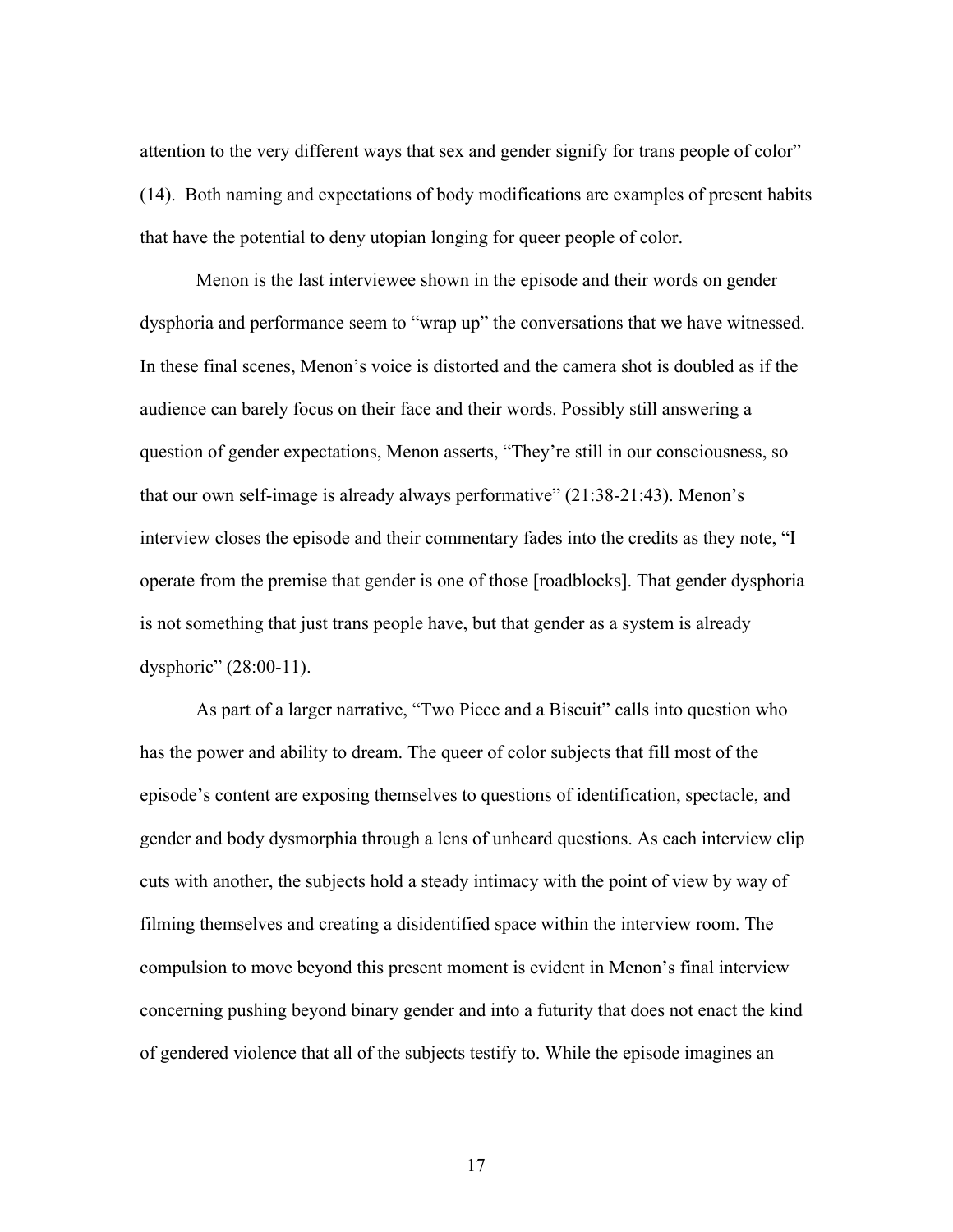escape from the past and present, it also roots a sense of "looking back" with moments of joy and living legacy of Moi Renee and the feelings of gender euphoria that Sir Knight and Kristen Lovell experience with their present transness.

As I move from *Random Acts of Flyness* to *Heavenly Brown Body*, I want to further investigate how digital performances that are made by and with queer people of color interrogate queer utopian desire and longing. While *Random Acts Of Flyness*  establishes the possibility of dreaming, *Heavenly Brown Body* imagines what that dream might look like. By eliminating the outside world, the film creates a mini queer utopia that relies on a connection with nature and fellowship with other queer people. Rooted in poetics, *HBB* uses the daily practices of ritual and affirmation to look back to the past and find the quotidian anchor to the future.

# VISIONS OF UTOPIA IN *HEAVENLY BROWN BODY*

The late Mark Aguhar's poem, "Litanies to My Heavenly Brown Body" is the subject material for Leslie Foster's short film under a shortened title, *Heavenly Brown Body*. According to Foster's website, *HBB* "rests in the tension between the need of oppressed peoples to name their pain and the incredible ability to celebrate their existence and dream of far better futures." The idea of queer people of color naming pain and celebrating existence is recognized in Aguhar's Tumblr poetry by James McMaster in his recent essay, "Revolting Self-Care: Mark Aguhar's Virtual Separatism." In this essay, McMaster develops concepts of critiquing and evaluating online social media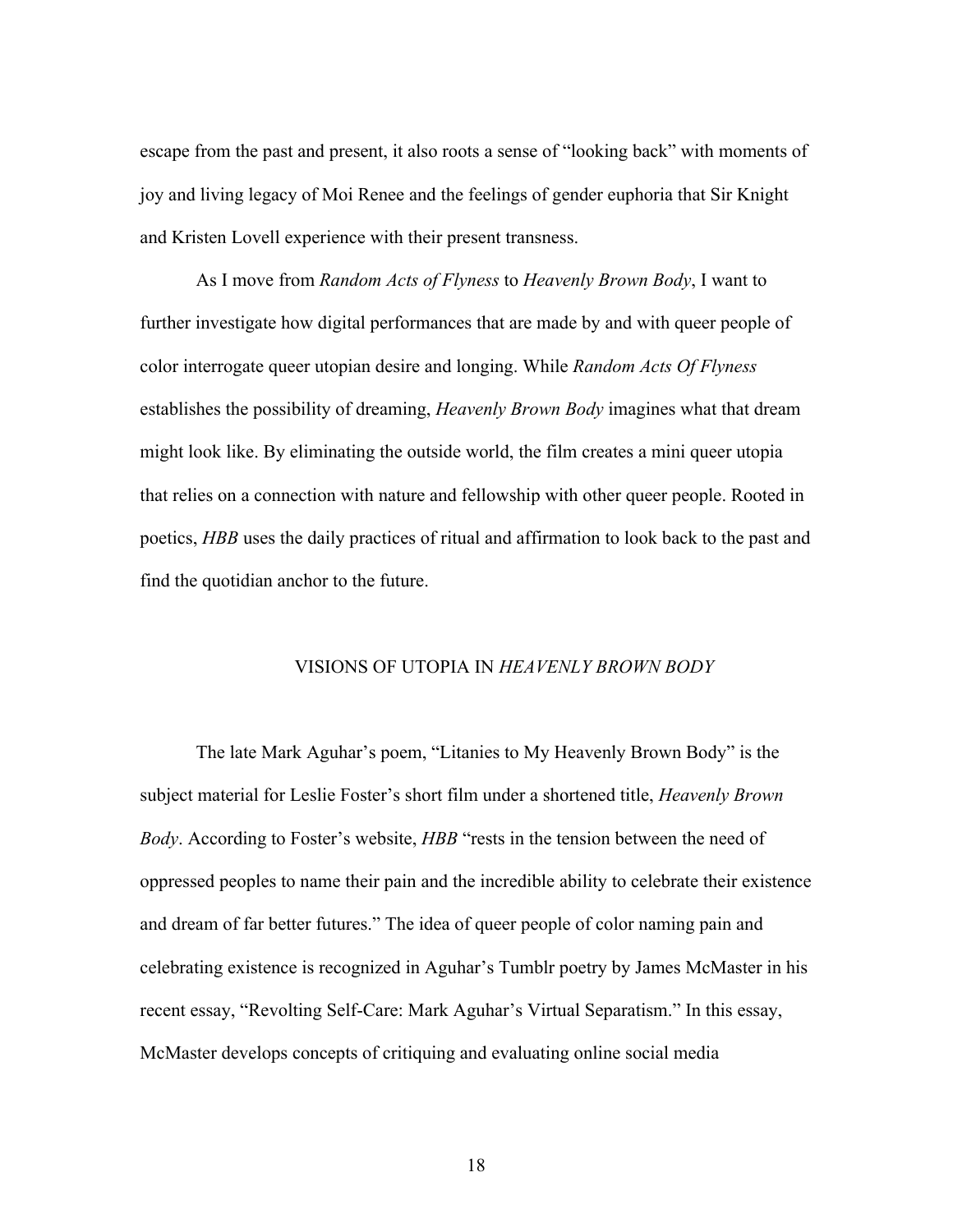performances, images, and texts of "minoritarian self-care" by reinstating them in the field of queer of color critique, new media studies, and the politics of care.

This single-channel version of *Heavenly Brown Body* won the Grand Jury Prize for Documentary Short at the 2020 OutFest film festival. While awards festivals of all kinds are trapped in the kind of production obsessed gate-keeping that is antithetical to queer performance and visual art, I nevertheless rely on such award circuits to promote content such as *HBB*. An Instagram post announcing the OutFest award winners is what alerted me to *HBB* and Aguhar's poetry in the first place. It is important to note that this single-channel version is a modification from the piece's original format as a fourchannel installation that, according to a digital sketch included on Foster's website, was designed to be projected on four walls of a dark room in which viewers stand in the middle physically moving their attention to the simultaneously playing videos. The single-channel film combines each window onto the same screen.

The film opens on a staged "living room" with horned animal mounts affixed to the walls, wicker chairs, plants, one large rug, and tall windows that pour natural light into the space. The four video windows alternate between three different speakers each adorning face coverings and outfits that correspond to three colors, red, white, and black. According to Foster's website, the film "features all trans and non-binary performers of color." The speakers are unnamed and continue wearing their "assigned" colors (red, white, or black) throughout the film. The speaker in red is played by Jade Phoenix (she/her), the speaker in white is played by Tas Al-Ghul (they/she), and the speaker in black is played by Rawiyah Taria (they/them). In determining how to address each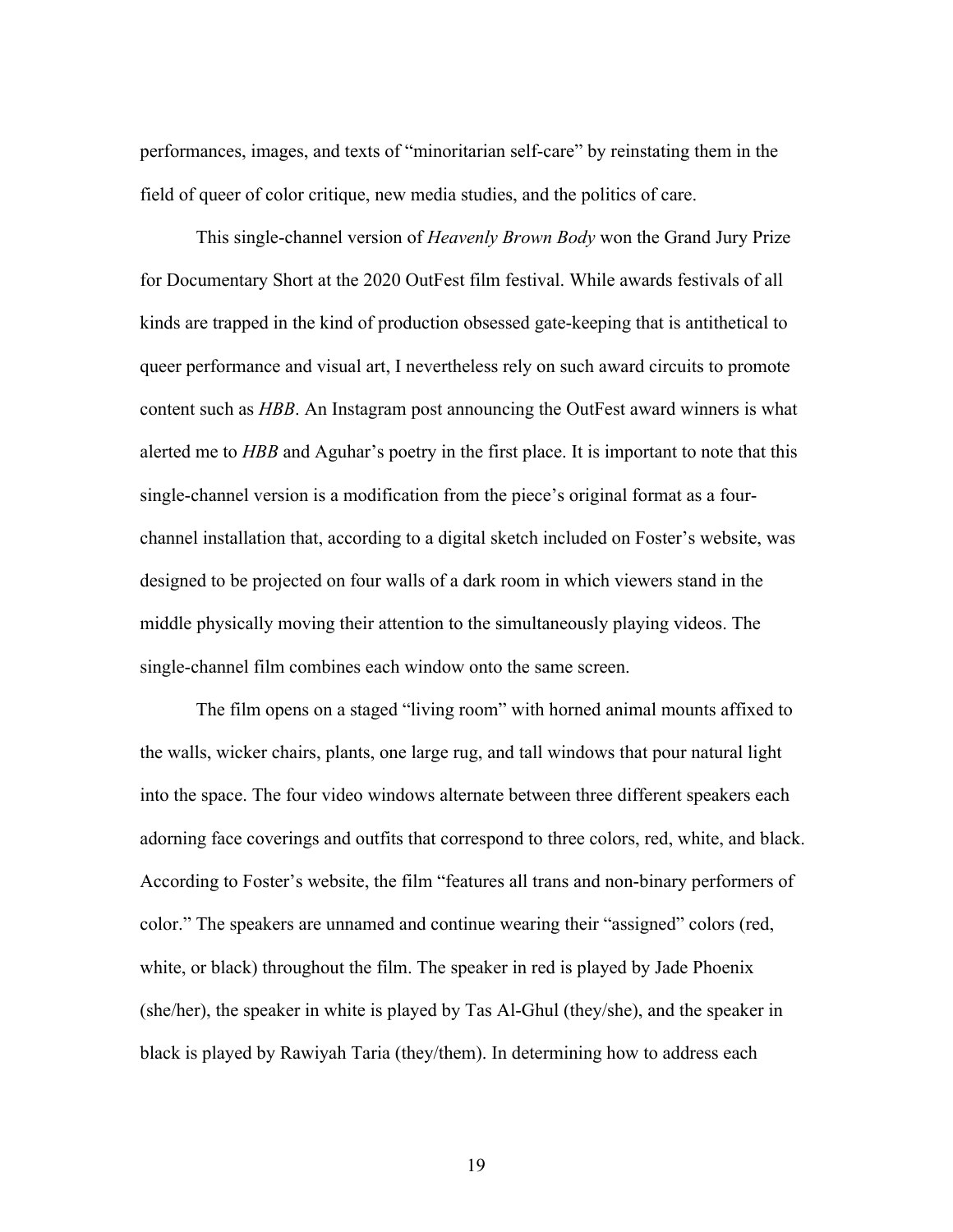speaker, I am wary of assigning character names, but also recognize that the actors' names are not a stand-in for the speakers that they portray. For that reason, I will be referring to each speaker by order of appearance, Speaker 1 (wearing red), Speaker 2 (wearing black), and Speaker 3 (wearing white).

Speaker 3 is the first to recite Aguhar's poem with the opening line, "Fuck your whiteness" (00:20). On this line, the four windows are all filled with the same shot of Speaker 3 followed immediately by a white blank screen and a piercing white noise ringing (00:20-24). This white screen removes the borders and barriers of the four windows and infiltrates the entirety of the moment: white screen, white noise, an everconsuming whiteness. Foster is representing Aguhar's call against whiteness, an aesthetic that McMaster's notes, "dismissals of whiteness, masculinity, thinness, and all things hegemonic while affirming brownness, femininity, and fatness for herself and others" in a way that forces the viewer to face how whiteness creates normative structures that are violent to anyone who falls outside of white, straight, middle class, and able-bodied (182).

As the piercing stops, all three speakers chorus, "Amen," and have found their places in the living room with Speaker 1 standing in the center and Speaker 2 and 3 seated on either side of her. The image evokes a religious image of a trinity and, since the image is paired with the resounding "Amen," the film clearly draws attention to the iconography and rituals of Christianity. The speakers now take turns reciting "Fuck your…" lines and the setting begins to transform out of the space (00:36-54). In Aguhar's poem, the first stanza is a list of protests that all begin with "Fuck" and the last stanza is a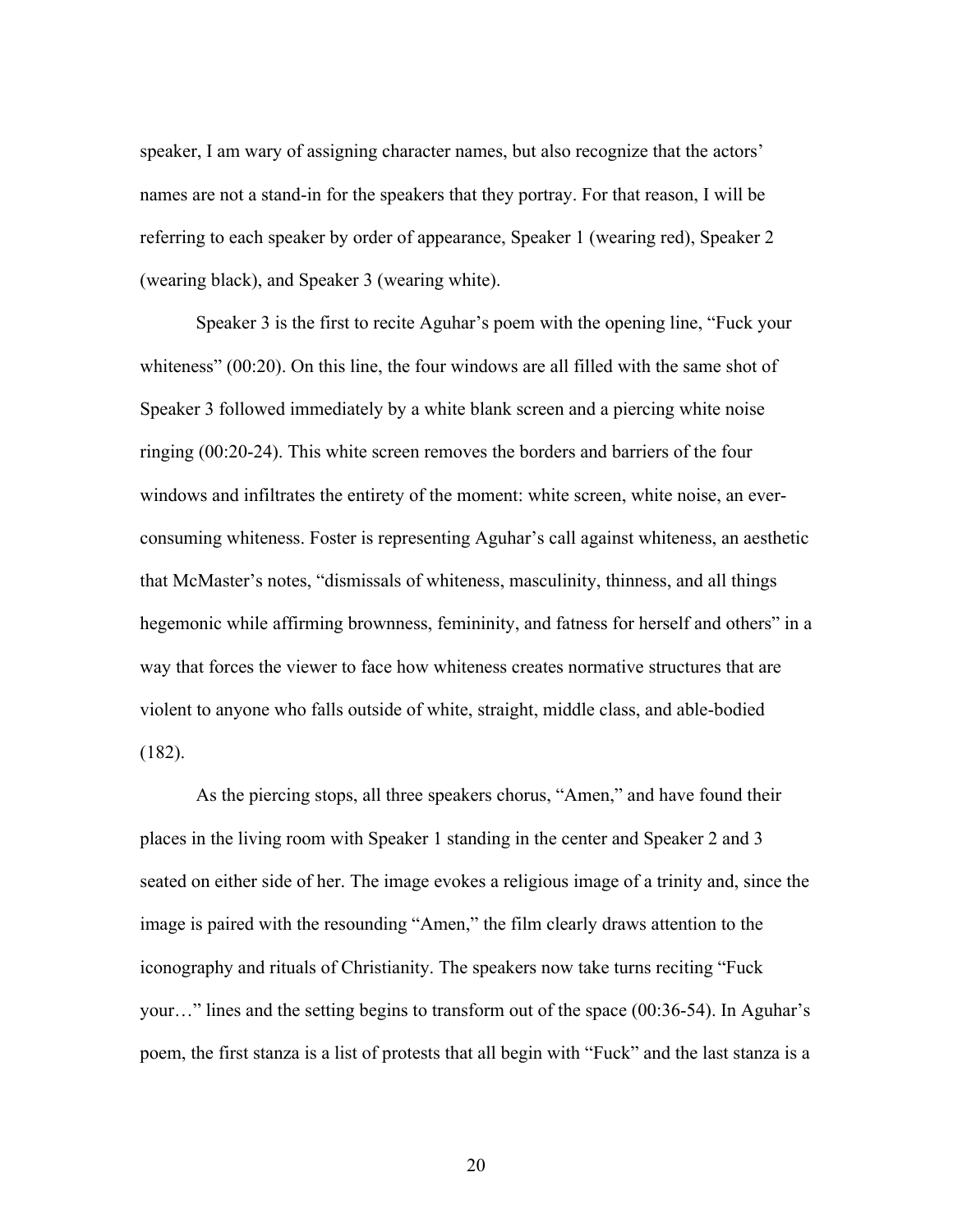list of blessings that begin with "Blessed be." This first half is like anti-beatitudes from the Christian bible, or what I have named "fuckitudes." As the setting begins to change, the speakers in diagonal windows are touching materials in the living room, like the antler horns, coals, rose petals, and furniture. They seem to be tethering themselves to the physical space of the living room as if to ground the self-affirming practice of reciting each fuckitude. If we continue thinking of the living room as a place in which these queer of color speakers perform rituals of self-affirmation and distance, we can imagine the fuckitudes as what McMaster's refers to as "a 'Do Not Enter' sign for the privileged" (197). The lines are petitions against how expectations of gender expression and performance cause violence upon queer of color bodies: "Fuck your "chest hair," "beard," "privilege," "[that] you aren't made to feel shame always," "thinness," "muscles," "attractive fatness" (00:36-47). *HBB* creates not only a physical space to remember Aguhar's poem but also a digital image of the kind of queer utopian desire that rejects these racist, homophobic, and transphobic expectations.

After this first half of the fuckitudes, the setting has completely switched to a beach in late evening (01:13). We've moved not only from land to sea but from day to night. The poem makes this switch as well, as the first thirteen lines, the last of which "FUCK YOUR DESTRUCTION OF MY PERSONHOOD" all focus on physical attributes that one could visibly see or notice in the daytime (Aguhar, line 13). The last wave/half of the poem which begins, "FUCK YOUR MARGINALIZATION OF MY IDENTITY," tackle less outwardly visible matters of affects and abstracts that one might muse on at night with close friends or write about in a journal (Aguhar, line 14). I do not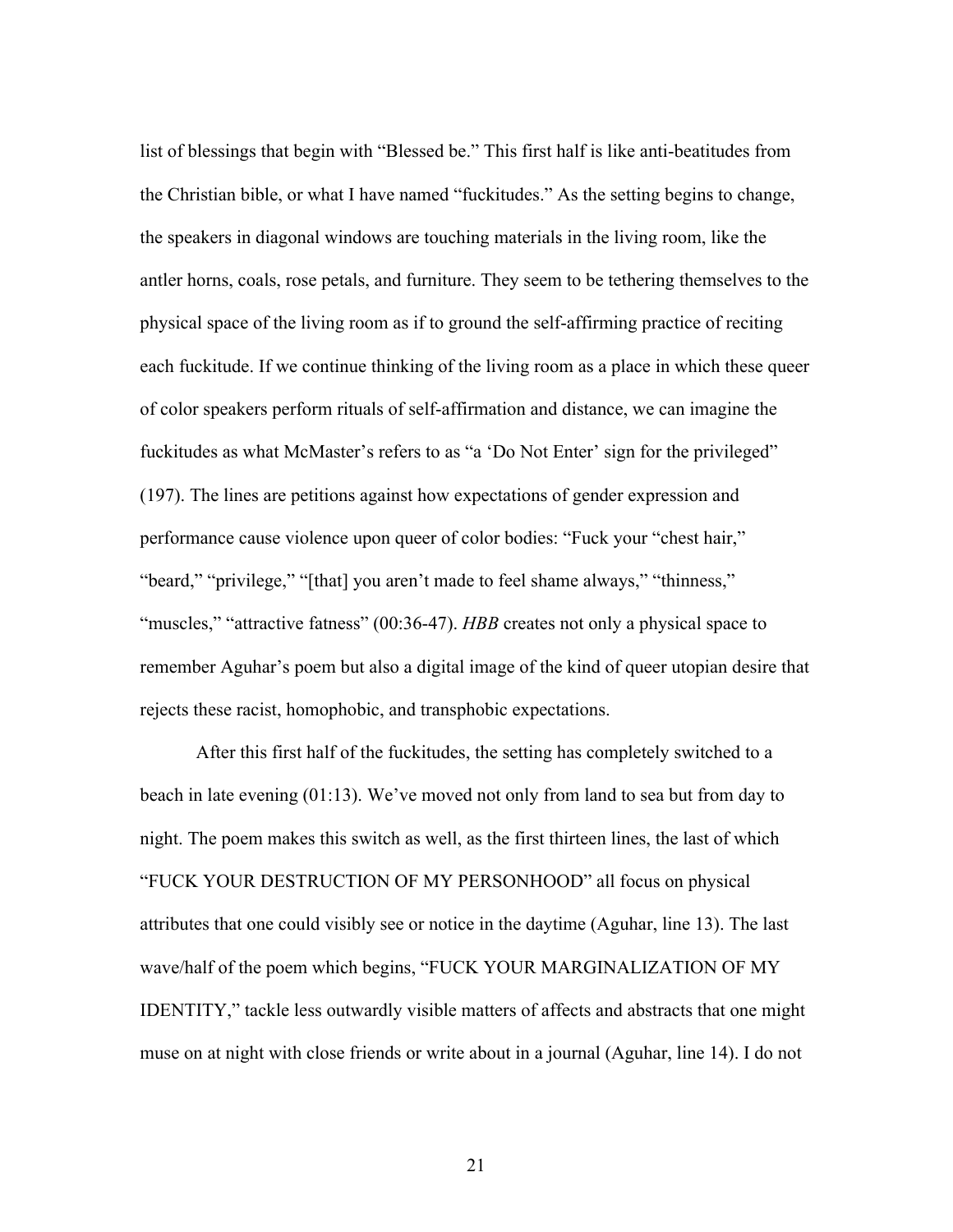mean here that the protests in the latter half of the poem as recited in this new setting of the film aren't physical in the sense that they are still just as violent, but that they match this move towards night, towards end of the day reflecting on the parts of one's body that do not reside on the surface. In fact, these last sections of fuckitudes are even more pointed to the destruction caused by a heteronormative body politic, with lines like, "Fuck your asking me to produce safety for you and not myself," "Fuck that the amount of space I take up in the world is constantly questioned," and "Fuck that people think I'm a slut." (01:16-01:33). In keeping with the pacing of the poem, all three speakers chorus "Amen" after the last "fuck that…" line (02:00).

As the film heads into the "Blessed are/is" lines, which McMaster notes, "clearly reference the Christian Bible's beatitudes," a soft piano melody leads us back to the three speakers standing on the beach (197, 02:25). This is the first time however that the speakers do not verbatim recite the poem, and instead repeat the word "blessed" in unison. After chanting "blessed" eleven times, the sun has set on the beach and each speaker is illuminated by a sparkler that shows they are no longer wearing any face coverings. In the final shot before the screen goes completely dark, the speakers are shown in the same trinity-esc pattern that they were in the living room. This moment, however, is more indicative of Shakespeare's three witches/weird sisters as they are surrounded in darkness around individual fires (02:35-46).

The screen is once again flooded with natural daylight and the three speakers now stand in a field of tall grass. The music swells and the mood is more hopeful than the spitting fuckitudes of the first stanza as the speakers begin, "Blessed are the sissies"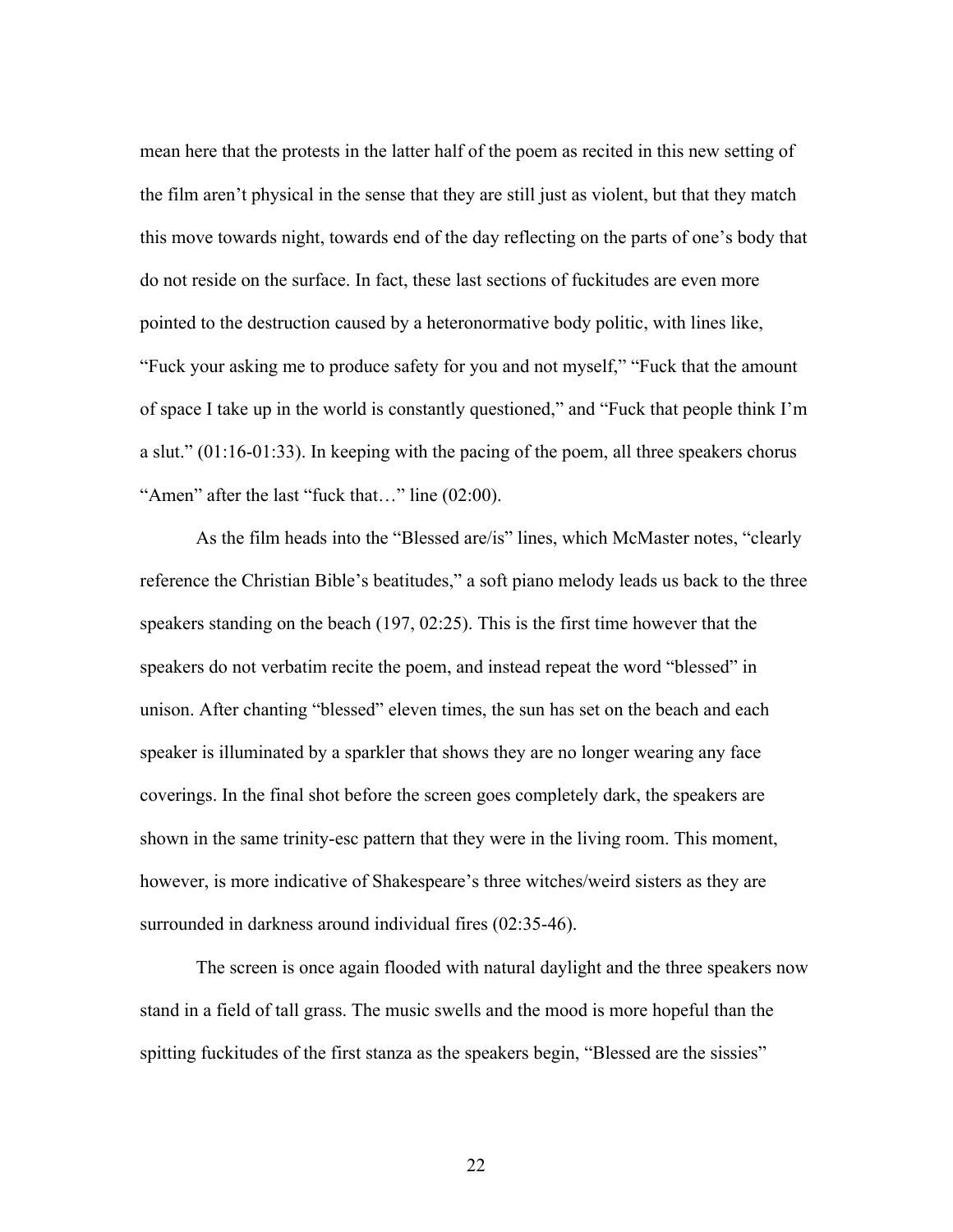(02:57). The speakers grin and sigh as they speak in unison, "Blessed are the people of color my beloved kith and kin," and the camera moves around their bodies to make it apparent to the viewer that they are looking at each other. In the fuckitudes, each speaker looked forward and the camera was held directly below eye line, but now the speakers recite the poem as a collective. This final stanza is like a communal breath, as McMaster names, "a welcome mat for the marginalized" and lines serve as blessings to "the high femmes," "sex workers," "dis-identifiers," "disabled," "hot fat girls" (3:00-35). In the last recited line, the speakers talk over each other as if catching up to the joy and release that is found in these final blessings. For the second time, the speakers differ from Aguhar's words and they let out a united breath on "A-femme," "Amen" in the original poem (03:58). The film ends with three of the four screens in black and the final screen focused on Speaker 2 walking up the grassy hill with their back turned away from the viewer (04:58). Even after the blessings of the latter half of the poem, *HBB* still establishes a distance from the camera, a protective barrier from the queer world that it has created.

Unified in a collective queerness, *HBB*, also comments broadly on ritualistic practices that tether the speakers in the film to their utopian dreaming. On the idea of ritual, Kara Stewart Fortier writes, "[Foster]'s work challenges us to move deeper into hard conversations by re-introducing us to ritual." The film establishes a ritual in two pieces, the first naming the oppression that faces queer people of color in the past and the present, and the second naming the blessings that are possible while still relying on present and past formations of queerness. While it is tempting to name this first ritual through Aguhar's fuckitudes as being a more heavy or difficult practice, the film is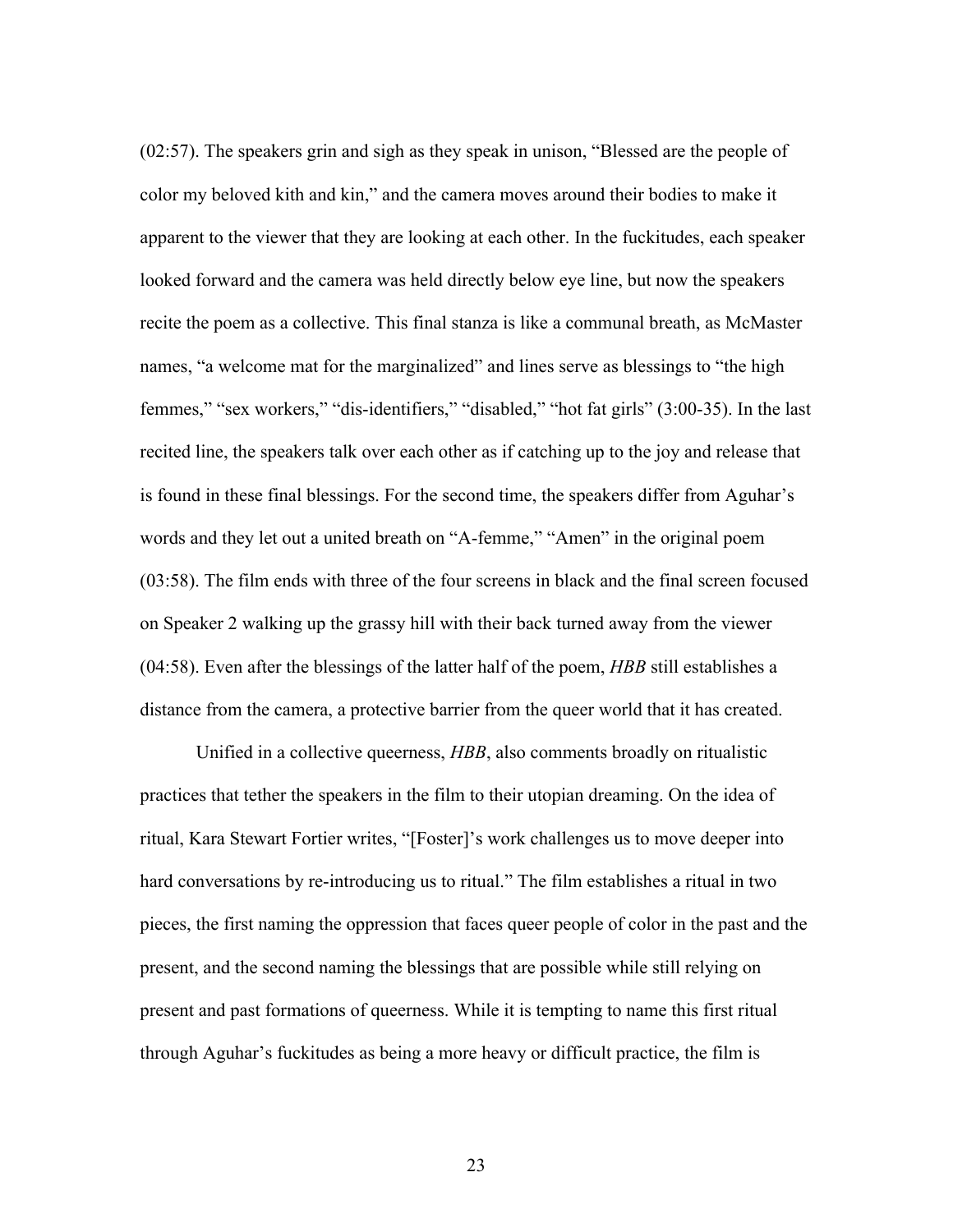intentional to show the power in calling out this pain. The collective blessings that make up the second ritual are depicted through the film as a release of the pain named in the first ritual, but not an avoidance of it. In an interview with Fortier, Foster notes that he had originally contemplated not including the first stanza of Aguhar's poem, "There were times where I thought maybe I'll just [cut] this first section and then my literal reaction was 'Fuck you, you need to sit with this as well" (Foster 19:02-10). What Foster refers to in this interview is a kind of moving beyond, one that would ignore a harmful past in favor of a hopeful future. The first stanza grounds the compulsion of moving beyond or leaving behind this pain, as it is what ultimately leads to the blessings within the second stanza. I do not mean here to say that queer people of color can't dream of utopian futures without having experienced past and present violence, or that queer utopian desire is only based in a traumatic past, but rather that looking back to the past is necessary to a collective queer future.

*Heavenly Brown Body* gives us an image of what a queer utopia might look like, queer people of color embracing their collective resilience in the face of pain and violence in a natural ephemeral environment. Foster's film could be the landing pad of that queer rocket ship that I outlined in my introduction, one where queer people can live in the horizon that Muñoz promises. What holds this utopian image from leaning too far into the fantasy that Muñoz rejects, however, is the distance between the audience and the camera, and the understanding that when that screen fades to black, we aren't standing beside the three speakers. Similar to Muñoz's understanding of the present as needing a protective distance from Berlant's optimism, *HBB* provides a barrier within the limits of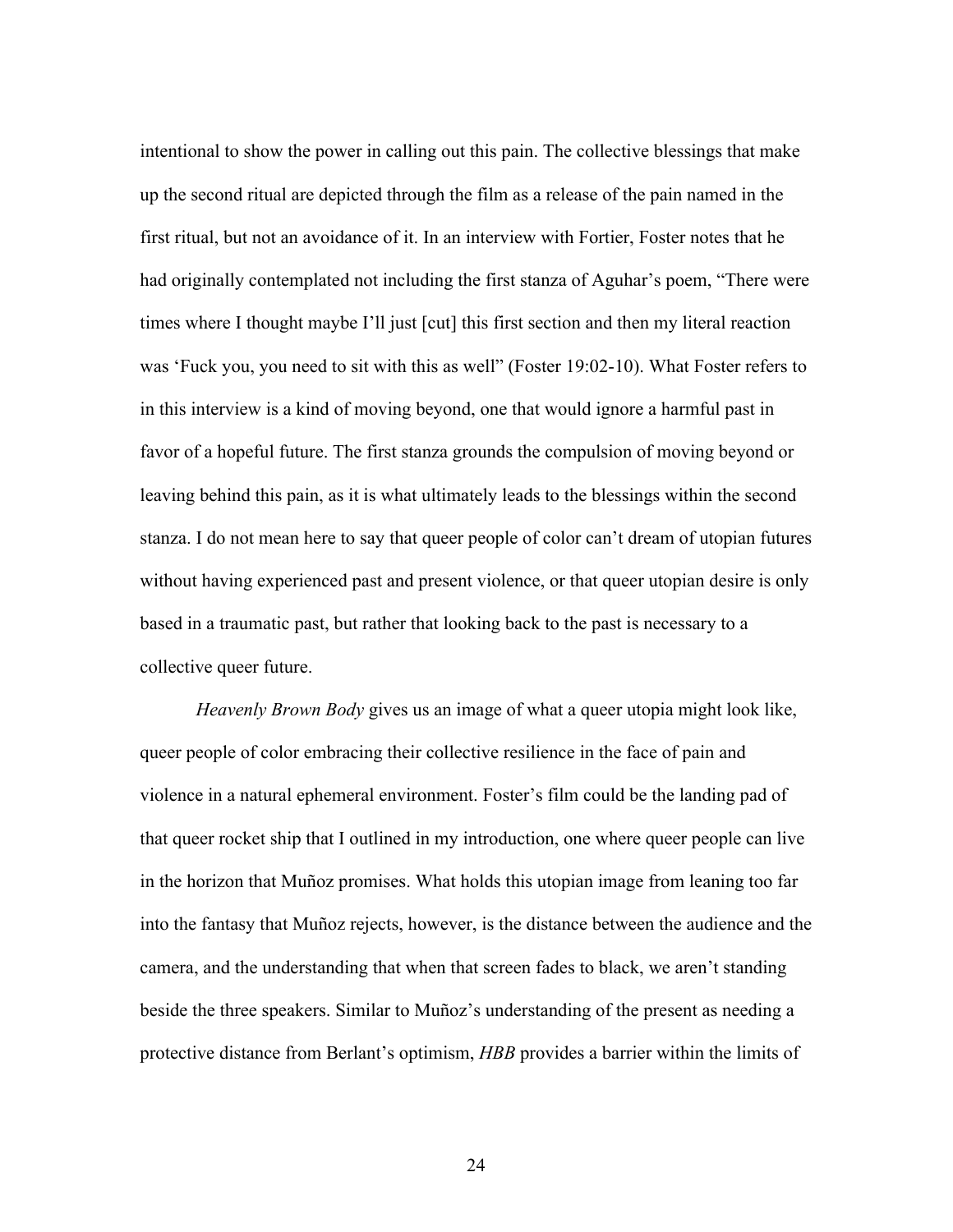film. How then can we reach out and grab this utopian image without falling prey to the naivete that Edelman critiques? Can the answer reside in something as trivial as an app on your phone? And how can we understand the limits of social media through a lens of utopian longing when Muñoz wasn't alive to see this format fully expanded?

### QUEER UTOPIAN POTENTIAL IN ALOK MENON'S INSTAGRAM

Social media is a form of connection, knowledge travel, and content creation that is changing every day. Instagram, which hosts billions of users, is bending the barriers of what modes of information can exist on a singular social media feed. Full videos can be translated onto "Instagram TV" with a 60-minute time limit. Users can record themselves live via "Instagram live" and interact with followers in real-time. A user's grid can be filled with square images, vertical shots, or series of image slides. One Instagram profile becomes an entire archive of that person's daily habits, future goals, and scholarly research. Alok Menon's feed reads like a theoretical text in that their grid is littered with academic graphics, live "office hours" and timely responses to political and current events. Menon's Instagram feed has the unique ability to remain topical and academic without having to wait for publication and all of the racist, homophobic, and ableist discrimination that comes with academic publishing. This is not to say that Menon hasn't been and doesn't publish often, as they do, but the kind of immediate and free connection that Menon can have with their followers and the general Instagram public has queer utopic potential.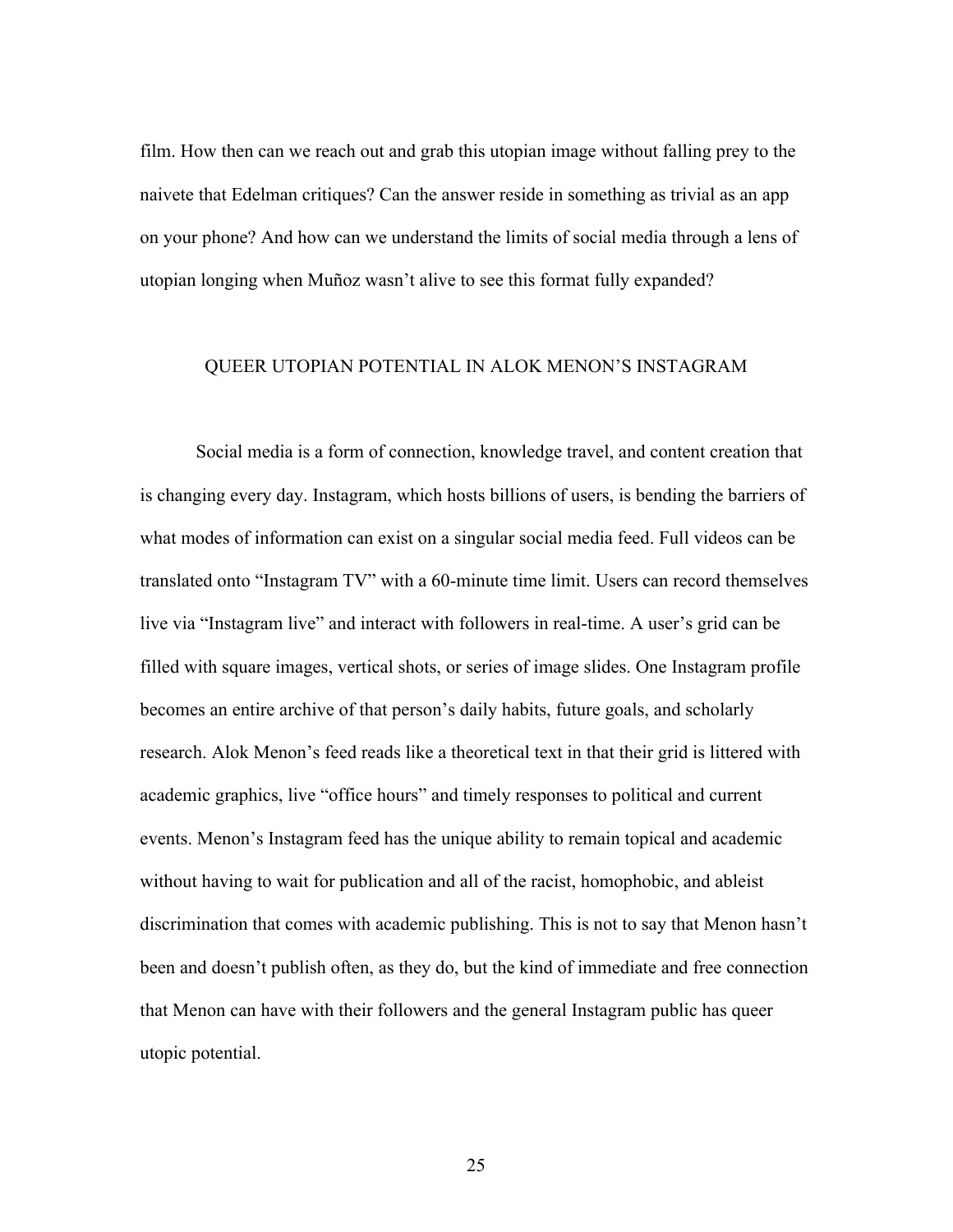Menon's "book report" series are posted biweekly and cover topics ranging from eugenics to body hair removal and how they are caught in a history of whiteness and racial and gendered discrimination. Each book report includes graphics designed by Agustín Cepeda, an artist and friend of Menon's, and 8-10 slides with an attached bibliography. In a book report from December 2020 titled "The Racist History of Body Hair Removal in the US," Menon walks their followers through Rebecca Herzig's 2016 text *Plucked: A History of Hair Removal* and underlines sections to encapsulate the everwandering attention span of someone scrolling through each slide. The fourth slide of this particular book report reads, "Despite the wide range in hairiness within races, 19<sup>th</sup> century European thinkers argued that hair was a marker of racial difference," and "After 1859, many scientists misused Darwin's theory of evolution to argue that race was an evolutionary continuum where "savages" (racialized people) were closer to animals and white "civilized" people were the most evolved form of human" (original emphasis). Menon goes on to quote Herzig's concept of racialized hairiness as the result of European migrants implementing body hair removal to further pass as white and the continued gendered expectation of feminine shaving (Menon). In giving their viewer these bitesized lessons, Menon is enacting a kind of quotidian reminder that not only is Instagram the place to be political, but present time for queer people of color is always political. Scholars in queer studies like E. Patrick Johnson elaborate on the ever political and material nature of existing as a queer person of color in white straight time and space.

In his article, "'Quare' Studies, or (Almost) Everything I Know About Queer Studies I Learned from My Grandmother," E. Patrick Johnson riffs on Butler's "gender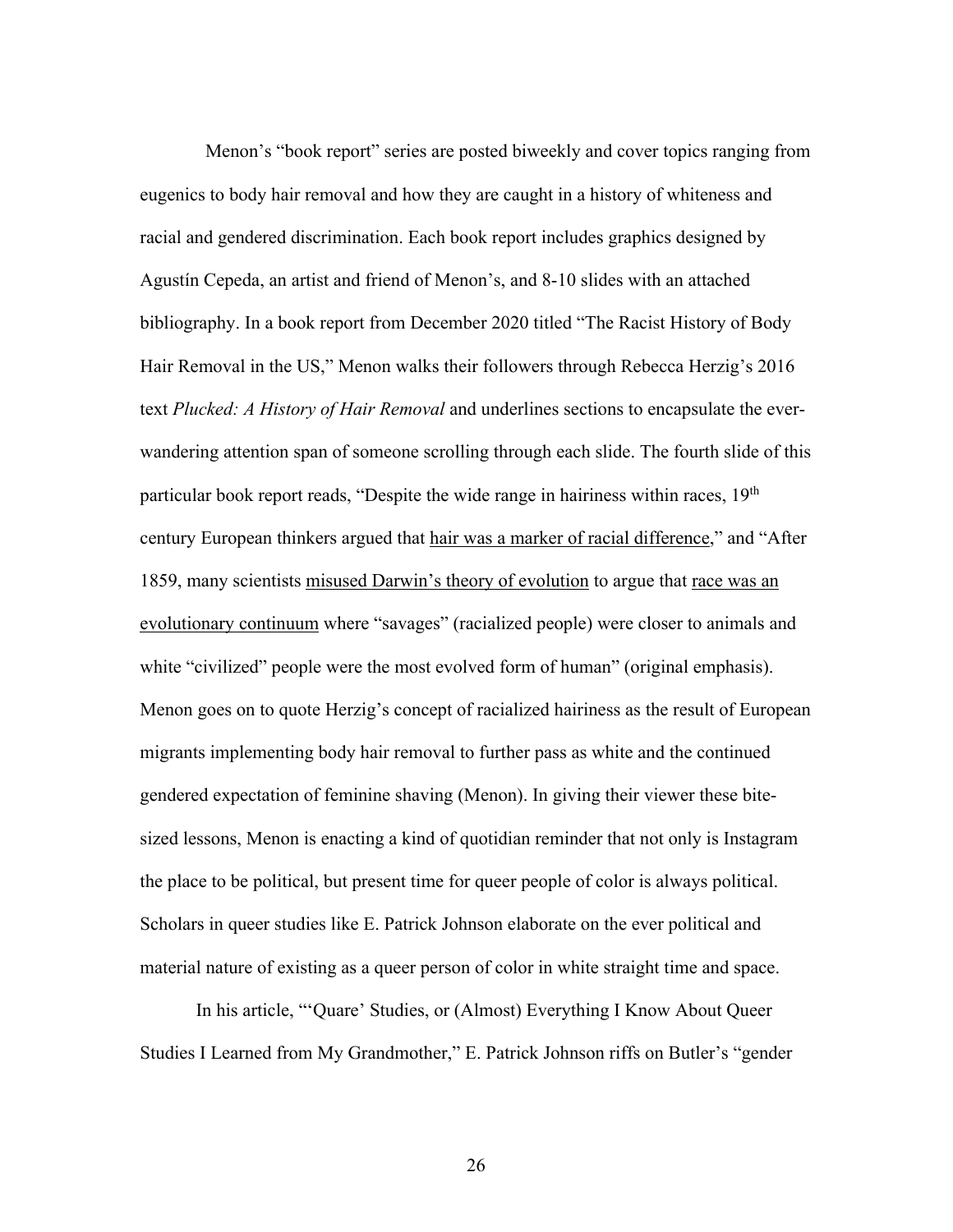trouble" to interrogate the white normativity of traditional queer theory, "*there is some race trouble here with queer theory*" (original emphasis 5). What creates this "race trouble" is what Johnson describes as queer theory's rejection of materiality in promoting queerness as antithetical to identity politics. He further posits definitions of the term "queer" by queer theorists like Berlant, Warner, and Sedgwick as so all-encompassing that they "fail[ed] to address the material realities of gays and lesbians of color" (Johnson 5). In the same way that Muñoz attaches queer utopian longing to Bloch's concepts of concrete utopia, Johnson attaches his definition of "quare studies" to the materiality of queer people of color's experience. People of color don't have the luxury to be nonmaterial, because being a queer person of color is always real, and in turn always political. Menon's book reports attach a necessary material focus on queer utopian longing that manifests through both current and past political events.

These book reports remain topical as the collective consciousness of Instagram users is challenged by events like the current coronavirus pandemic, various political uprisings, and ongoing police brutality against Black and brown trans people. However, the reception of the series varies in "likes" with the book report on body hair removal reaching over 90k and one on the history of eugenics barely surpassing 12k. Aside from the algorithm of social media posts (i.e., time of day the post is published, where it falls in users feeds, and how it is monetized by ads/hashtags, etc.), there does seem to be a difference in the engagement of Menon's followers concerning report topics. In a book report from the same month, titled "Prejudice isn't Science: An Introduction to US Eugenics," Menon prepares two texts for viewer consumption, Phillipa Levine's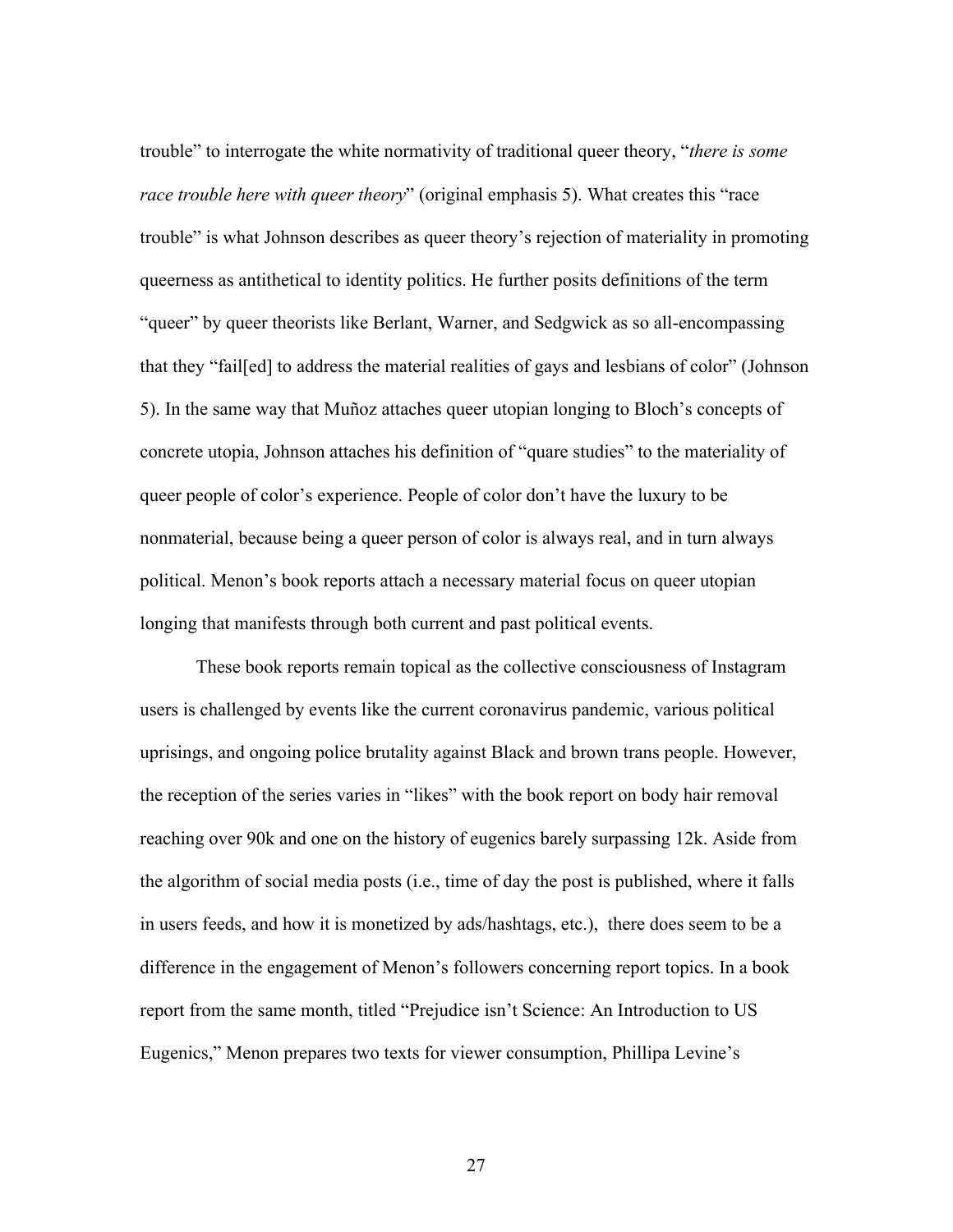*Eugenics: A Very Short Introduction* and Christina Cogdell's *Eugenic Design: Streamlining America in the 1930s*. Slides include Francis Galton's 1883 intentions for retaining upper-class lineages, a "Better Baby Contest" poster from a 1927 Indiana state fair alongside Menon's claim, "In this view, humans were products that had to be manufactured", and an explanation of present-day forced sterilizations titled "Contemporary Eugenics" (Menon, original emphasis). On the final slide, Menon writes not quoting Levine or Cogdell, "It [new eugenics] looks like people dismissing the severity of COVID-19 by regarding elders, people with pre-existing conditions, and people with disabilities as disposable" (original emphasis). The history of eugenics is no less relevant to current gender and racial issues, yet its comparative lack of engagement throws into question what followers on Instagram are willing to engage with.

In their most liked book report to date, currently over 134k likes, from February of this year titled "Black Trans Leaders From History," Menon breaks down C. Riley Snorton's *Black on Both Sides: A Racial History of Trans Identity*. In this report, Menon explains how Snorton debunks the myth that white trans people like Christine Jorgenson were the first openly trans people in the US by providing "an expansive tradition of Black trans life and resistance" (Menon). The next six slides highlight six black trans individuals from the early 1800s and 1900s who experienced gendered violence and imprisonment based on their transness. While these accounts are devastating to read, Menon tethers them to Snorton's research on each individual's resistance and defiance against the homophobic and racist systems that were policing them. Of Black trans woman Lucy Hicks Anderson, Menon includes the quote, "'I defy any doctor in the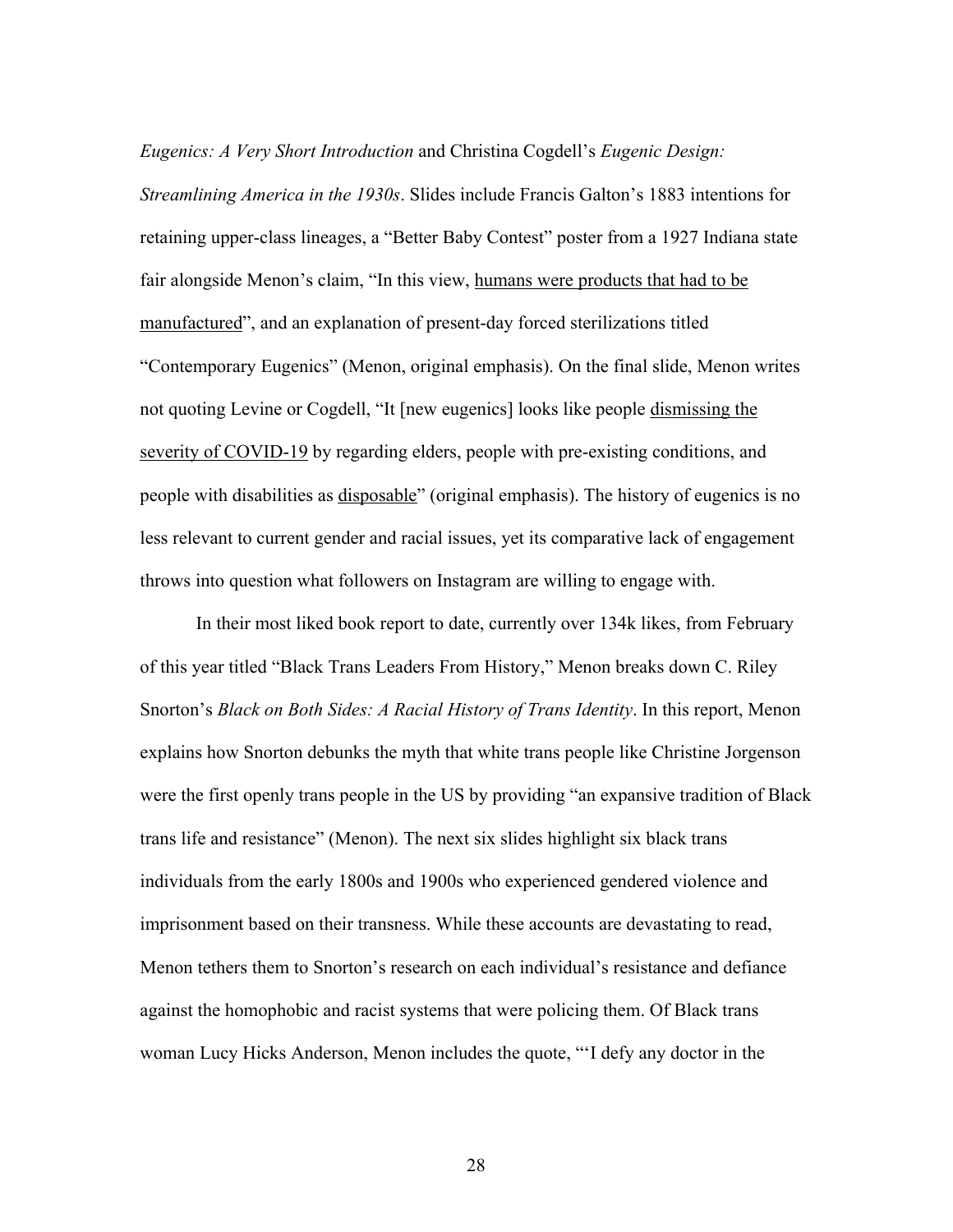world to prove that I am not a woman'" (qtd. in Snorton, qtd. in Menon). A slide on trans man Jim McHarris who protested his arrest in 1953 includes the quote, "'I ain't done nothing wrong and I ain't breaking no laws'" (qtd. in Snorton, qtd. in Menon). Menon gives their followers a way to understand this past violence while also relishing in the joy of the past resilience, as they write, "Our ability to exist in public today is thanks to Black trans leaders like this who paved the way. Their self-knowledge, determination, and everyday resistance in the face of criminalization led cities to mostly stop enforcing cross-dressing laws" (Menon). Menon is simultaneously looking back at a dangerous past while resisting the urge to move beyond the queer utopian desire that is located in this past resistance. Menon reminds us that there is hope in the act of reading these accounts.

In chapter two of *Cruising Utopia*, Muñoz examines writings/recordings of public sex in John Giorno's *You Got to Burn to Shine* to develop his concept of "queer utopian memory." Memory, as Muñoz claims, is "always political" and gives way for present queer-world making while relying on past experiences that can be harmful and traumatic (Muñoz 35). In this examination, Muñoz reads Giorno's accounts of gay sex in NYC public restrooms through a lens of Bloch and Adorno's restrictions of utopia that can only (1) critique the present and (2) represent the negation of the present. As Muñoz quotes Adorno, "insofar as we are not allowed to cast the picture of utopia, insofar as we do know what the correct thing will be, to be sure, what the false thing is" (qtd. in Muñoz 38). The act of "casting a picture" roots the queer utopian memory that Muñoz sees in Giorno's public sex accounts, as it throws up past images of pleasure that cannot be divorced from the dangers of gay public sex during the AIDS epidemic. Muñoz justifies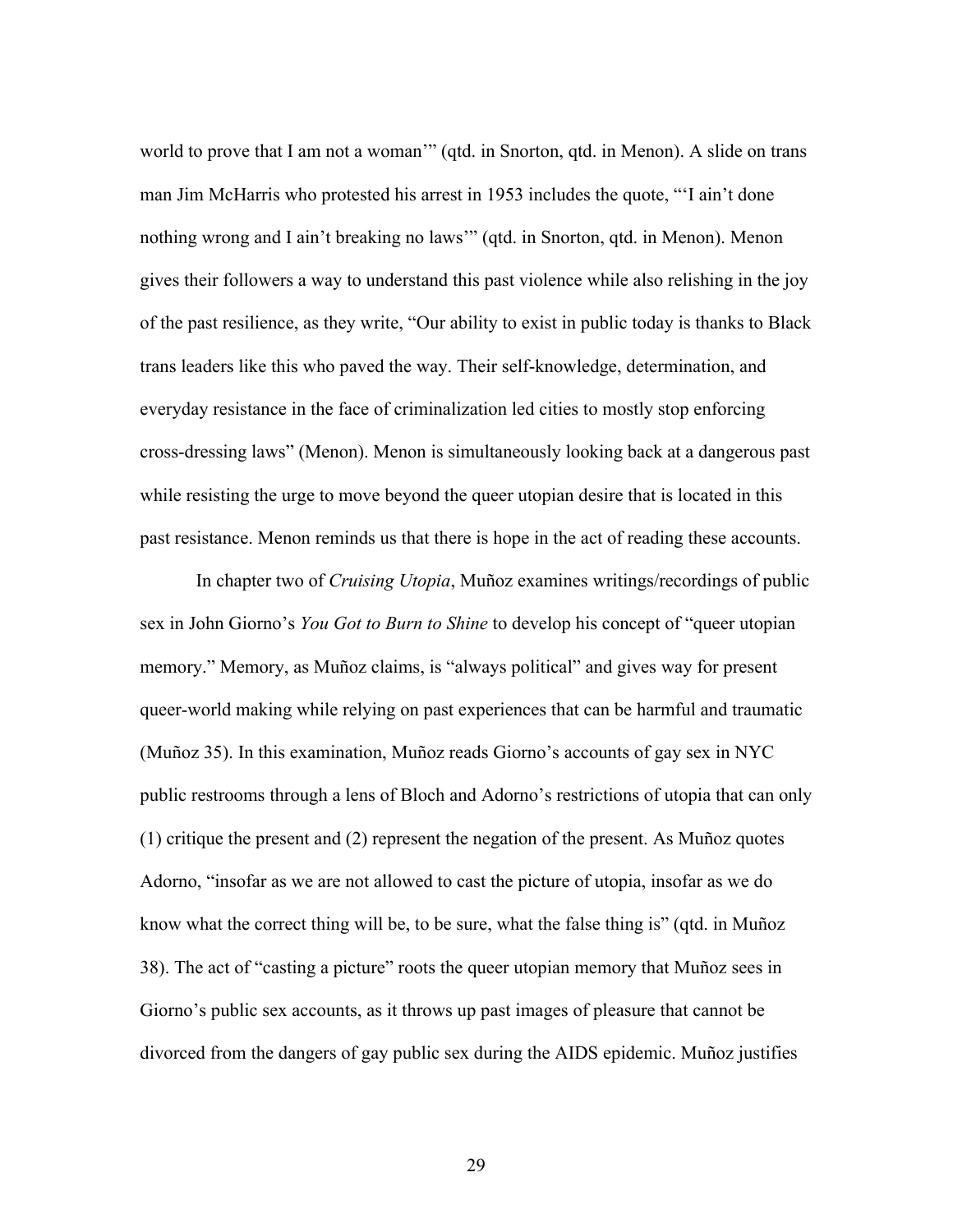using Giorno's text for more than nostalgia, "the pictures drawn by Giorno are also bad objects insofar as they expose gay men to acts, poses, and structures of desire that may be potentially disastrous. But, as Adorno teaches us, the importance of casting a picture is central to a critique of hegemony" (39). Menon's book reports are filled with a similar kind of pleasure and pain that forces the reader to both acknowledge a rich history of queerness that is often white-washed and ignored while also delighting in the scholarship that interrogates these destructive systems like eugenics and gender policing.

Menon's book reports enact queer utopian memory because they allow for a daily practice of casting utopia through something as seemingly trivial as browsing through one's Instagram feed. At the end of Muñoz's musings on Giorno, he points to a moment in the text where Giorno comments on the shock of leaving these sexual experiences and entering back into the "prison that is heteronormativity, the straight world," which he notes he himself "encounters after putting down a queer utopian memory text such as Giorno's…and feeling a similar shock effect" (Muñoz 39). With the expanding networks of both cellular data and Wi-Fi, most people can access their social media feeds while they sit on public transportation, wait in a doctor's office, work at their desk job, and engage in many other normative daily routines. These places of routine (offices, buses, trains, workplaces, homes, etc.) can all be potentially dangerous places for queer people and especially queer people of color. Enacting then the queer utopian memory by watching, reading, and engaging with Menon's posts can provide a similar moment of escape and safety from the heteronormative world. Menon's profile, especially their book report posts, aren't as simple as joyous or violent, but they are caught in that motion of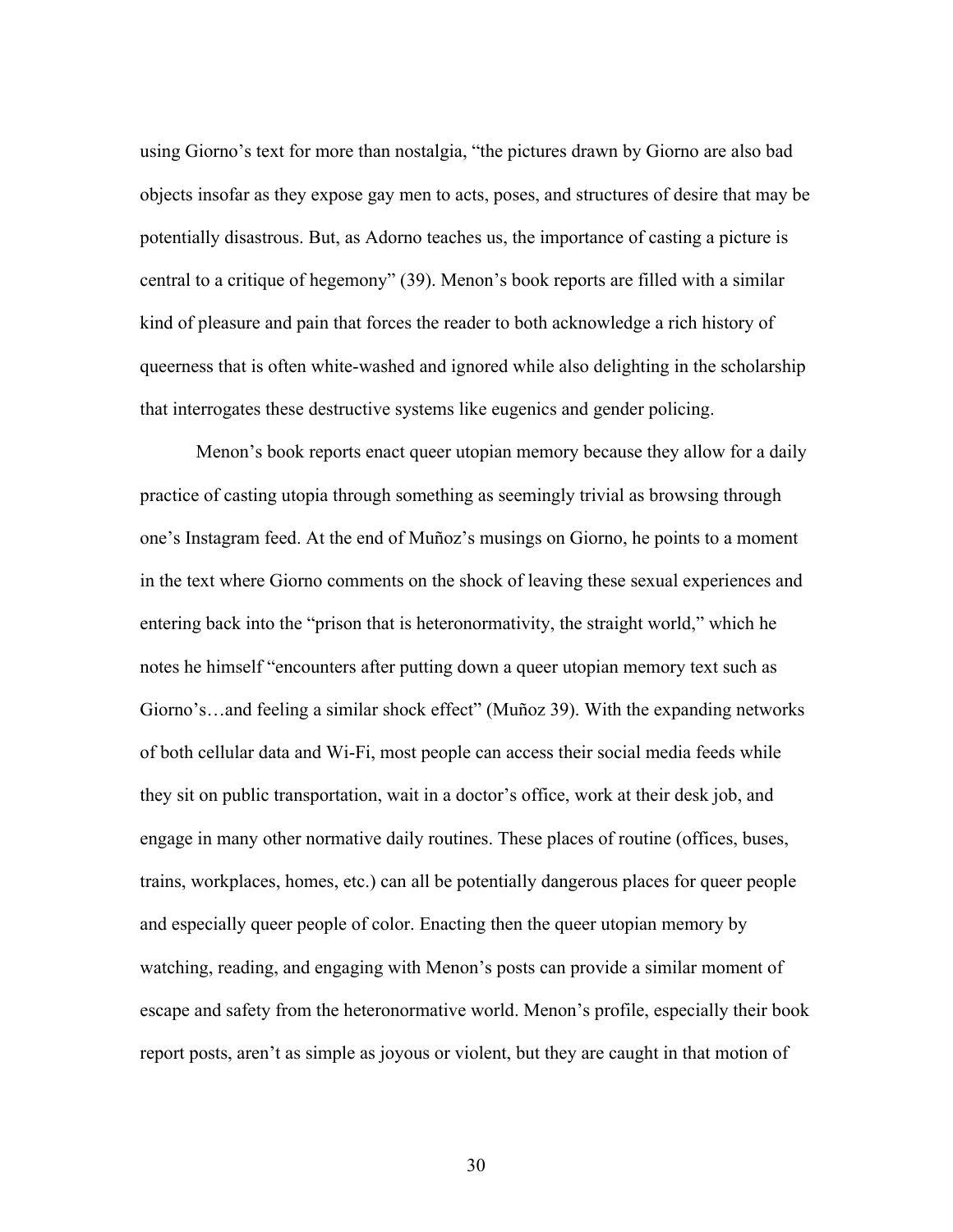queer time that looks forward and backward at the same time. Reading their profile as a queer utopian memory text gives way for the moving beyond and looking backward nature of scrolling through each report's accounts of the past, present, and future.

How can reading these book reports as queer utopian memory texts reveal something about the fluctuating level of community engagement? As I mentioned earlier, the reports on body hair removal and Black trans leaders have a significantly higher engagement level than the report on US eugenics. To answer this question, it's important first to understand the stakes of posting and engaging with social media platforms at all. In his article, "Default Publicness: Queer Youth of Color, Social Media, and Being Outed by the Machine," Alexander Cho determines why queer youth of color prefer using Tumblr as opposed to Facebook (Cho 1). Cho explains that the main difference between the two platforms is how each assumes the safety of users in public, with Facebook assuming a higher level of "default publicness":

A design bias toward default publicness presumes that being-in-public carries little to no risk, that all bodies are legislated by state and social/informal policing equally, ignoring that, at least in the United States, the state of publicness is thickly encrusted with centuries of policy, violence, and cultural mores that conspire to allow white heteromasculinity, at the expense of all other embodied inhabitances, the ability to relax and express in public. (Cho 3185)

I quote Cho at length here to reinforce that while there is real danger associated with using social media, there is utopic potential in platforms that allow for collective interaction with a certain amount of privacy. Instagram, like Tumblr, gives users more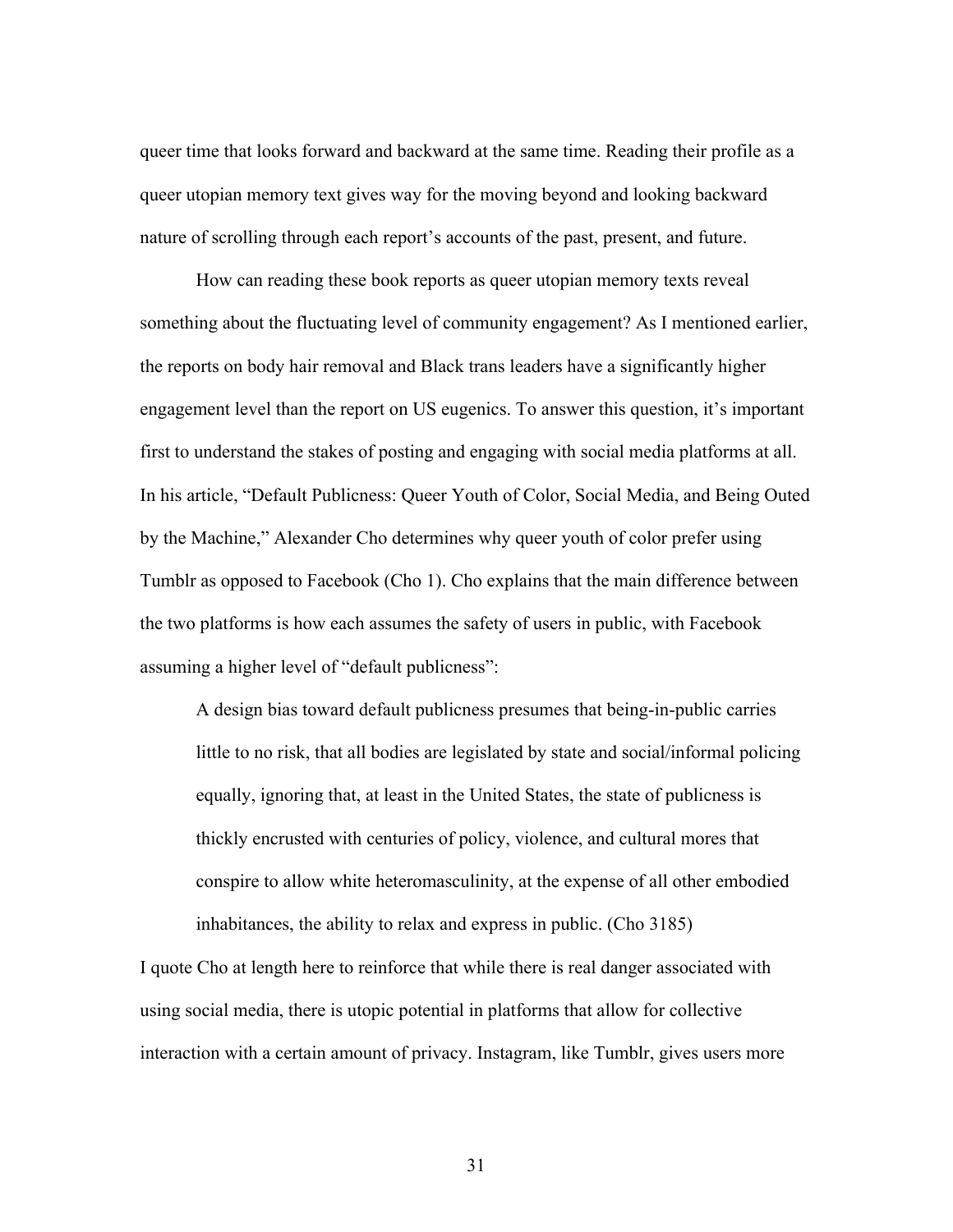control over this assumed public information, by allowing them to choose a username, profile picture, and biographic information. This autonomy over one's profile also means that users aren't required to match features that could potentially "out" them like legal name, gender, sexual orientation, religious affiliation, living history, etc. Menon's profile is free to access, and while most who interact with their post "follow" them, Instagram allows users to view public profiles even if they do not *or cannot* "follow." It might seem like a stretch to put so much emphasis on the access of social media and the educational potentials of Menon's book reports, however, as Cho notes, the stakes are high for queer people and queer people of color on any social media platform. Each time that Menon posts a book report, they are subjecting themself to not only vile and hateful comments and messages, but also a lack of engagement from followers as that directly correlates with the income generated by that post. In a similar way, reading Menon's posts can be hard to process and traumatic depending on the subject matter. But as Muñoz reminds us, the act of mapping queer utopian pictures is the only way to imagine a world outside of the violence that envelops the present for queer people.

Because the stakes are high, it is not surprising that Menon's book reports that do more of the queer utopian memory looking are more successful with their followers. Remembering the resilience of Black and brown queer people in the face of gendered policing provides a way to look back at the past without the compulsion to simply move beyond the pain. Without these queer of color people of our past, we would not have the world-making possibilities that we do now: to stand in the face of a white straight world and say that, to riff on Menon's #nothingwronghair, that we are not only not wrong, but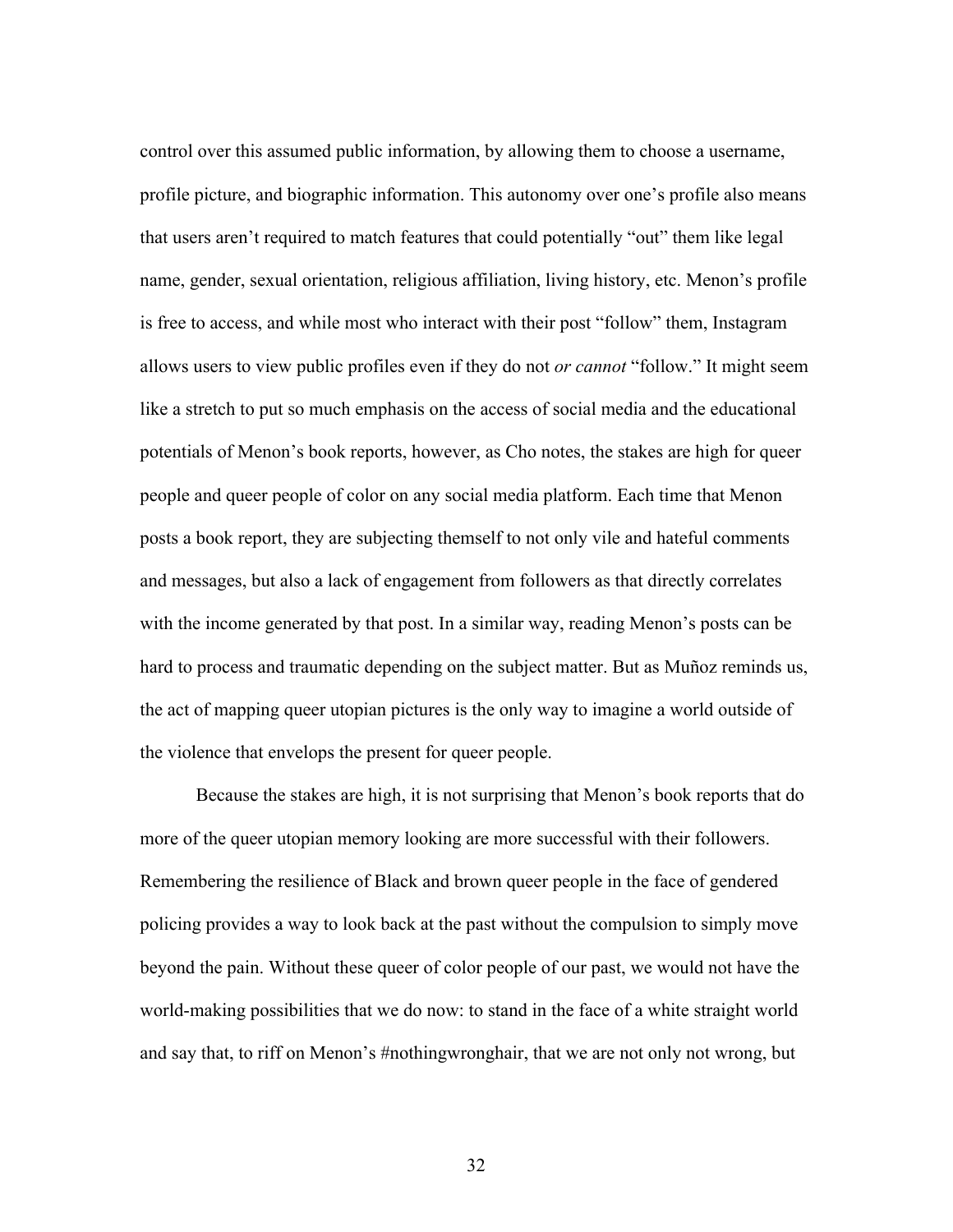all right. While there is a glimmer of queer utopian memory in the report on US eugenics, the reality of this violence makes the utopian potential harder to map. Eugenics has rebranded in contemporary forms, as Menon teaches us, and the joy in fighting a eugenic system is harder to hold on to. I do not mean to insinuate that body hair policing and transphobia is less violent to queer people of color than eugenics, but rather that the correlation between community engagement with book reports might reside in the ability to grasp onto the queer utopian memory that more aligns with the collective dream of queer utopian desire. The ability to engage with Menon as they break down these scholarly texts gives users a grasp on concepts of queer history that might not have been available outside of the gate that is theoretical research. For a queer reader residing in straight time, interacting with Menon's profile is a tangible survival method, one that allows for looking back at a sometimes-harmful past through the quotidian, accessible, and political potential of social media.

# **CONCLUSION**

Throughout this thesis, I have attempted to analyze the ways in which contemporary queer digital and visual art and performance interrogates queer utopian desire and largely queer of color critique's compulsion to move beyond. By enacting a kind of queer utopian desire that is rooted in looking back at both the trauma and joy of the past and practicing quotidian ritual and affirmation, *Random Acts of Flyness*, *Heavenly Brown Body*, and Alok Menon's Instagram profile have begun to do the work of theorizing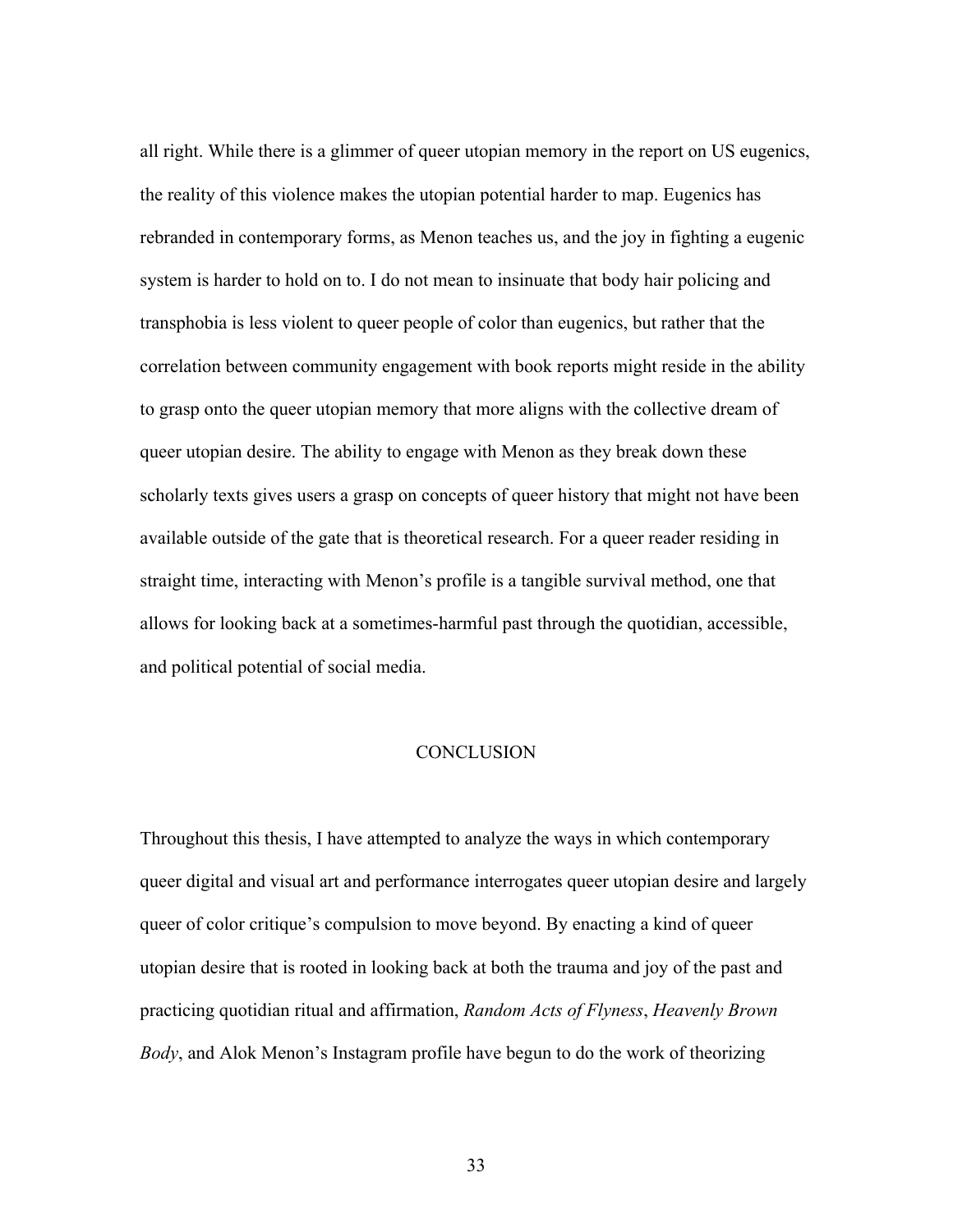better futures. As contemporary performances, each being released within the last three years, the queer world-making potential of each is something that Muñoz, unfortunately, could not have witnessed before his death. Yet without Muñoz's formations of queer utopian desire, queer utopian memory, ecstatic time, and queerness as looking backwards and forwards, I would never have been able to see the possibilities of each piece. They all point to the horizon that he so graciously left for us, and his legacy will ruminate in the minds of those who have had the pleasure to read and know of his revolutionary work.

From the dream set-up in *Random Acts of Flyness* to the picture of utopia in *Heavenly Brown Body*, Menon's profile can open up a space to reach out and grab a thread of that dream. The present is still a violent place and the past is still riddled with trauma and pain, so dreaming is not simply a practice, but a method of survival. As each piece critiques the present and the past, they formulate methods of dreaming that do the work of critical theory and political resistance. *RAOF* reminds us of the radical potentials of working within and against identification and memorializing queer of color performers. *HBB* demands that we practice the hard ritual of Aguhar's poetry to imagine the communal blessings that spring from collective affirmations. Menon's book reports give us the necessary queer education to fight for political change and command a presence in the face of white heteronormativity. As I end on the potential futurity of social media, I am both wary and excited for what might become of this network of human connection. To witness queer of color artists using their platforms to interrogate the very systems that are destroying queer futurity feels like the destination that Muñoz has outlined for queerness. While there is still a myriad of ways in which social media is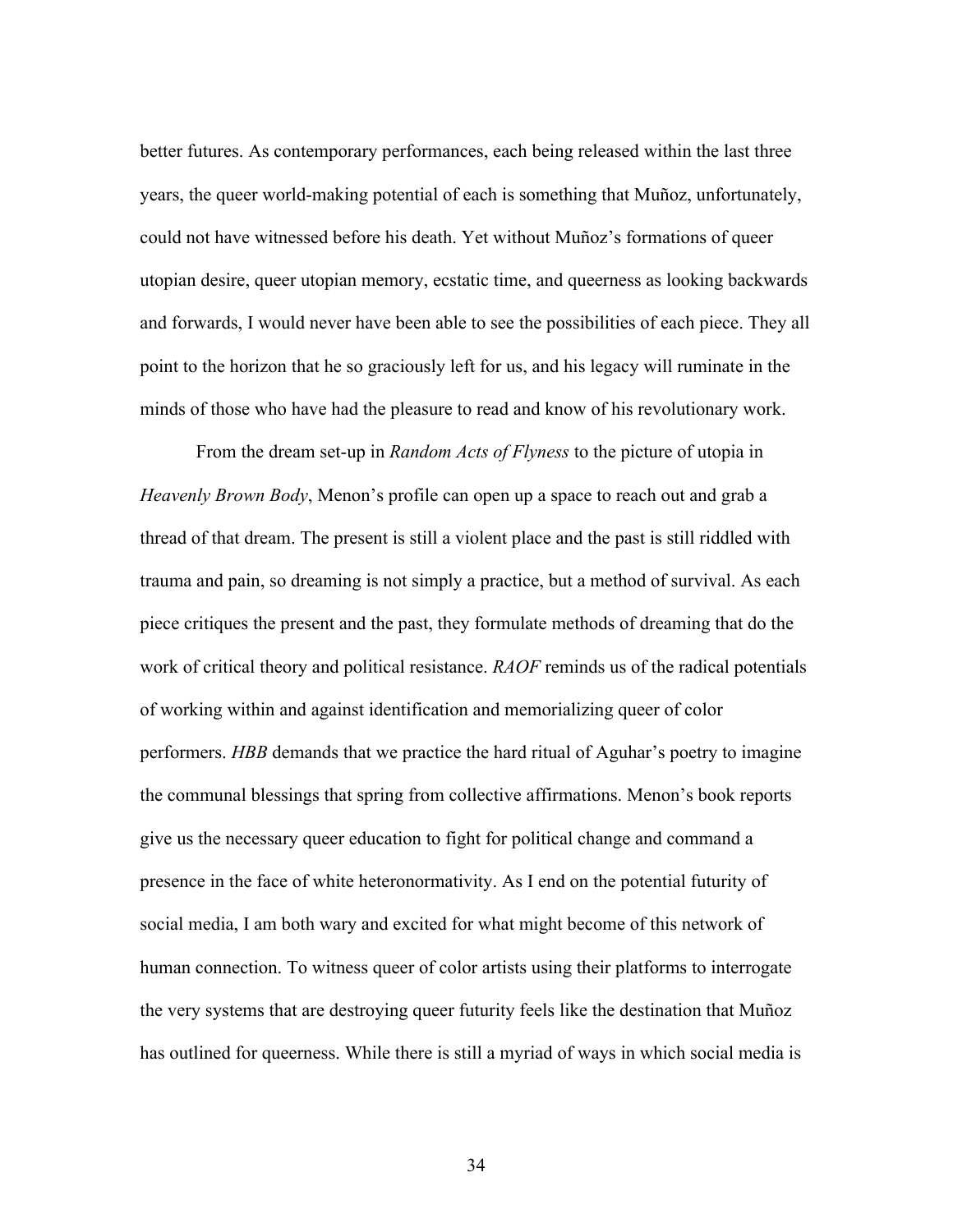far from utopic, the world-making potential of picking up one's phone and immersing themselves in a tangible queer collective is close to queer utopia. If not the exact destination, perhaps social media can be the ship that we board together as we collectively launch closer to queerness.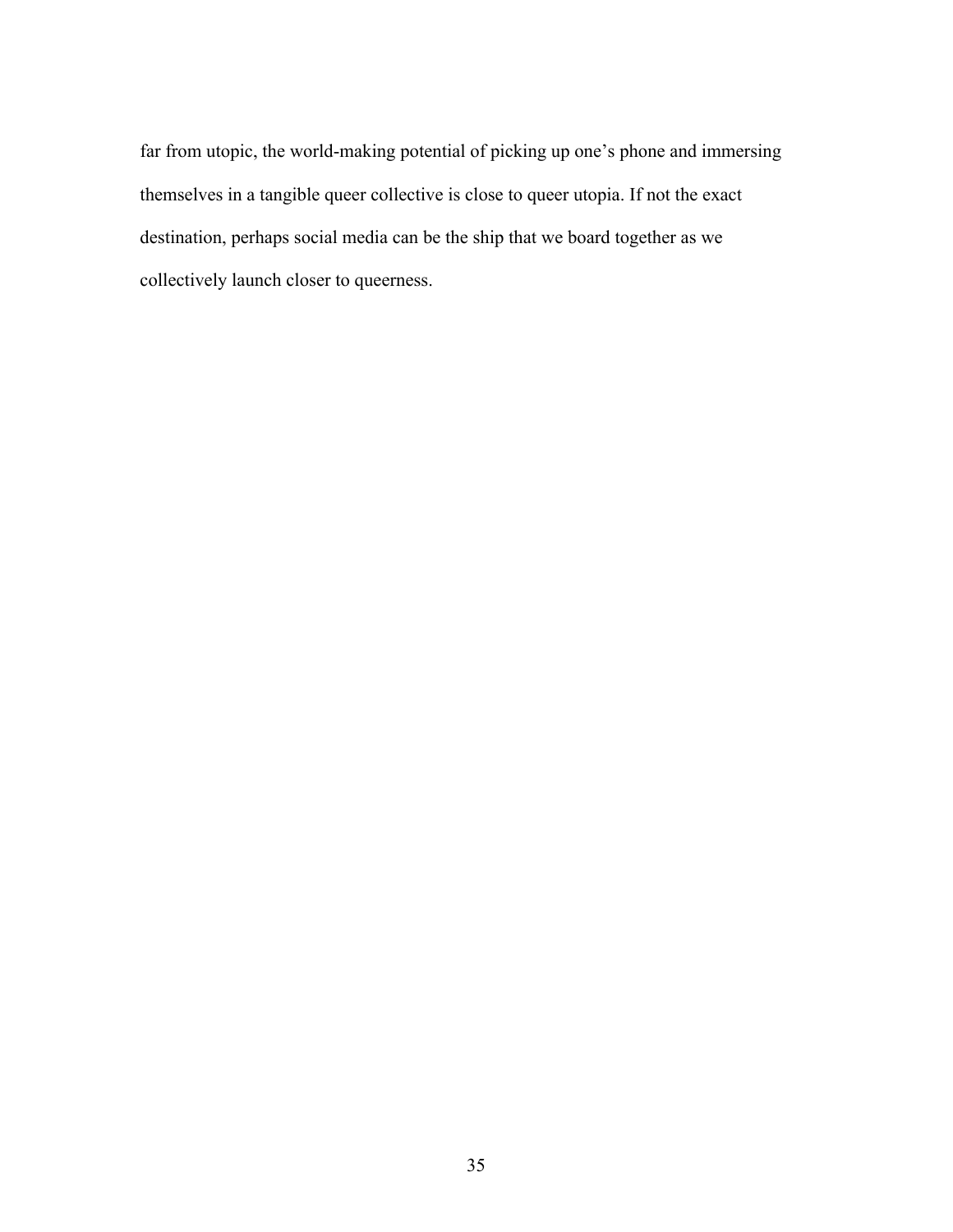#### Bibliography

- Aguhar, Mark. "Litanies to My Heavenly Brown Body." 2011. Cultural Disruptions, culturaldisruptions.blogspot.com/2012/03/litanies-to-my-heavenly-brownbody.html
- Anzaldúa, Gloria. "To(o) Queer the Writer—Loca, escritora y chicana." *The Gloria Anzaldúa Reader*. edited by AnaLouise Keating, Duke UP, 2009, pp. 163-175.
- Barrett, Lindon. *Conditions of the Present: Selected Essays.* edited by Janet Neary, Duke UP, 2018.
- Cooper, Brittney C. "Love No Limit: Towards a Black Feminist Future (In Theory)." *The Black Scholar*, vol. 45, no. 4, 2015, pp. 7-21.
- Cho, Alexander. "Default Publicness: Queer Youth of Color, Social Media, and being Outed by the Machine." *New Media & Society*, vol. 20, no. 9, 2018, pp. 3183- 3200.
- Edelman, Lee. "State of Queer Theory Today / No Future Project." Summer School 2015 for Sexualities, Culture and Politics, Interviewed by IPAK Center. *YouTube*, uploaded by IPAK Centar, 21 September 2015,

www.youtube.com/watch?v=NjTDLyKP2p0, Accessed 1 February 2021.

Ferguson, Roderick. *Aberrations in Black: Toward a Queer of Color Critique*. U of Minnesota P, 2004.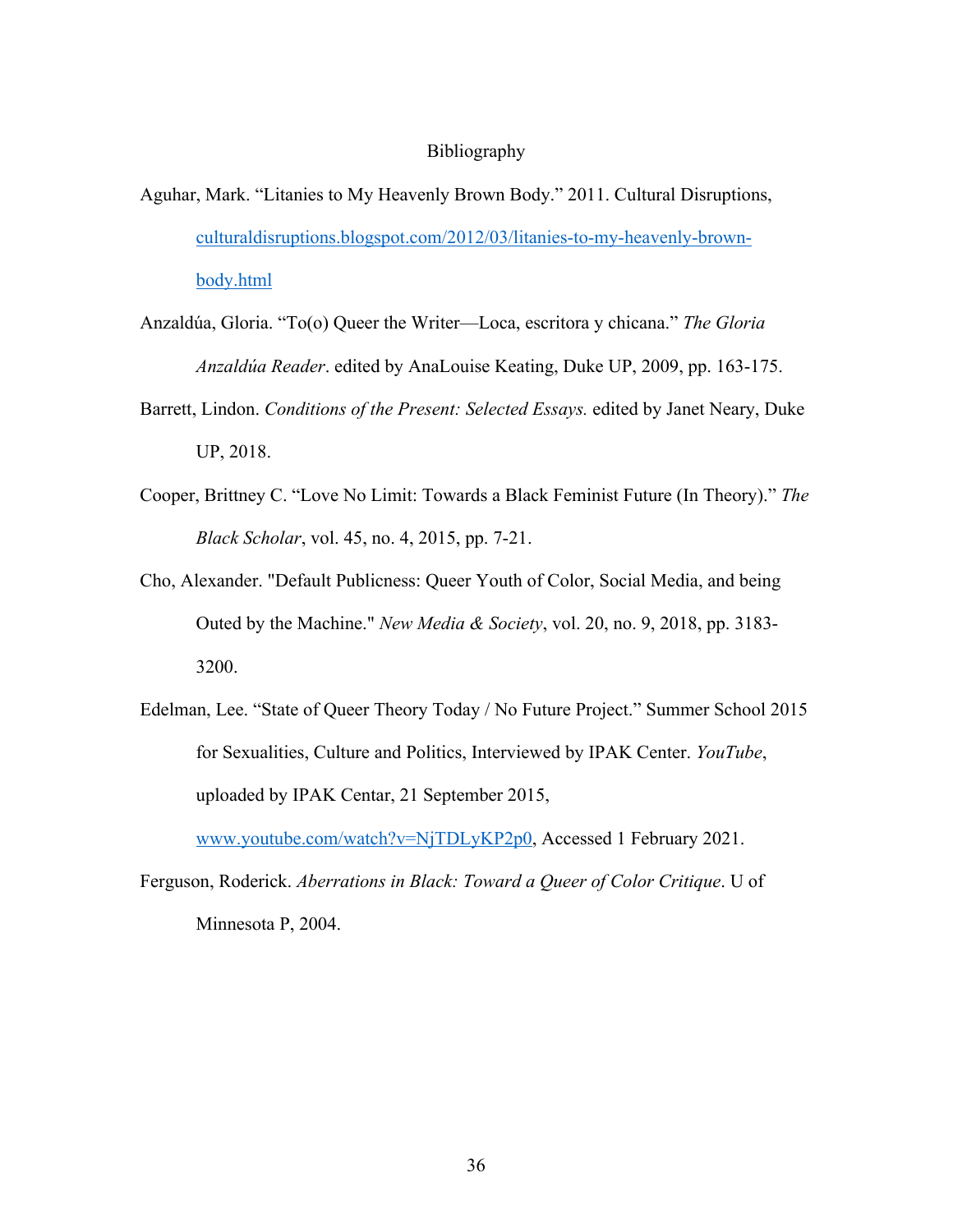- Forthun, Eric. "'We Should Be Addressing Whiteness Less, and Affirming Blackness More': Random Acts of Flyness, Afrosurrealism, and Quality Programming." *Communication, Culture & Critique*, June 2020, doi:10.1093/ccc/tcaa013.
- Fortier, Kara Stewart. "A Difficult Ritual, 'Heavenly Brown Body'." *Play Grounding*, 6 June 2020, https://playgrounding.com/49-a-difficult-ritual-heavenly-brown-body/
- Foster, Leslie. "Heavenly Brown Body Single Channel Version." *Vimeo*, uploaded by Leslie Foster, 3 December 2019, https://vimeo.com/377075894/bb6e46d18e
- ---. "Heavenly Brown Body." *Lesliefoster.art,* Accessed 1 October 2020,

www.lesliefoster.art/hbb

Gopinath, Gayatri. *Impossible Desires*. Duke UP, 2005.

---. *Unruly Visions : the Aesthetic Practices of Queer Diaspora* . Duke UP, 2018.

- Halberstam, Jack. *In a Queer Time and Place: Transgender Bodies, Subcultural Lives*. New York UP, 2005.
- ---. *Trans : A Quick and Quirky Account of Gender Variability* . U of California P, 2017, doi:10.1525/9780520966109.
- Hong, Grace Kyungwon. *Ruptures of American Capital: Women of Color Feminism and the Culture of Immigrant Labor*. U of Minnesota P, 2006.
- Johnson, E. Patrick. "'Quare' Studies, or (Almost) Everything I Know About Queer Studies I Learned from My Grandmother." *Text and Performance Quarterly*, vol. 21, no. 1, 2001, pp. 1-25, doi.org/10.1080/10462930128119.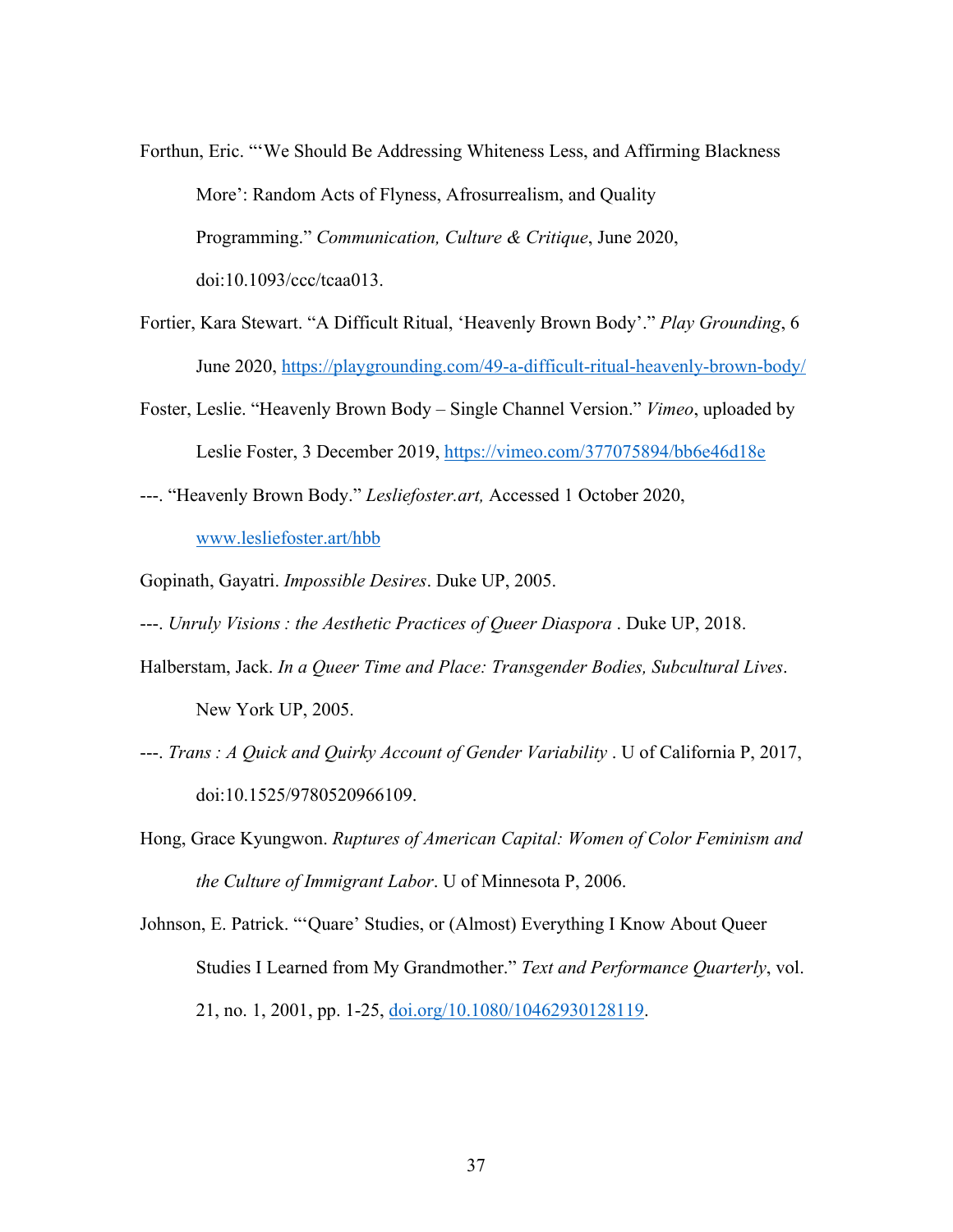- Keeling, Kara. "LOOKING FOR M--: Queer Temporality, Black Political Possibility, and Poetry from the Future." *GLQ*, vol. 15, no. 4, Duke University Press, 2009, pp. 565–82, doi:10.1215/10642684-2009-002.
- ---. "Queer OS." *Cinema Journal*, vol. 53, no. 2, University of Texas Press, Jan. 2014, pp. 152–57, doi:10.1353/cj.2014.0004.
- Kohn, Eric. "Jordan Peele Challenges Golden Globes Classifying 'Get Out' As a Comedy: 'What Are You Laughing At?" *IndieWire*, 15 November 2017, www.indiewire.com/2017/11/jordan-peele-response-get-out-golden-globescomedy-1201897841/
- Lorde, Audre. *I Am Your Sister: Black Women Organizing Across Sexualities*. Kitchen Table: Women of Color Press, 1985.
- McMaster, James. "Revolting Self-Care: Mark Aguhar's Virtual Separatism." *American Quarterly*, vol. 72, no. 1, Johns Hopkins UP, March 2020, pp. 181-205, doi.org/10.1353/aq.2020.0008.
- Menon, Alok Vaid. @alokvmenon [Instagram profile]. *Instagram*, Accessed 1 February 2021, www.instagram.com/alokvmenon/
- ---. "Black Trans Leaders from History: a book report by @alokvmenon." *Instagram*, graphic design by Agustin Cepeda, 1 February 2021,

www.instagram.com/p/CKw1UFIBhL-/

---. "Prejudice Isn't Science: An Introduction to US eugenics, a book report by @alokvmenon." *Instagram*, graphic design by Agustin Cepeda, 24 December 2020, www.instagram.com/p/CJMvHvOBdYE/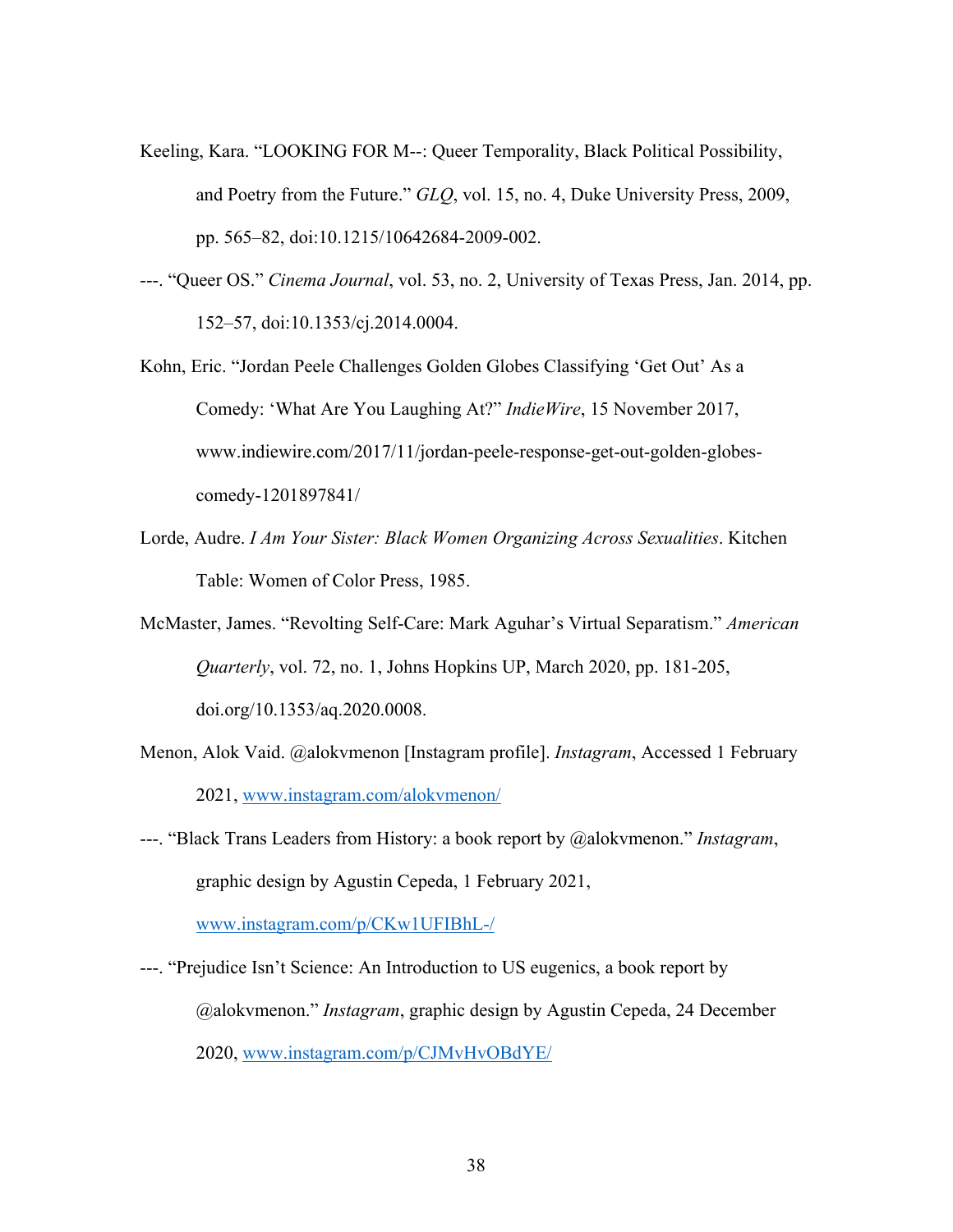- ---. "The Racist History of Body Hair Removal in the US: a book report by @alokvmenon." *Instagram*, graphic design by Agustin Cepeda, 20 December 2020, www.instagram.com/p/CJCS8VKBSke/
- Muñoz, José Esteban. *Cruising Utopia: The Then and There of Queer Futurity*. New York UP, 2009.
- ---. *Disidentifications: Queers of Color and the Performance of Politics*. University of Minnesota Press, 1999.
- ---. "Queer Utopianism and Cruel Optimism." Public Feelings Salon with Lauren Berlant, *Barnard Center for Research on Women*, 12 April 2011, Sulzberger Parlor, New York, NY. Conversation, www.youtube.com/watch?v=DHLxmCe4GpI, Accessed 1 February 2021.
- ---. "Ephemera as Evidence: Introductory Notes to Queer Acts." *Women & Performance: a journal of feminist theory*, vol. 8, no. 2, 1996, pp. 5-16.

dx.doi.org/10.1080/07407709608571228.

Nance, Terence, creator. *Random Acts of Flyness*. MVMT and A24 Studios, 2018.

Nash, Jennifer C. "Intersectionality and Its Discontents." American Quarterly, vol. 69 no.

1, 2017, p. 117-129. Project MUSE, doi:10.1353/aq.2017.0006.

NYC Center For Black Pride. Remembering Moi Rene[e]. *Facebook*, 26 April 2015, www.facebook.com/watch/?v=976286625736079. Accessed 7 February 2021.

Nyong'o, Tavia. "José Muñoz, Then and There." *The Baffler*, 10 February 2021, thebaffler.com/latest/jose-Muñoz-then-and-there-nyongo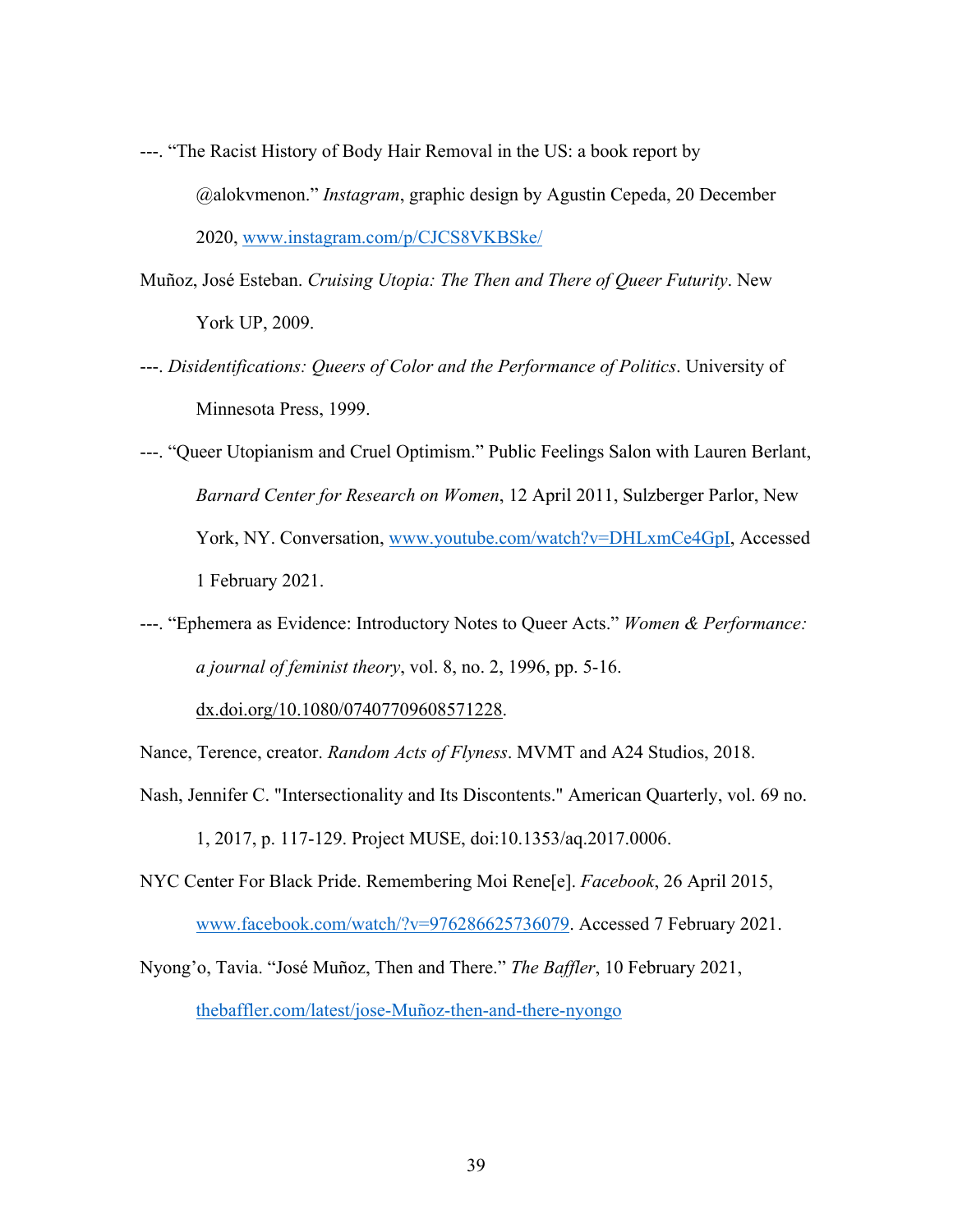- Puar, Jasbir K. "Queer Times, Queer Assemblages." Social Text, vol. 23, nos. 3-4, 2005. pp. 121-140. jasbirkpuar.com/wp-content/uploads/2018/08/Queer-Times-Queer-Assemblages-1.pdf.
- "Public Feelings Salon with Lauren Berlant." *Barnard Center for Research on Women*, bcrw.barnard.edu/videos/public-feelings-salon-with-lauren-berlant/. Accessed 15 January 2021.
- Ramos, Dino-Ray. "Late-Night HBO Series 'Random Acts of Flyness' Sets Premiere Date." *Deadline*, 2 July 2018, deadline.com/2018/07/random-acts-of-flynesspremiere-date-hbo-terence-nance-1202420910/
- "Peabody Conversations: Random Acts of Flyness" *Peabody Stories That Matter*, Peabody Awards, 2018, www.peabodyawards.com/award-profile/random-acts-offlyness
- Reddy, Chandan. *Freedom with Violence: Race, Sexuality, and the US State.* Duke UP, 2011.
- Rodríguez, Juana María. *Queer Latinidad: Identity Practices, Discursive Spaces*. New York UP, 2003.
- Sandoval, Chela. *Methodology of the Oppressed*. U of Minnesota P, 2000.
- Silverman, Kaja. *The Subject of Semiotics.* Oxford University Press, 1983.
- Stewart, Josh. "Eats Everything samples drag royalty Moi Renee in newest release 'Honey.'" *Dancing Astronaut Music and Culture*, 18 June 2020, dancingastronaut.com/2020/06/eats-everything-samples-drag-royalty-moi-reneein-newest-release-honey/.